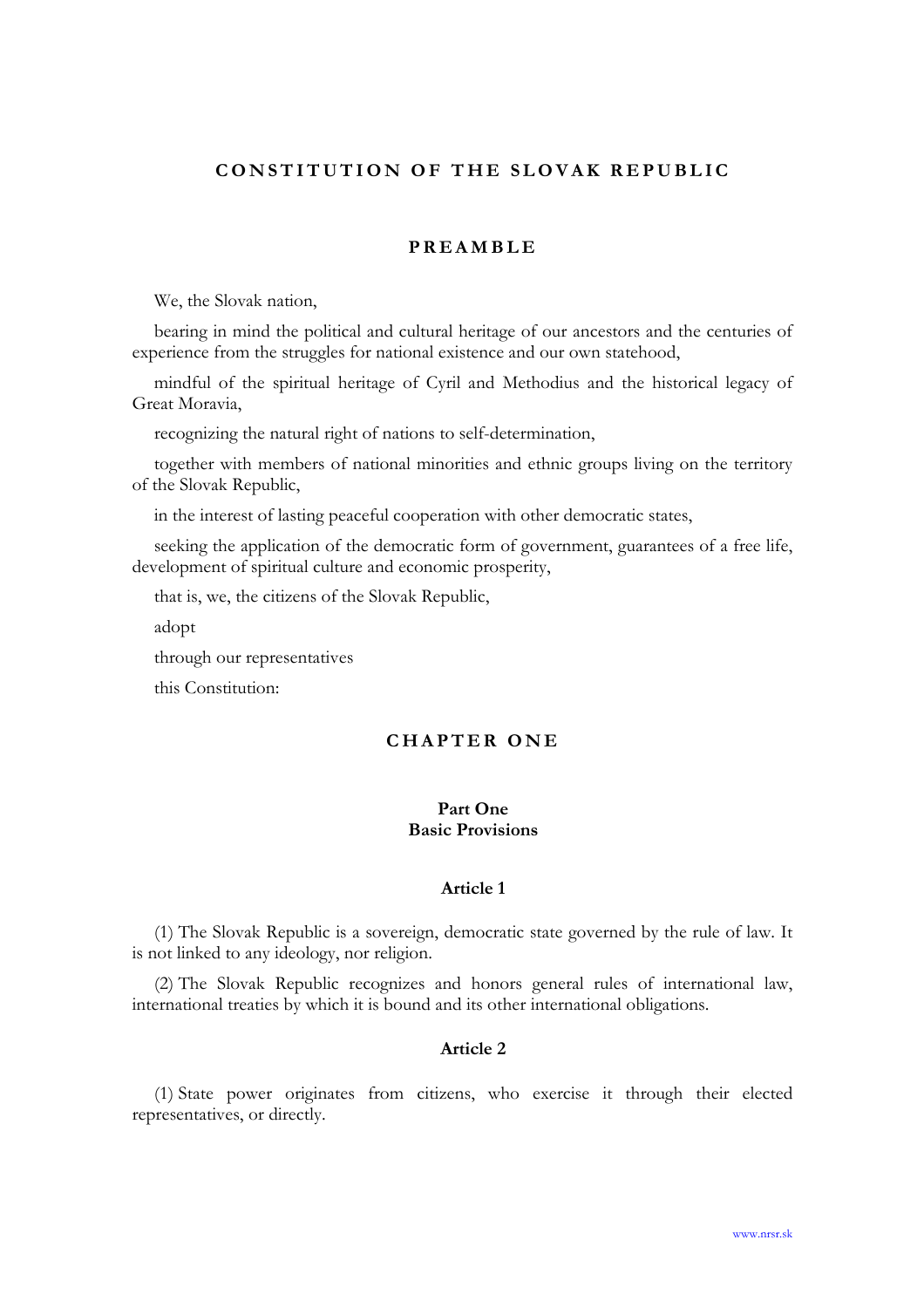(2) State bodies may act only on the basis of the Constitution, within its limits, and to the extent and in a manner which shall be laid down by law.

(3) Everyone may do what is not prohibited by law and no one may be forced to do anything that is not prescribed by law.

#### Article 3

(1) The territory of the Slovak Republic is single and indivisible.

(2) The borders of the Slovak Republic may be changed only by a constitutional law.

## Article 4

Natural wealth, caves, underground water, natural medicinal springs, and waterways are in the ownership of the Slovak Republic.

### Article 5

(1) Conditions for the acquisition and loss of the citizenship of the Slovak Republic shall be laid down by law.

(2) No one may be deprived of the citizenship of the Slovak Republic against his will.

## Article 6

(1) The state language on the territory of the Slovak Republic is the Slovak language.

(2) The use of languages other than the state language in official communications shall be laid down by law.

### Article 7

(1) The Slovak Republic may enter into a state union with other states upon its free decision. The decision on entering into a state union with other states, or on withdrawal from this union, shall be made by a constitutional law which must be confirmed by a referendum.

(2) The Slovak Republic may, by an international treaty ratified and promulgated in a manner laid down by law, or on the basis of such treaty, transfer the exercise of a part of its rights to the European Communities and European Union. Legally binding acts of the European Communities and European Union shall have primacy over the laws of the Slovak Republic. Undertaking of legally binding acts that require implementation shall be executed by law or a government ordinance pursuant to Article 120, paragraph 2.

(3) The Slovak Republic may, with the aim of maintaining peace, security and democratic order, under the terms laid down by an international treaty, join an organization of mutual collective security.

(4) In order for any international treaties on human rights and fundamental freedoms, international political treaties, international treaties of military nature, international treaties establishing the membership of the Slovak Republic in international organizations,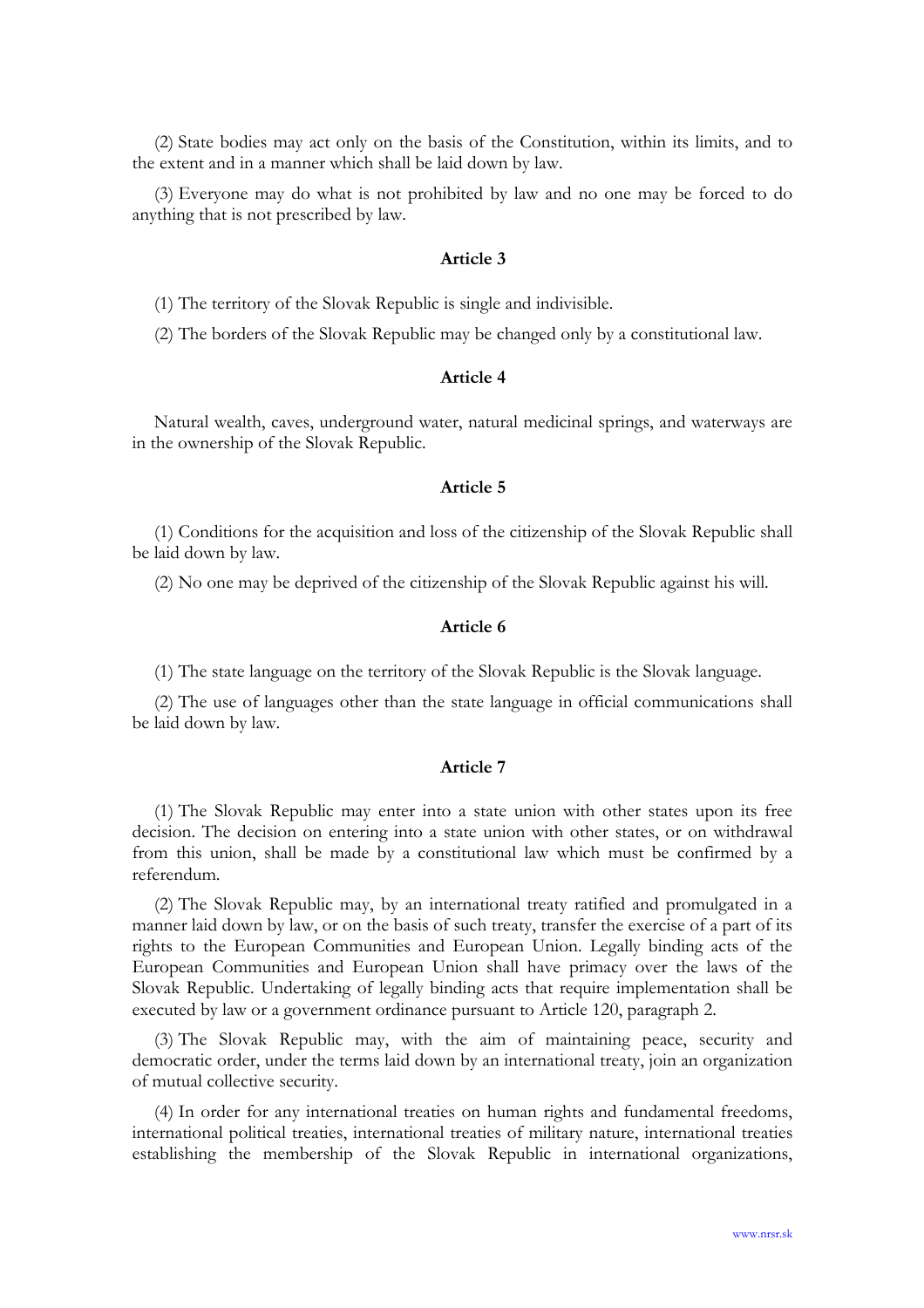international economic treaties of general nature, international treaties whose execution requires a law and international treaties which directly constitute rights or obligations of natural persons or legal persons to be valid, an approval of the National Council of the Slovak Republic is required prior to their ratification.

(5) International treaties on human rights and fundamental freedoms, international treaties whose executions does not require a law and international treaties which directly establish rights or obligations of natural persons or legal persons and which were ratified and promulgated in a manner laid down by law shall have primacy over the laws.

## Article 7a

The Slovak Republic supports the national awareness and cultural identity of the Slovaks living abroad; it supports their institutions established to achieve this purpose and their relations with the mother country.

## Part Two State symbols

## Article 8

The state symbols of the Slovak Republic are the state emblem, the national flag, the state seal and the national anthem.

## Article 9

(1) The state emblem of the Slovak Republic is a red early Gothic shield featuring a silver double cross erected on the central, slightly raised hill of three blue hills.

(2) The national flag of the Slovak Republic consists of three horizontal bands - white, blue and red. The left half of the national flag of the Slovak Republic features the state emblem of the Slovak Republic.

(3) The state seal of the Slovak Republic is formed by the state emblem of the Slovak Republic encircled by the inscription "Slovenská republika" [the Slovak Republic].

(4) The national anthem of the Slovak Republic consists of the first two stanzas of the song "Nad Tatrou sa blyska" [Lightning Flashes Over the Tatra Mountains].

(5) Details on the state symbols and their use shall be laid down by law.

# Part Three Capital of the Slovak Republic

#### Article 10

(1) The capital of the Slovak Republic is Bratislava.

(2) The status of Bratislava as the capital of the Slovak Republic shall be laid down by law.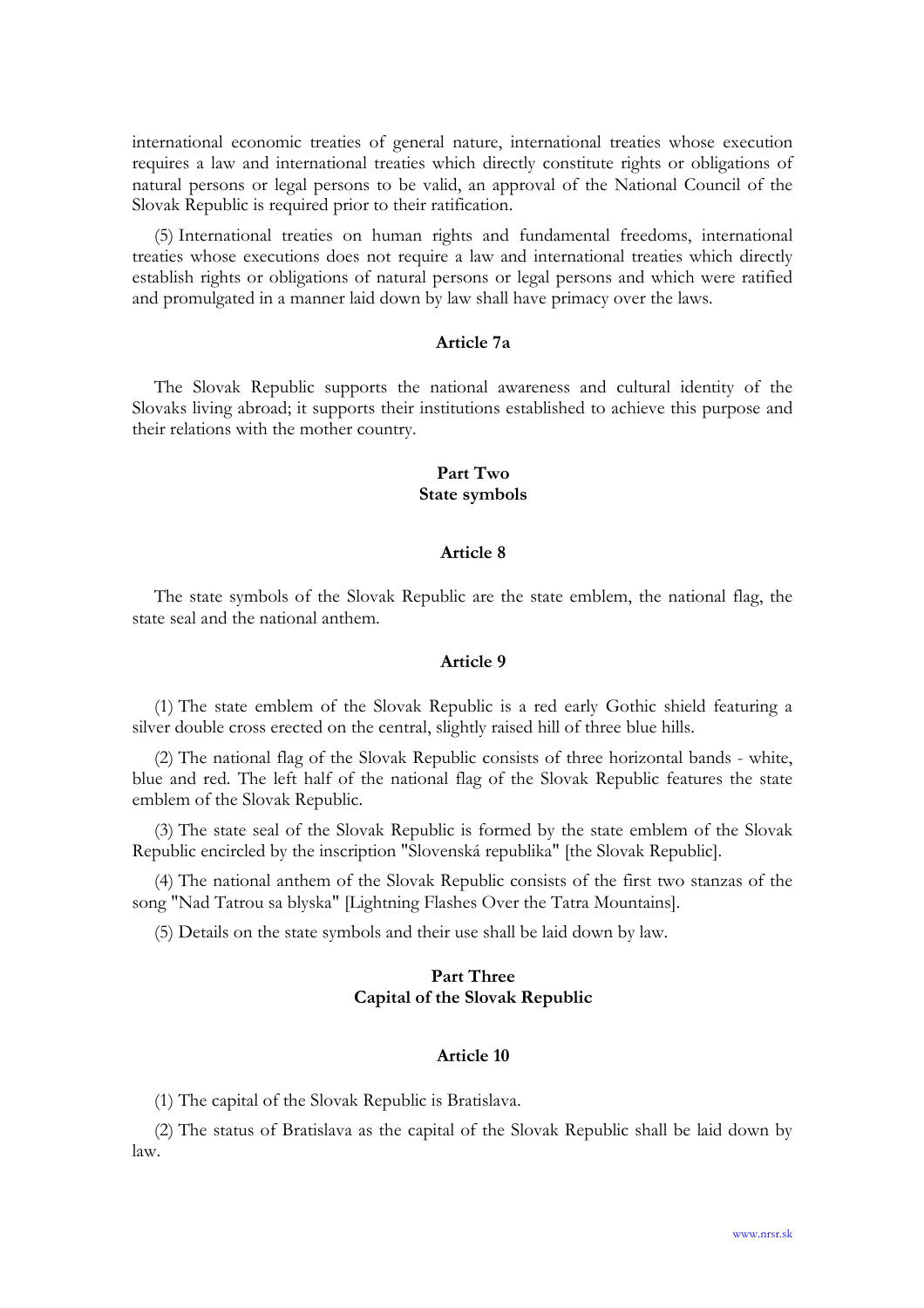## CHAPTER TWO

## BASIC RIGHTS AND FREEDOMS

# Part One General Provisions

### Article 11

#### Repealed.

### Article 12

(1) People are free and equal in dignity and in rights. Basic rights and freedoms are inviolable, inalienable, imprescriptible, and indefeasible.

(2) Basic rights and freedoms on the territory of the Slovak Republic are guaranteed to everyone regardless of sex, race, color of skin, language, faith and religion, political, or other thoughts, national or social origin, affiliation to a nation, or ethnic group, property, descent, or any other status. No one may be harmed, preferred, or discriminated against on these grounds.

(3) Everyone has the right to freely decide on his nationality. Any influence on this decision and any form of pressure aimed at suppressing of anyone's nationality are forbidden.

(4) No one may be harmed in his rights for exercising of his basic rights and freedoms.

## Article 13

(1) Duties may be imposed

a) by law or on the basis of a law, within its limits, and while complying with basic rights and freedoms,

b) by international treaty pursuant to Article 7, paragraph 4 which directly establishes rights and obligations of natural persons or legal persons, or

c) by government ordinance pursuant to Article 120, paragraph 2.

(2) Limits to basic rights and freedoms may be set only by law under conditions laid down in this Constitution.

(3) Legal restrictions of basic rights and freedoms must apply equally to all cases which meet prescribed conditions.

(4) When restricting basic rights and freedoms, attention must be paid to their essence and meaning. These restrictions may only be used for the prescribed purpose.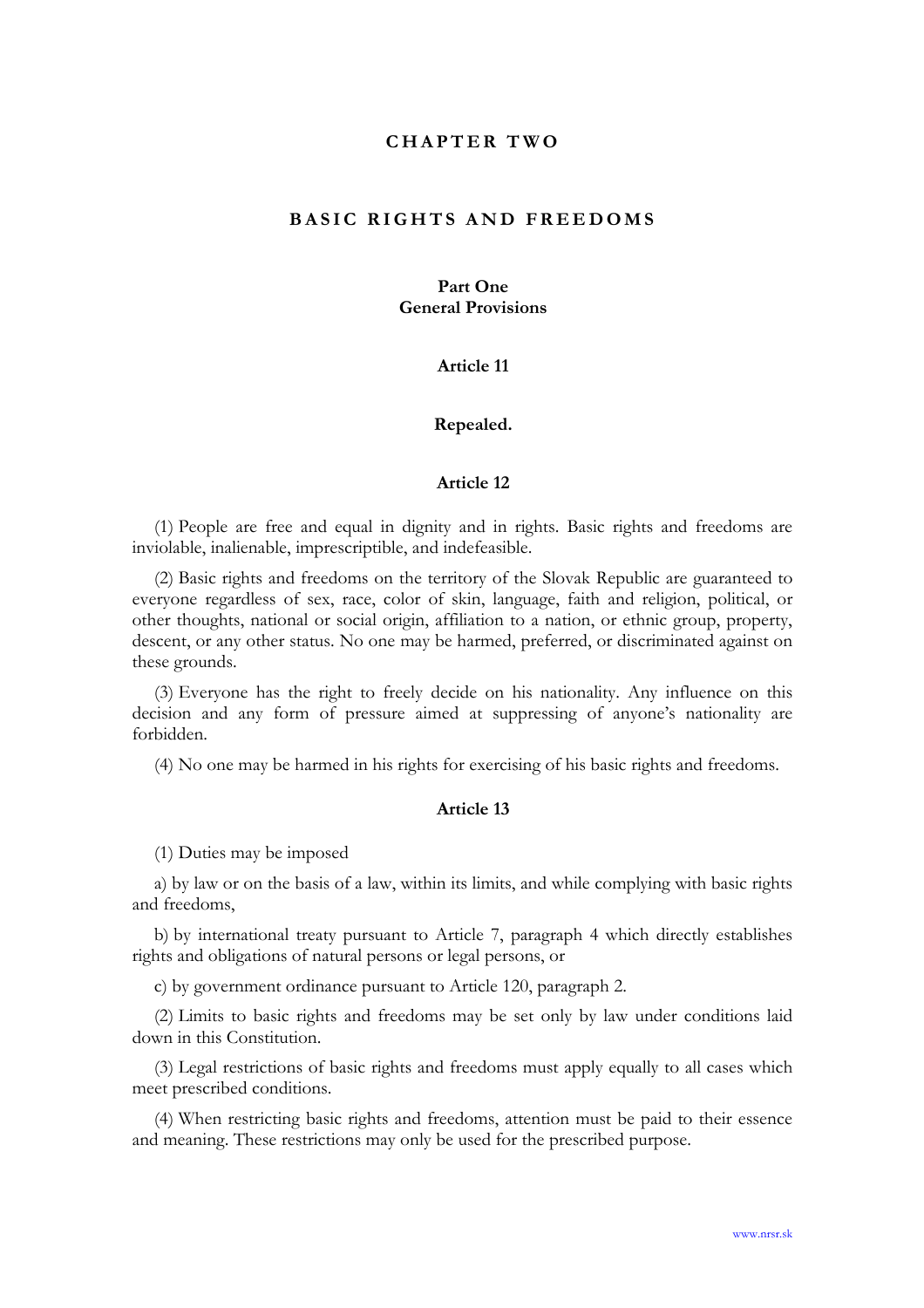## Part Two Basic Human Rights and Freedoms

### Article 14

Everyone can have rights.

### Article 15

(1) Everyone has the right to life. Human life is worthy of protection already before birth.

(2) No one may be deprived of life.

(3) Capital punishment is not permitted.

(4) It is not a violation of rights under this article, if someone is deprived of life as a result of an action that is not deemed criminal under the law.

#### Article 16

(1) The inviolability of the person and its privacy is guaranteed. It may be limited only in cases laid down by law.

(2) No one may be tortured, or subjected to cruel, inhuman, or humiliating treatment or punishment.

### Article 17

(1) Personal freedom is guaranteed.

(2) No one may be prosecuted or deprived of freedom other than for reasons and in a manner which shall be laid down by law. No one may be deprived of freedom solely because of his inability to fulfill a contractual obligation.

(3) A person accused or suspected of a criminal act may be detained only in cases laid down by law. The detained person must be immediately informed of the reasons for the detainment, questioned and within 48 hours either released or handed over to the court. The judge must question the detained person and decide on his custody or release within 48 hours and in particularly serious crimes within 72 hours from the hand over.

(4) An accused person may be arrested only on the basis of a written, substantiated order of a judge. The arrested person must be handed over to the court within 24 hours. The judge must question the arrested person and decide on his custody or release within 48 hours and in particularly serious crimes within 72 hours from the hand over.

(5) A person may be taken into custody only for reasons and for a period laid down by law and on the basis of a court ruling.

(6) The law shall lay down in which cases a person can be admitted to, or kept in, institutional health care without his consent. Such a measure must be reported within 24 hours to the court which will then decide on this placement within five days.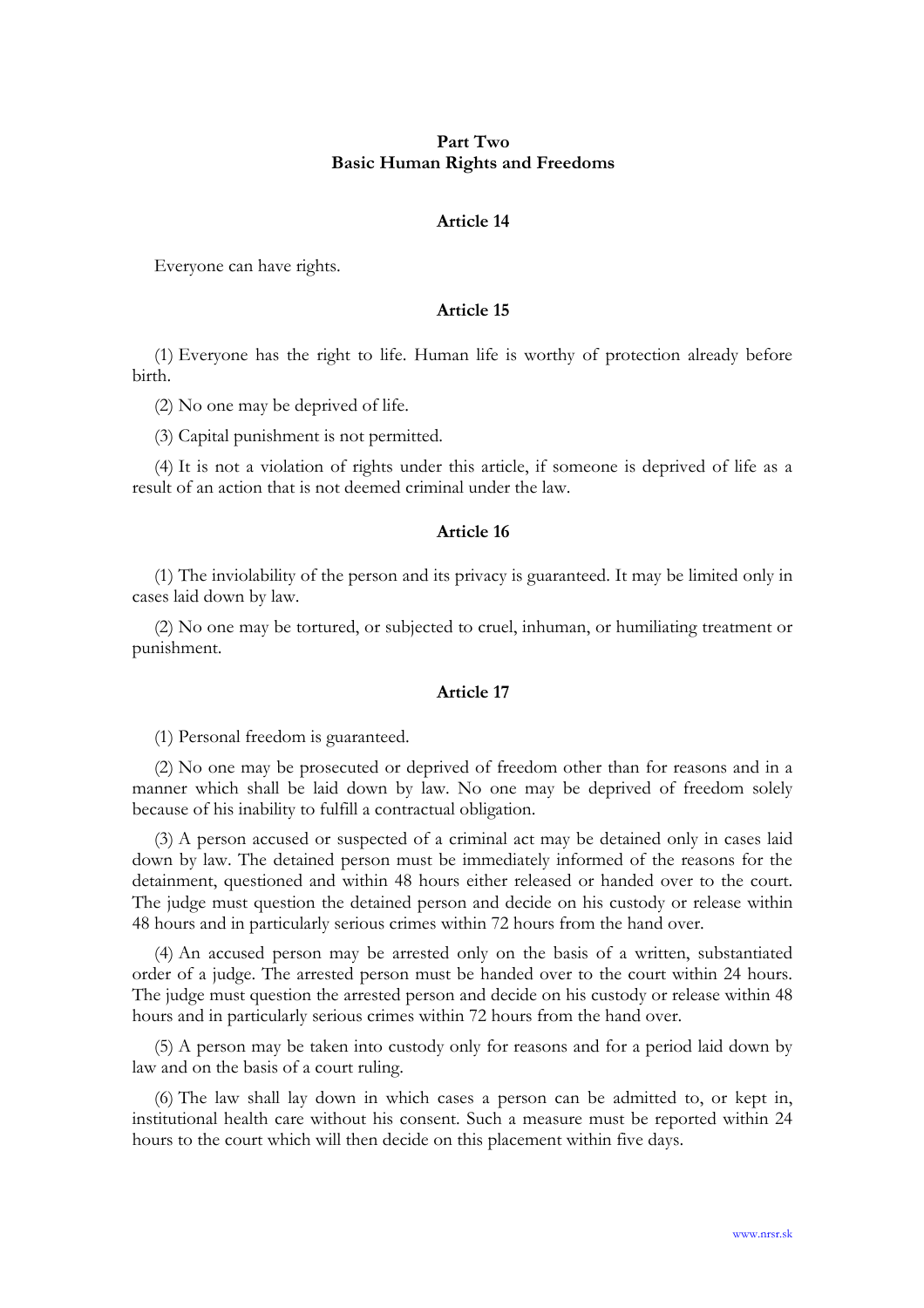(7) The mental state of a person accused of a criminal act may be examined only on the basis of a written court order.

### Article 18

(1) No one may be subjected to forced labor, or services.

(2) The provision of paragraph 1 does not apply to

a) work assigned according to law to persons serving a prison sentence or persons serving other sentence substituting a prison sentence,

b) military service or other service laid down by law in lieu of compulsory military service,

c) services required on the basis of the law in the event of natural disasters, accidents, or other dangers posing a threat to life, health, or property of great value,

d) activities prescribed by law to protect life, health, or the rights of others,

e) small community services on the basis of the law.

# Article 19

(1) Everyone has the right to the preservation of human dignity, personal honor, reputation and the protection of good name.

(2) Everyone has the right to protection against unauthorized interference in private and family life.

(3) Everyone has the right to protection against unauthorized collection, publication, or other misuse of personal data.

## Article 20

(1) Everyone has the right to own property. The ownership right of all owners has the same legal content and protection. Inheritance is guaranteed.

(2) The law shall lay down which property, other than property specified in Article 4 of this Constitution, necessary to ensure the needs of society, the development of the national economy and public interest, may be owned only by the state, municipality, or designated legal persons. The law may also lay down that certain things may be owned only by citizens or legal persons resident in the Slovak Republic.

(3) Ownership is binding. It may not be misused to the detriment of the rights of others, or in contravention with general interests protected by law. The exercising of the ownership right may not harm human health, nature, cultural monuments and the environment beyond limits laid down by law.

(4) Expropriation or enforced restriction of the ownership right is possible only to the necessary extent and in the public interest, on the basis of law and for adequate compensation.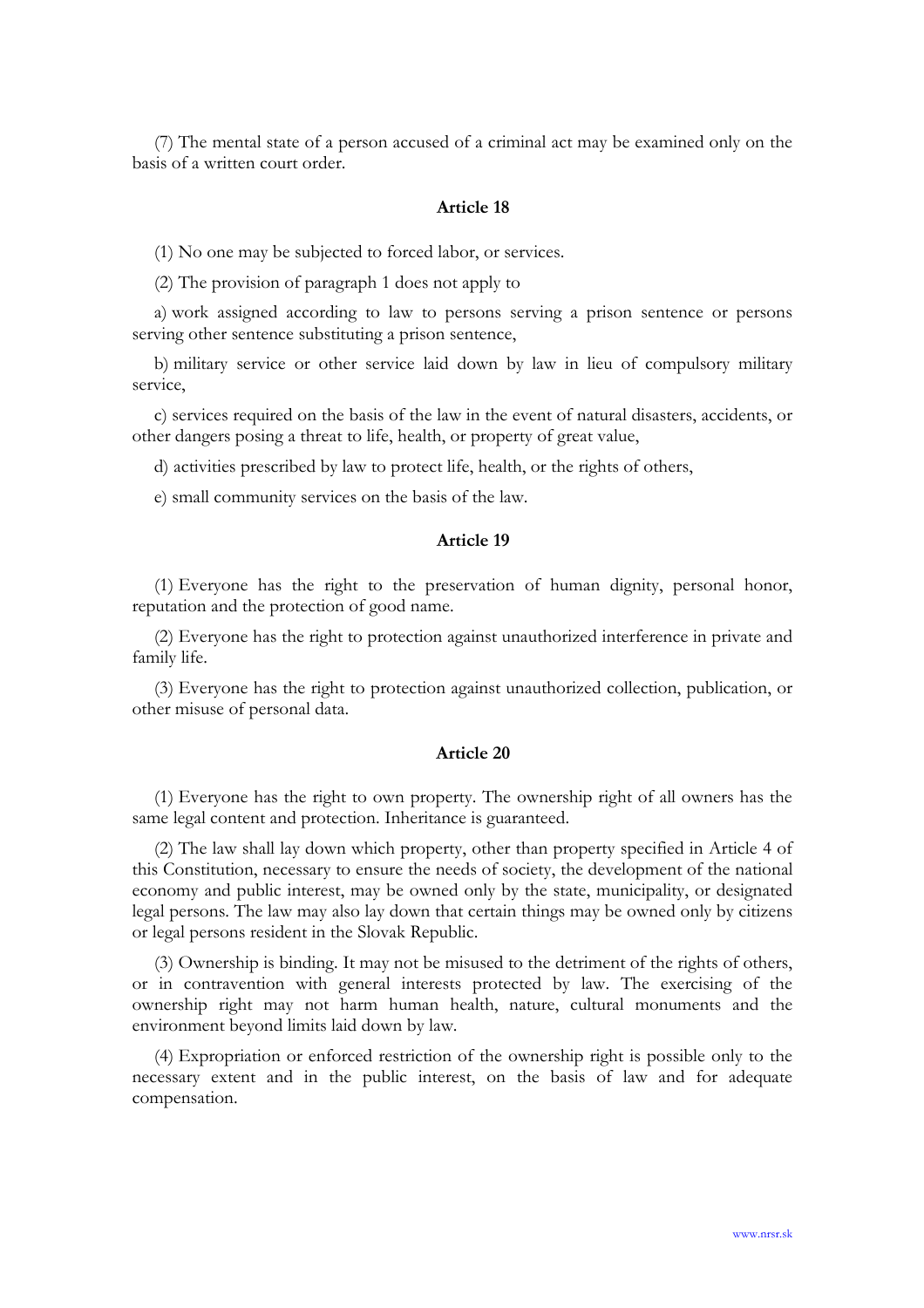(1) A person's home is inviolable. It may not be entered without the resident's consent.

(2) A house search is admissible only in connection with criminal proceedings and only on the basis of a written, substantiated order of the judge. The method of carrying out a house search shall be laid down by law.

(3) Other infringements upon the inviolability of one's home may be permitted by law only if it is necessary in a democratic society in order to protect people's lives, health, or property, to protect the rights and freedoms of others, or to prevent a serious threat to public order. If the home is used also for business, or to perform other economic activity, such infringements may be permitted by law also when this is necessary in the discharge of the tasks of public administration.

## Article 22

(1) The privacy of letters and secrecy of mailed messages and other written documents and the protection of personal data is guaranteed.

(2) No one may violate the privacy of letters and the secrecy of other written documents and records, whether they are kept in privacy, or sent by mail or in any other way, with the exception of cases which shall be laid down by law. Equally guaranteed is the secrecy of messages conveyed by telephone, telegraph, or other similar means.

#### Article 23

(1) Freedom of movement and right of abode are guaranteed.

(2) Everyone who is rightfully staying on the territory of the Slovak Republic has the right to freely leave this territory.

(3) Freedoms under paragraphs 1 and 2 may be restricted by law, if it is necessary for the security of the state, to maintain public order, protect the health and the rights and freedoms of others, and, in designated areas, also in the interest of environmental protection.

(4) Every citizen has the right to freely enter the territory of the Slovak Republic. A citizen may not be forced to leave the homeland and may not be deported.

(5) A foreign national may be deported only in cases laid down by law.

#### Article 24

(1) The freedoms of thought, conscience, religious creed and faith are guaranteed. This right also encompasses the possibility to change one's religious creed, or faith. Everyone has the right to be without religious creed. Everyone has the right to publicly express his thoughts.

(2) Everyone has the right to freely express religion, or faith alone or together with others, privately or publicly, by means of religious services, religious acts, by observing religious rites, or to participate in the teachings thereof.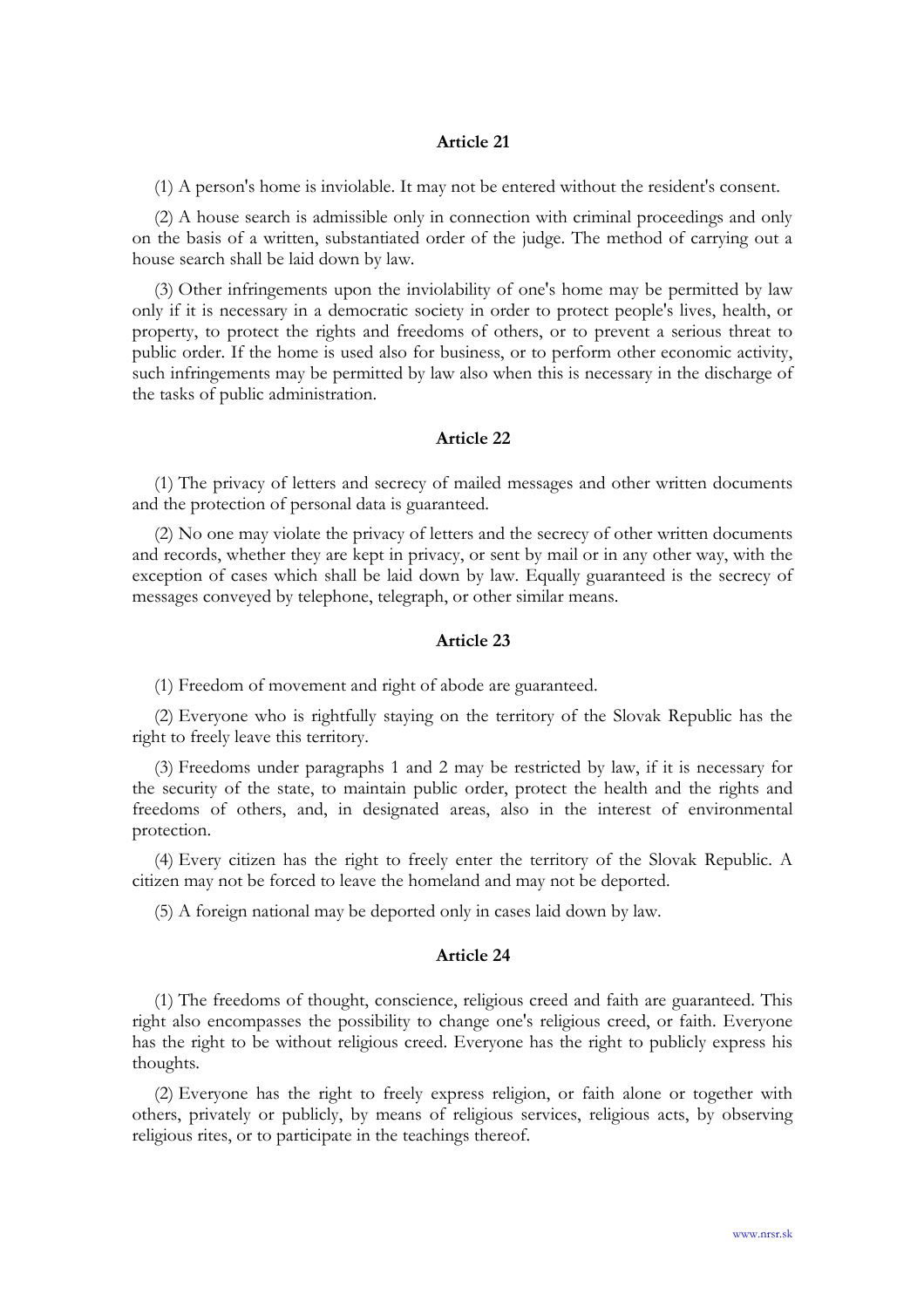(3) Churches and religious communities administer their own affairs, in particular, they constitute their own bodies, appoint their clergymen, organize the teaching of religion, and establish religious orders and other church institutions independently of state bodies.

(4) Conditions for exercising of rights under paragraphs 1 to 3 may be limited only by law, if such a measure is necessary in a democratic society to protect public order, health, morals, or the rights and freedoms of others.

### Article 25

(1) The defense of the Slovak Republic is a duty and a matter of honor for citizens. The law shall lay down the scope of the compulsory military service.

(2) No one may be forced to perform military service if it is against his conscience or religious creed. Details will be laid down by law.

## Part Three Political Rights

### Article 26

(1) The freedom of speech and the right to information are guaranteed.

(2) Everyone has the right to express his views in word, writing, print, picture, or other means as well as the right to freely seek out, receive, and spread ideas and information without regard for state borders. The issuing of press is not subject to approval procedures. Enterprise in the fields of radio and television may be subject to the awarding of an approval from the state. The conditions shall be laid down by law.

(3) Censorship is banned.

(4) The freedom of speech and the right to seek out and disseminate information may be restricted by law, if such a measure is necessary in a democratic society to protect the rights and freedoms of others, state security, public order, or public health and morals.

(5) Public authority bodies are obliged to provide information on their activities in an appropriate manner and in the state language. The conditions and manner of execution shall be laid down by law.

### Article 27

(1) The right of petition is guaranteed. Everyone has the right, alone or with others, to address requests, proposals, and complaints to state bodies and territorial selfadministration bodies in matters of public or other common interest.

(2) A petition may not call for the violation of basic rights and freedoms.

(3) A petition must not interfere with the independence of a court.

### Article 28

(1) The right to peaceful assemble is guaranteed.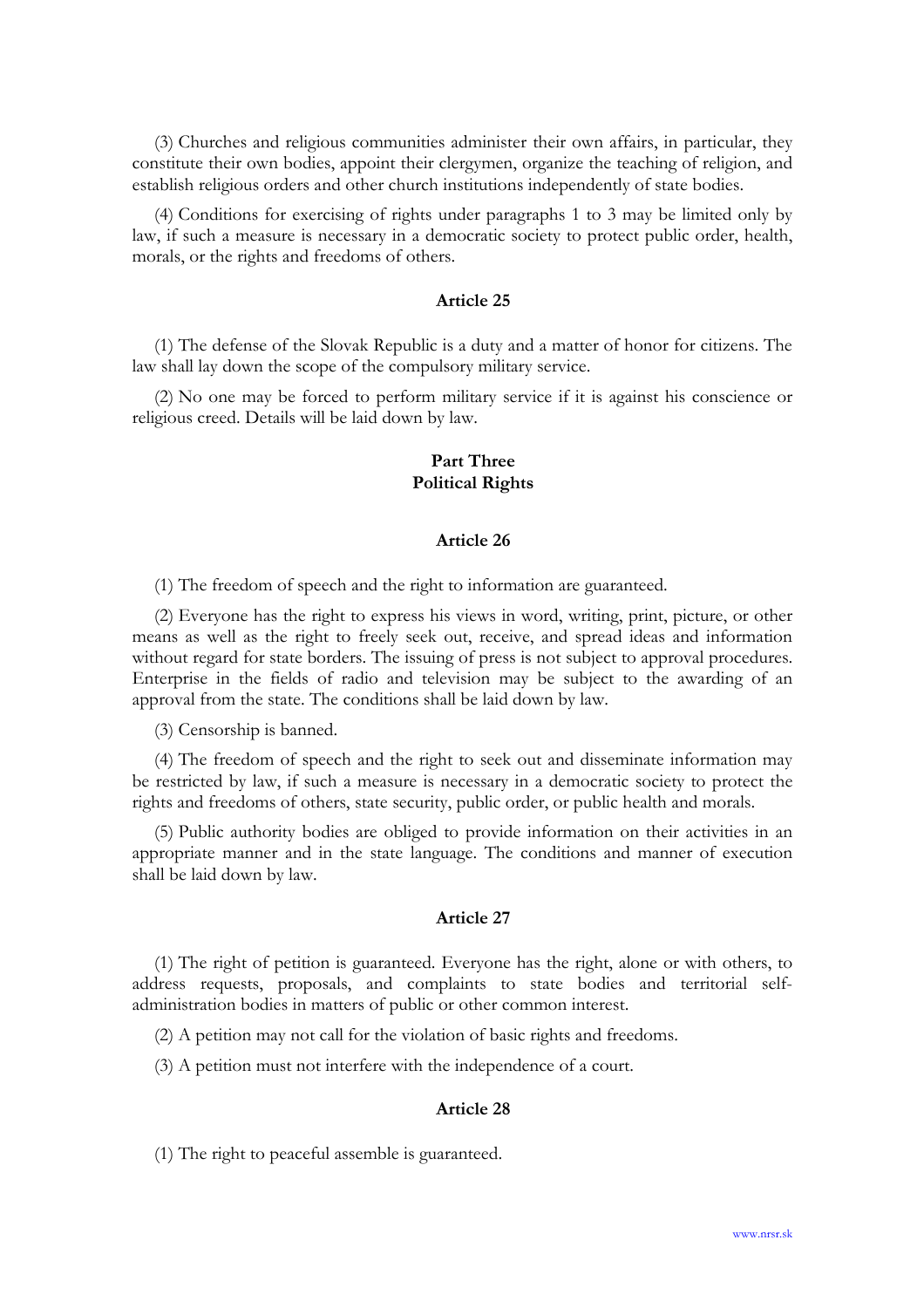(2) Conditions for exercising this right shall be laid down by law in the event of assemblies in public places, if such a measure is necessary in a democratic society to protect the rights and freedoms of others, public order, health and morals, property, or the security of the state. An assembly may not be made conditional on the issuance of an authorization by a state administration body.

### Article 29

(1) The right to freely associate is guaranteed. Everyone has the right to associate with others in clubs, societies, or other associations.

(2) Citizens have the right to establish political parties and political movements and to associate in them.

(3) The exercising of rights under paragraphs 1 and 2 may be restricted only in cases laid down by law, if it is necessary in a democratic society for reasons of state security, to protect public order, to prevent criminal acts, or to protect the rights and freedoms of others.

(4) Political parties and political movements, as well as clubs, societies, or other associations are separated from the state.

### Article 30

(1) Citizens have the right to participate in the administration of public affairs either directly or through the free election of their representatives. Foreigners with a permanent residence on the territory of the Slovak Republic have the right to vote and be elected in the self-administration bodies of municipalities and self-administration bodies of superior territorial units.

(2) Elections must be held within deadlines not exceeding the regular electoral period as laid down by law.

(3) The right to vote is universal, equal, and direct and is exercised by means of secret ballot. Conditions for exercising the right to vote shall be laid down by law.

(4) Citizens have access to elected and other public posts under equal conditions.

## Article 31

The legal regulation of all political rights and freedoms and their interpretation and use must enable and protect a free competition of political forces in a democratic society.

### Article 32

Citizens have the right to put up resistance against anyone who would eliminate the democratic order of basic human rights and freedoms listed in this Constitution, if the activity of constitutional bodies and the effective use of legal means are rendered impossible.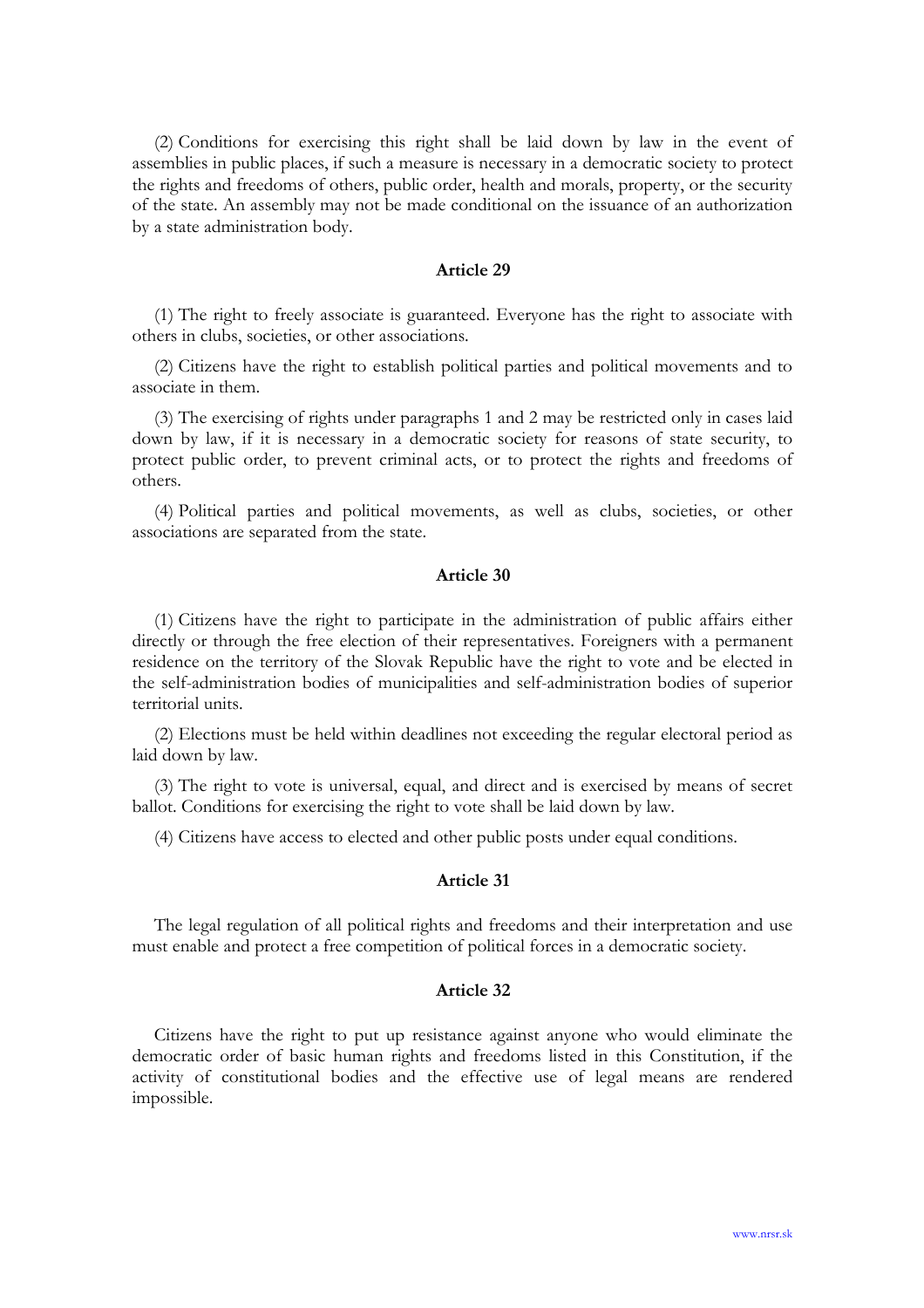## Part Four The Rights of National Minorities and Ethnic Groups

## Article 33

Membership in any national minority, or ethnic group, must not be to anyone's detriment.

## Article 34

(1) The comprehensive development of citizens belonging to national minorities or ethnic groups in the Slovak Republic is guaranteed, particularly the right to develop their own culture together with other members of the minority or ethnic group, the right to disseminate and receive information in their mother tongue, the right to associate in national minority associations, and the right to establish and maintain educational and cultural institutions. Details shall be laid down by law.

(2) In addition to the right to master the state language, citizens belonging to national minorities, or ethnic groups, also have, under conditions defined by law, a guaranteed

a) right to education in their own language,

b) right to use their language in official communications,

c) right to participate in the decisions on affairs concerning national minorities and ethnic groups.

(3) The exercise of the rights of citizens belonging to national minorities and ethnic groups that are guaranteed in this Constitution may not lead to jeopardizing of the sovereignty and territorial integrity of the Slovak Republic, and to discrimination against its other inhabitants.

# Part Five Economic, social, and cultural rights

#### Article 35

(1) Everyone has the right to a free choice of profession and to training for it, as well as the right to engage in entrepreneurial or other gainful activity.

(2) Conditions and restrictions with regard to the execution of certain professions or activities may be laid down by law.

(3) Citizens have the right to work. The state shall materially and to an appropriate extent provide for citizens who are unable to exercise this right through no fault of their own. The conditions shall be laid down by law.

(4) A different regulation of rights listed under paragraphs 1 to 3 may be laid down by law for foreign nationals.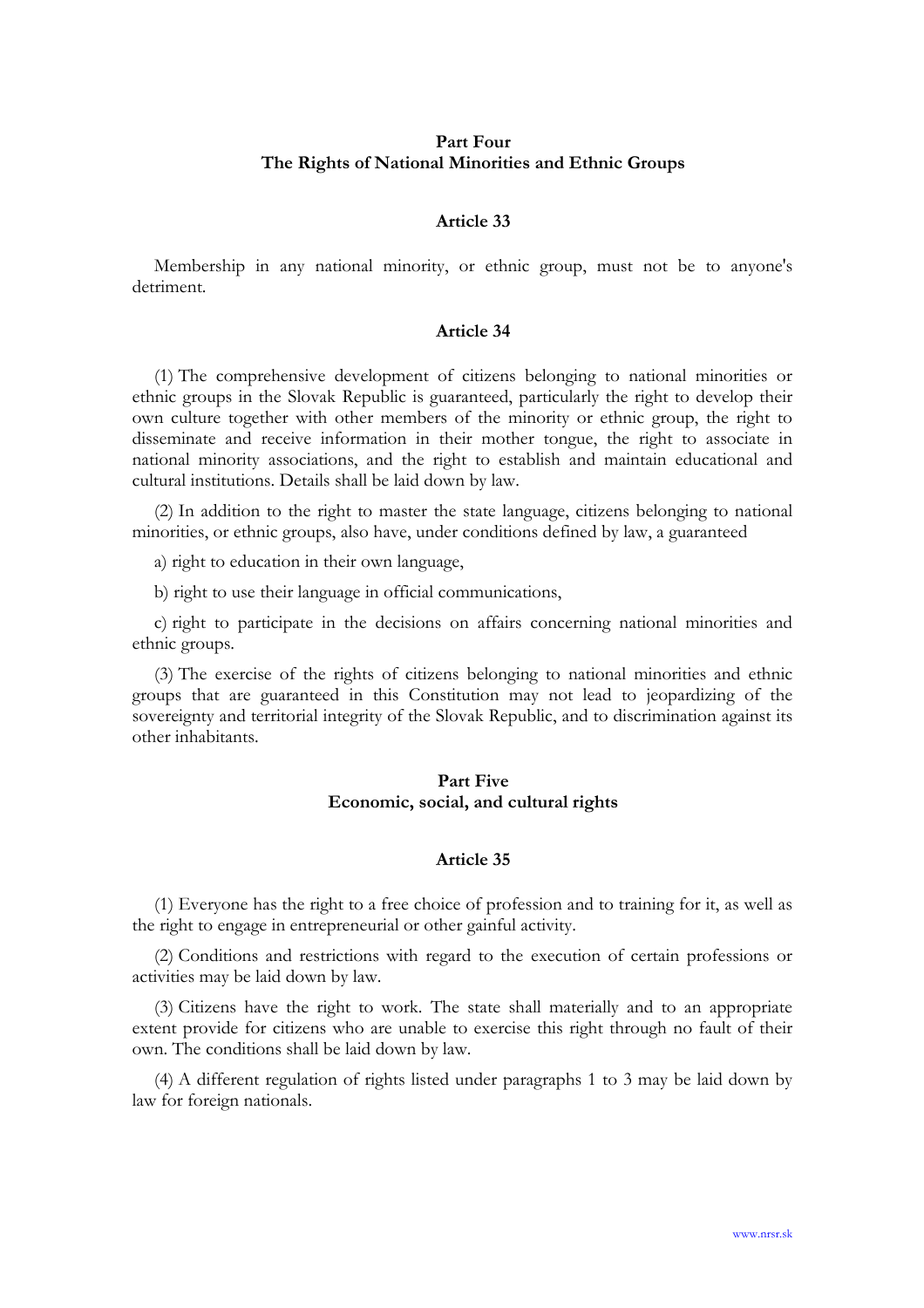Employees have the right to just and satisfying working conditions. The law guarantees, above all

a) the right to remuneration for work done, sufficient to ensure them a dignified standard of living,

b) protection against arbitrary dismissal and discrimination at the work place,

- c) labor safety and the protection of health at work,
- d) the longest admissible working time,
- e) adequate rest after work,
- f) the shortest admissible period of paid leave,
- g) the right to collective bargaining.

### Article 37

(1) Everyone has the right to freely associate with others in order to protect his economic and social interests.

(2) Trade union organizations are established independently of the state. It is inadmissible to limit the number of trade union organizations, as well as to give some of them a preferential status in an enterprise or a branch of the economy.

(3) The activity of trade union organizations and the founding and operation of other associations protecting economic and social interests can be restricted by law, if such measure is necessary in a democratic society to protect the security of the state, public order, or the rights and freedoms of others.

(4) The right to strike is guaranteed. The conditions shall be laid down by law. Judges, prosecutors, members of the armed forces and armed corps, and members and employees of the fire and rescue brigades do not have this right.

#### Article 38

(1) Women, minors, and persons with impaired health are entitled to an enhanced protection of their health at work, as well as to special working conditions.

(2) Minors and persons with impaired health are entitled to special protection in labor relations as well as to assistance in professional training.

(3) Details concerning rights listed in paragraphs 1 and 2 shall be laid down by law.

### Article 39

(1) Citizens have the right to adequate material provision in old age, in the event of work disability, as well as after losing their provider.

(2) Everyone who is in material need is entitled to assistance necessary to ensure basic living conditions.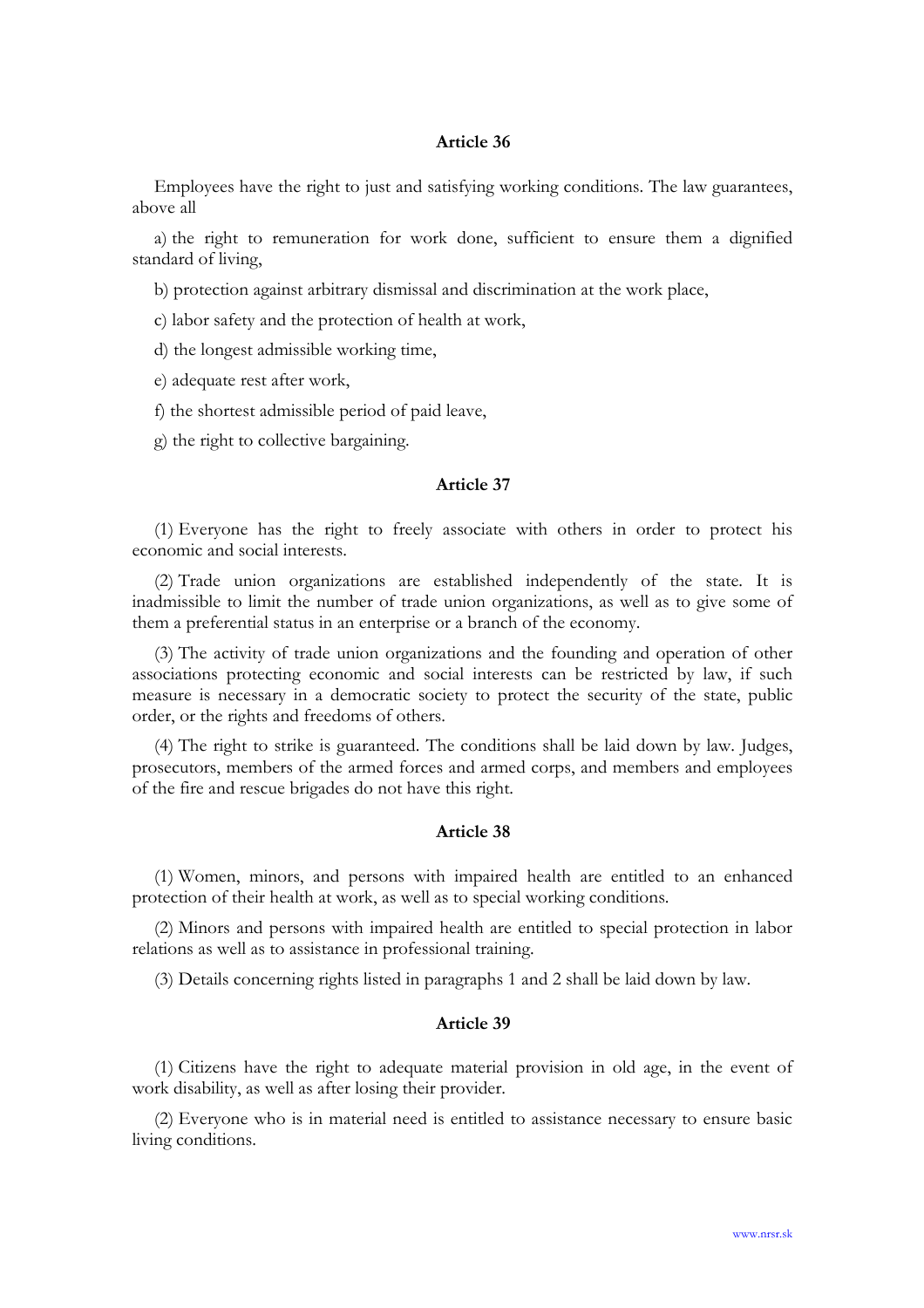(3) Details concerning rights listed in paragraphs 1 and 2 shall be laid down by law.

## Article 40

Everyone has a right to the protection of health. Based on public insurance, citizens have the right to free health care and to medical supplies under conditions which shall be laid down by law.

## Article 41

(1) Marriage, parenthood and the family are under the protection of the law. The special protection of children and minors is guaranteed.

(2) Special care, protection in labor relations, and adequate working conditions are guaranteed to a woman during the period of pregnancy.

(3) Children born in and out of wedlock enjoy equal rights.

(4) Child care and upbringing are the rights of parents; children have the right to parental care and upbringing. Parents' rights can be restricted and minors can be separated from their parents against their will only by a court ruling on the basis of law.

(5) Parents caring for children are entitled to assistance from the state.

(6) Details concerning rights under paragraphs 1 to 5 shall be laid down by law.

## Article 42

(1) Everyone has the right to education. School attendance is compulsory. Its period and age limit shall be laid down by law.

(2) Citizens have the right to free education at primary and secondary schools and, depending on their abilities and society's resources, also at higher educational establishments.

(3) Schools other than state schools may be established, and teaching in them provided, only under conditions laid down by law; education in such schools may be provided for a payment.

(4) A law shall lay down conditions under which citizens are entitled to assistance from the state in their studies.

## Article 43

(1) Freedom of scientific research and in art is guaranteed. The rights to the results of creative intellectual activity are protected by law.

(2) The right of access to the cultural heritage is guaranteed under conditions laid down by law.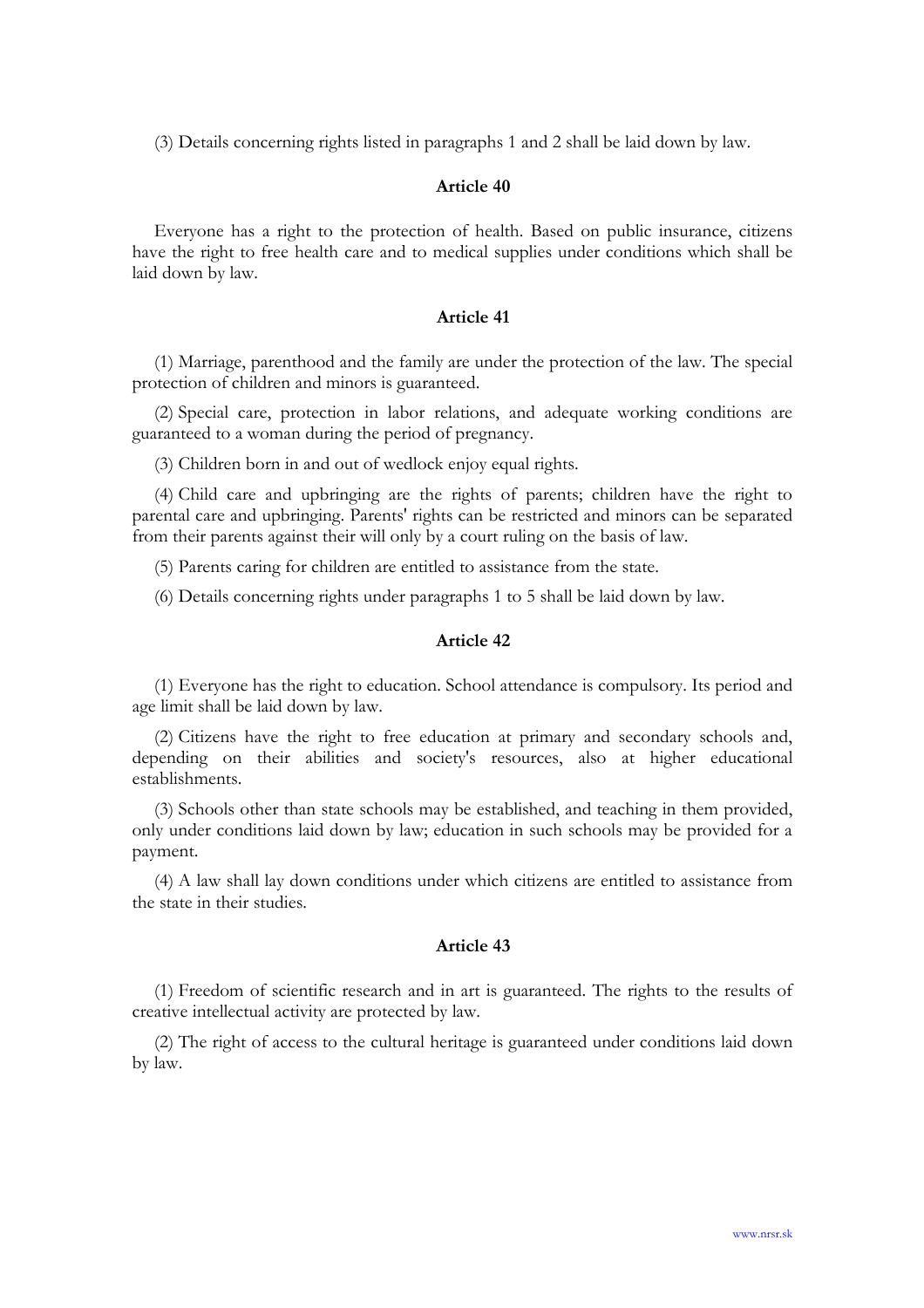#### Part Six

## The Right to the Protection of the Environment and the Cultural Heritage

### Article 44

(1) Everyone has the right to a favorable environment.

(2) Everyone is obliged to protect and enhance the environment and the cultural heritage.

(3) No one may endanger, or damage the environment, natural resources, and the cultural heritage beyond the extent laid down by law.

(4) The state looks after a cautious use of natural resources, ecological balance, and effective environmental care, and provides for the protection of specified species of wild plants and animals.

(5) The details of the rights and obligations according to paragraphs 1 to 4 shall be laid down by law.

## Article 45

Everyone has the right to timely and complete information about the state of the environment and about the causes and consequences of its condition.

# Part Seven The right to judicial and other legal protection

## Article 46

(1) Everyone may claim his right in a manner laid down by law in an independent and impartial court and, in cases laid down by law, at another body of the Slovak Republic.

(2) Anyone who claims to have been deprived of his rights by a decision of a public administration body may turn to the court to have the lawfulness of such decision reexamined, unless laid down otherwise by law. The reexamination of decisions concerning basic rights and freedoms may not, however, be excluded from the court's authority.

(3) Everyone is entitled to compensation for damage incurred as a result of an unlawful decision by a court, or another state or public administration body, or as a result of an incorrect official procedure.

(4) Conditions and details concerning judicial and other legal protection shall be laid down by law.

### Article 47

(1) Everyone has the right to refuse to testify if, by doing so, he might bring on the risk of criminal prosecution of himself or a close person.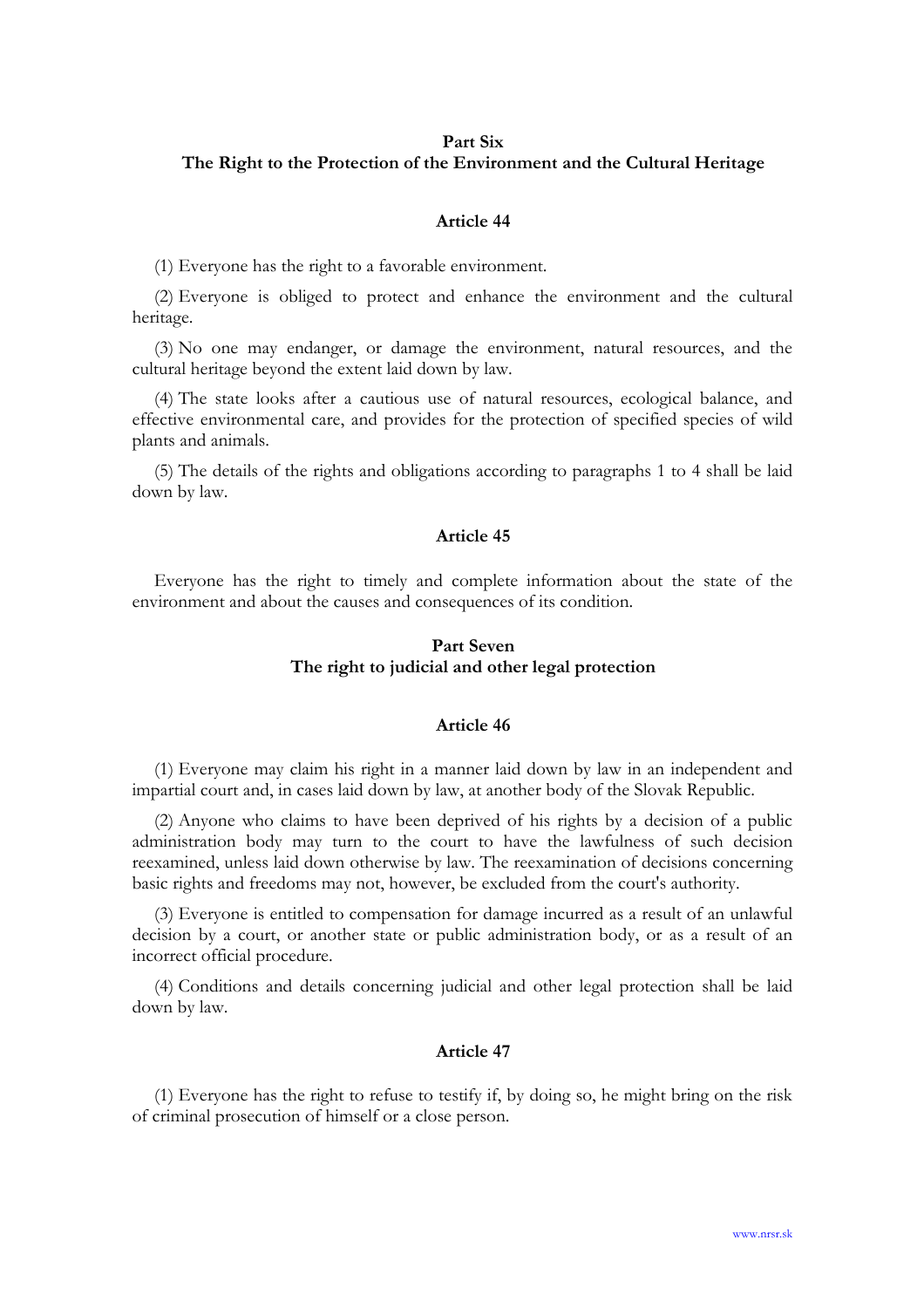(2) Everyone has the right to legal assistance in court proceedings, or proceedings before other state or public administration bodies from the start of the proceedings, under conditions laid down by law.

(3) All participants are equal in proceedings according to paragraph 2.

(4) Anyone who declares that he does not have a command of the language in which the proceedings under paragraph 2 are conducted has the right to an interpreter.

#### Article 48

(1) No one must be removed from his assigned judge. The jurisdiction of the court shall be laid down by law.

(2) Everyone has the right to have his case tried in public, without undue delay, and in his presence and to deliver his opinion on all pieces of evidence. The public can be excluded only in cases laid down by law.

### Article 49

Only the law shall lay down which conduct constitutes a criminal act, and what punishment, or other forms of deprivation of rights, or property, may be imposed for its commitment.

## Article 50

(1) Only the court decides on guilt and punishment for criminal acts.

(2) Everyone against whom a criminal proceeding is conducted is considered innocent until the court establishes his guilt by a legally valid verdict.

(3) The accused has the right to be granted the time and opportunity to prepare his defense, and to defend himself either alone or through a defense counsel.

(4) The accused has the right to refuse to testify; this right may not be denied in any way.

(5) No one may be criminally prosecuted for an act for which he has already been sentenced, or of which he has already been acquitted. This principle does not rule out the application of extraordinary remedies in compliance with the law.

(6) Whether any act is criminal is assessed, and punishment is determined, in accordance with the law valid at the time when the act was committed. A more recent law is applied, if it is more favorable for the perpetrator.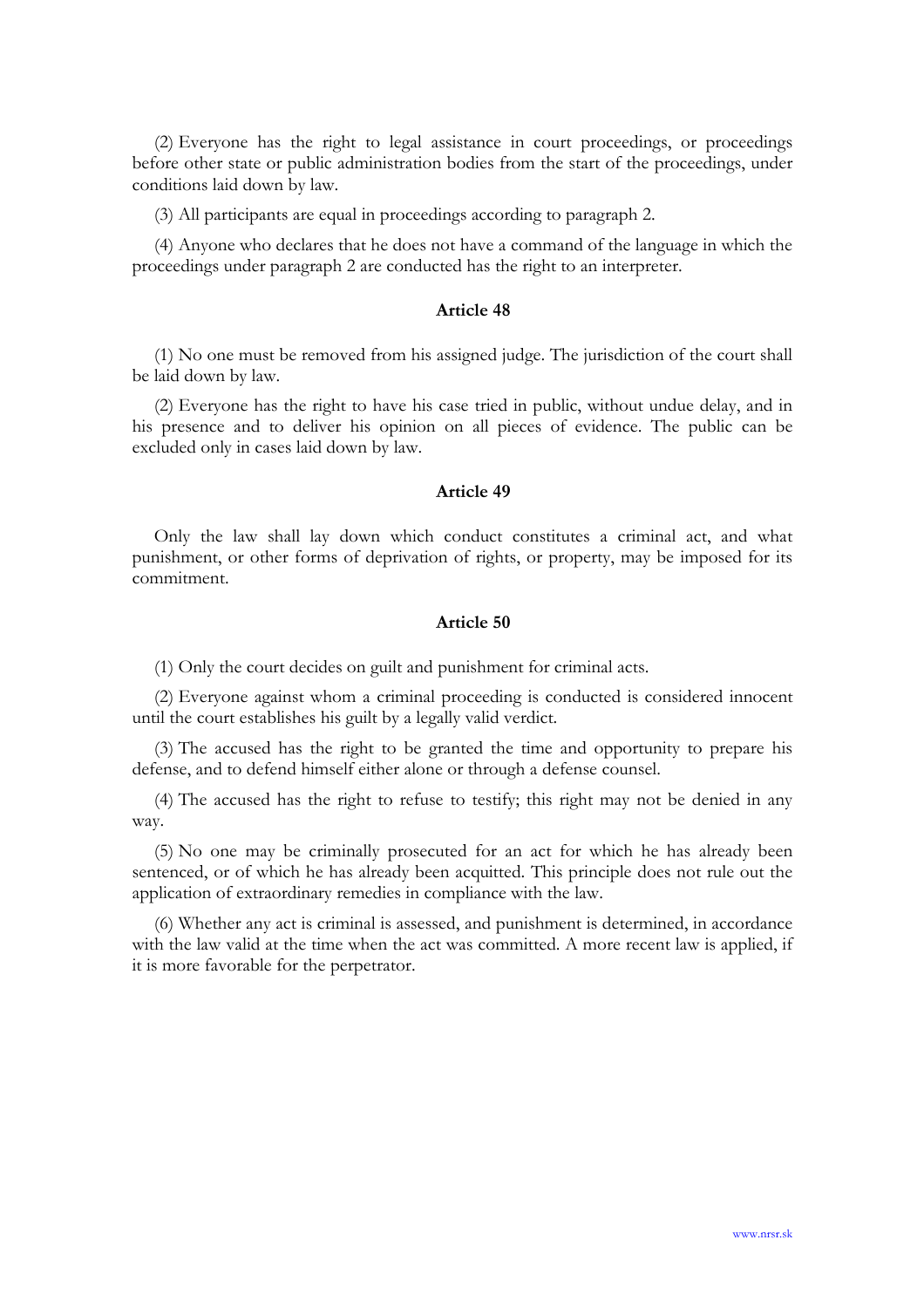## Part Eight Common provisions for chapters one and two

### Article 51

(1) The rights listed under Article 35, Article 36, Article 37, paragraph 4, Articles 38 to 42, and Articles 44 to 46 of this Constitution can be claimed only within the limits of the laws that execute those provisions.

(2) The conditions and scope of limitations of the basic rights and freedoms during war, under the state of war, martial state and state of emergency shall be laid down by the constitutional law.

## Article 52

(1) Wherever the term "citizen" is used in Chapters One and Two of this Constitution, this is understood to mean a citizen of the Slovak Republic.

(2) Foreign nationals enjoy in the Slovak Republic basic human rights and freedoms guaranteed by this Constitution, unless these are expressly granted only to citizens.

(3) Wherever the term "citizen" is used in previous legal regulations, this is understood to mean every person, wherever this concerns the rights and freedoms that this Constitution extends regardless of citizenship.

### Article 53

The Slovak Republic grants asylum to foreign nationals persecuted for upholding political rights and freedoms. Asylum may be denied to those who acted in violation of basic human rights and freedoms. Details shall be laid down by law.

### Article 54

The law may restrict the right of judges and prosecutors to engage in entrepreneurial and other business activity and the right listed under Article 29, paragraph 2; the right of employees of state administration bodies and territorial self-administration bodies in designated functions listed also under Article 37, paragraph 4; and the rights of members of armed forces and armed corps listed also under Articles 27 and 28, if these are related to the execution of their duties. The law may restrict the right to strike for persons in professions that are vital for the protection of life and health.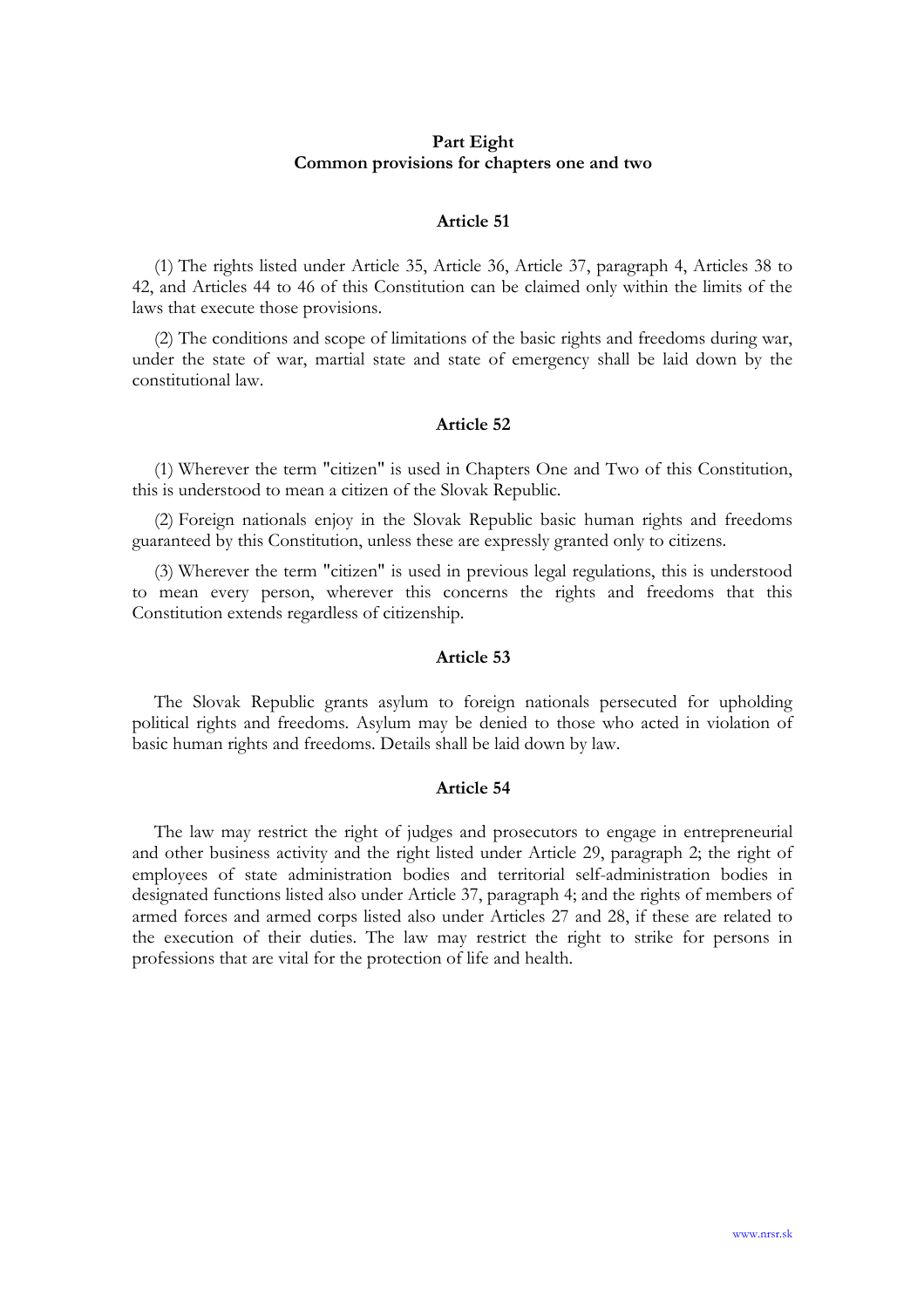## **CHAPTER THREE**

## Part One The Economy of the Slovak Republic

## Article 55

(1) The economy of the Slovak Republic is based on the principles of a socially and ecologically oriented market economy.

(2) The Slovak Republic protects and promotes economic competition. Details shall be laid down by law.

## Article 56

(1) The National Bank of Slovakia is an independent central bank of the Slovak Republic. The National Bank of Slovakia may within its competence issue generally binding regulations, if so authorized by law.

(2) The supreme managing body of the National Bank of Slovakia is the Bank Council of the National Bank of Slovakia.

(3) The details pursuant to paragraphs 1 and 2 shall be laid down by law.

### Article 57

The Slovak Republic is a customs territory.

### Article 58

(1) The financial management of the Slovak Republic is administered by its state budget. The state budget is adopted by means of a law.

(2) State budget revenues, the procedures of budget management and the relationship between the state budget and the budgets of territorial units shall be laid down by law.

(3) Special-purpose state funds linked to the state budget of the Slovak Republic are established by law.

## Article 59

(1) There are state and local taxes and fees.

(2) Taxes and fees may be levied by law or on the basis of a law.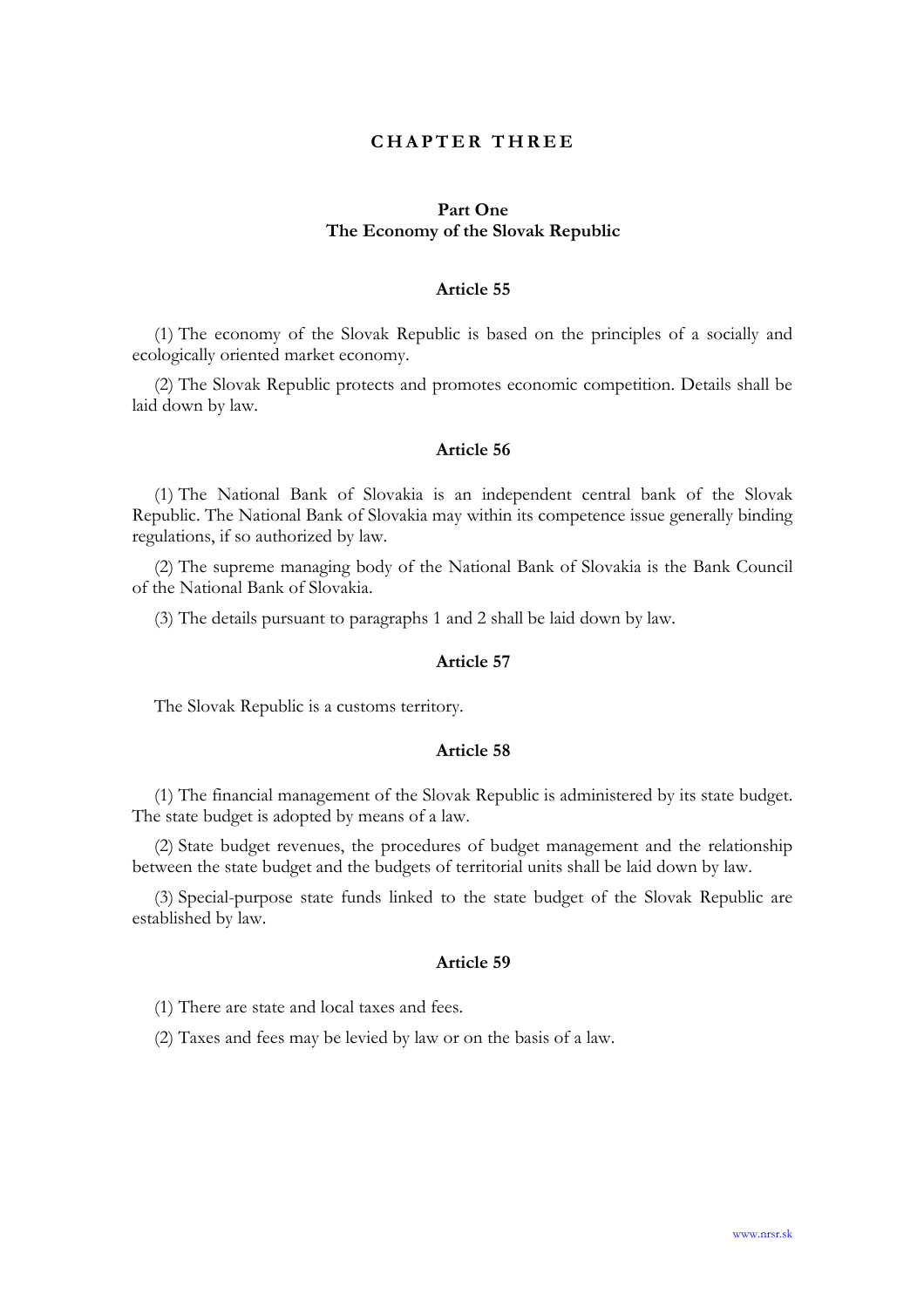## Part Two Supreme Audit Office of the Slovak Republic

### Article 60

(1) The Supreme Audit Office of the Slovak Republic is an independent body carrying out control of the management of

a) budgetary resources approved under the law by the National Council of the Slovak Republic or government,

b) property, property rights, funds, obligations and claims of state, public institutions and the National Property Fund of the Slovak Republic, municipalities, superior territorial units, legal persons with ownership interest of the state, legal persons with ownership interest of public institutions, legal persons with ownership interest of the National Property Fund of the Slovak Republic, legal persons with ownership interest of municipalities, legal persons with ownership interest of superior territorial units, legal persons established by municipalities, or legal persons established by superior territorial units,

c) property, property rights, funds and claims that were granted to the Slovak Republic, legal persons or natural persons within the framework of development programs, or for other similar reasons from abroad,

d) property, property rights, funds, obligations and claims for which the Slovak Republic undertook the guarantee,

e) property, property rights, funds, obligations and claims of legal persons carrying out activities in the public interest.

(2) The control power of the Supreme Audit Office shall apply to the extent specified in paragraph 1 to

a) the Government of the Slovak Republic, ministries and other central bodies of state administration of the Slovak Republic and bodies subordinated to them,

b) state bodies, as well as legal persons that were founded or established by central bodies of state administration or other state bodies,

c) municipalities and superior territorial units, legal persons established by municipalities, legal persons established by superior territorial units, legal persons with ownership interest of municipalities and legal persons with ownership interest of superior territorial units,

d) special-purpose state funds, public institutions established by law, legal persons with ownership interest of public institutions, legal persons with ownership interest of the state,

e) the National Property Fund of the Slovak Republic, legal persons with a specified ownership interest of the National Property Fund of the Slovak Republic,

f) natural persons and legal persons.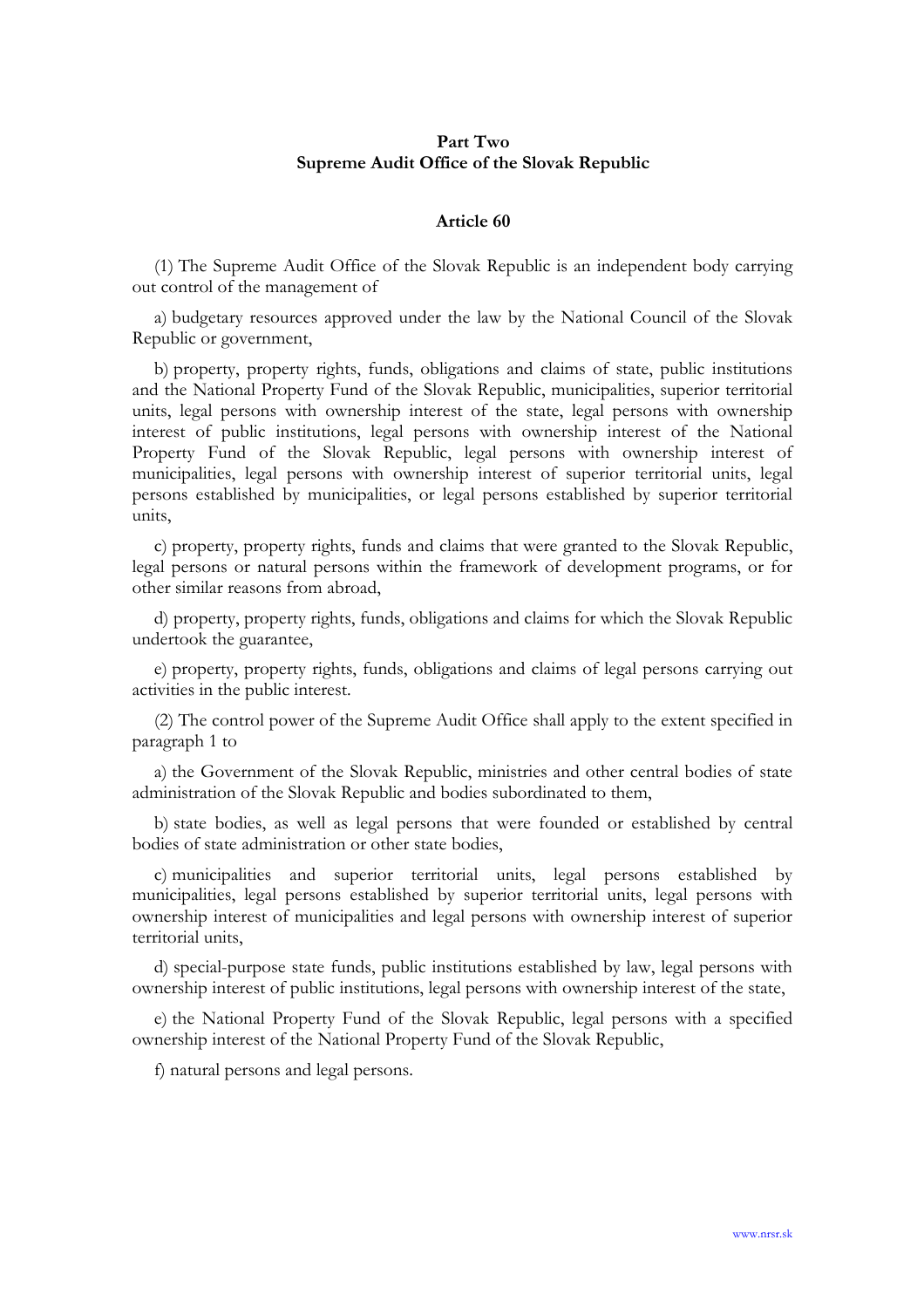(1) The Supreme Audit Office is headed by a chairman. The chairman and deputy chairmen of the Supreme Audit Office are elected and recalled by the National Council of the Slovak Republic.

(2) Any citizen of the Slovak Republic who may be elected to the National Council of the Slovak Republic may be elected chairman and deputy chairman of the Supreme Control Office.

(3) The same person may be elected chairman and deputy chairman of the Supreme Audit Office for a maximum of two consecutive seven-year terms.

(4) The office of a chairman and deputy chairman of the Supreme Audit Office is incompatible with an office in any other body of the public authority, employment, or similar labor relation, business activities, membership in a management or supervisory body of a legal person carrying out business activities, or with any other economic or for-profit activity, except for administration of own property, scientific, pedagogical, literary, or artistic activity.

#### Article 62

The Supreme Audit Office submits reports on the results of its audits to the National Council of the Slovak Republic at least once a year and whenever requested to do so by the National Council of the Slovak Republic.

### Article 63

The status, powers, internal organizational structure and basic rules of the control activity of the Supreme Audit Office shall be laid down by law.

# C H A P T E R F O U R

# TERRITORIAL SELF-ADMINISTRATION

### Article 64

A municipality is the basic element of territorial self-administration. Territorial selfadministration comprises a municipality and superior territorial unit.

### Article 64a

A municipality and superior territorial unit are independent territorial and administrative units of the Slovak Republic comprising persons who are permanently resident on its territory. Details shall be laid down by law.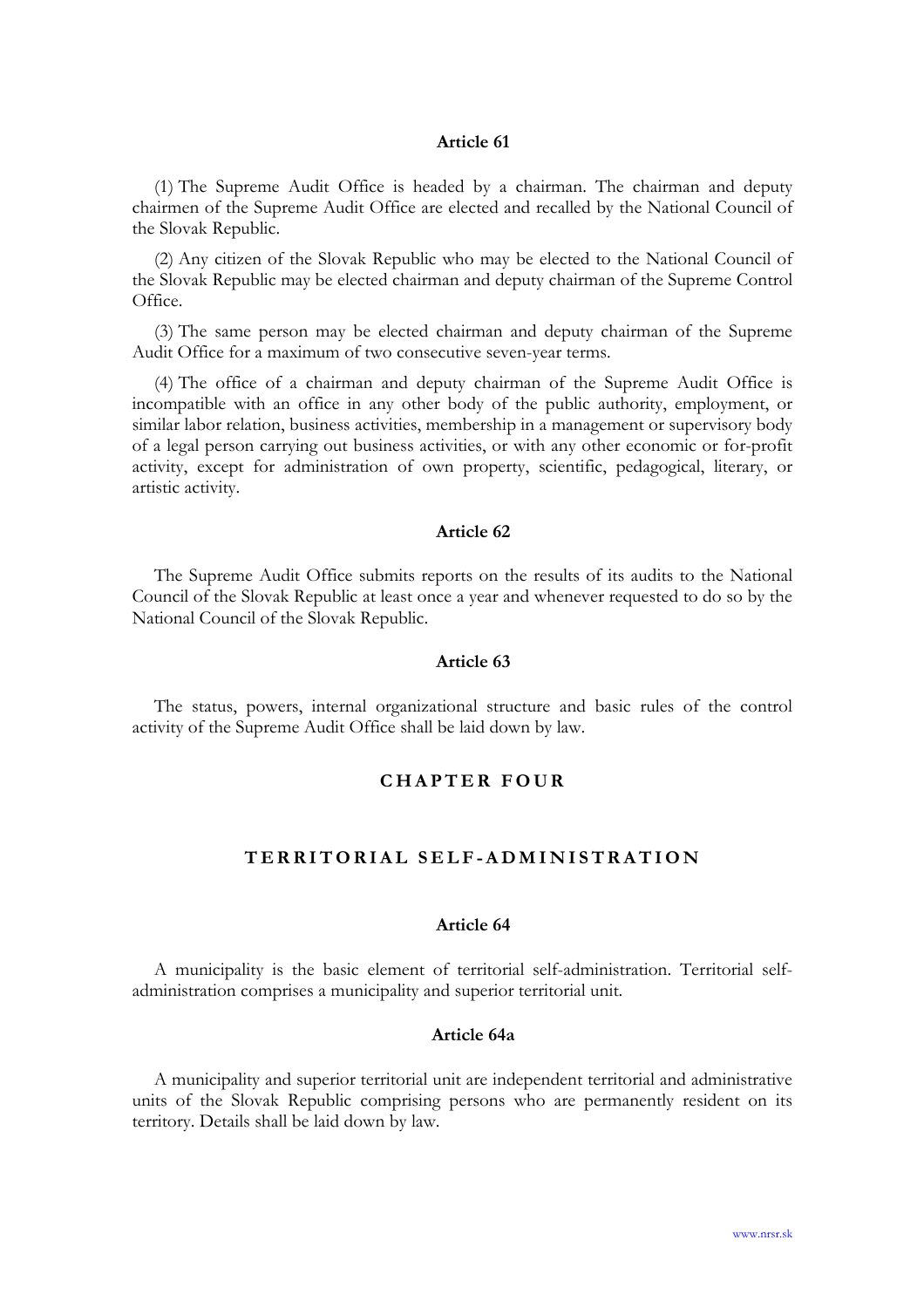(1) A municipality and superior territorial unit are legal persons that, under conditions laid down by law, independently manage own property and financial resources.

(2) A municipality and superior territorial unit finance their needs primarily from their own revenues, as well as from state subsidies. The law shall lay down which taxes and fees are municipalities' revenue and which taxes and fees are revenue of superior territorial unit. State subsidies may be claimed only within the limits of the law.

### Article 66

(1) A municipality has the right to associate with other municipalities in order to provide for the matters of common interest; a superior territorial unit has the same right to associate with other superior territorial units. Conditions shall be laid down by law.

(2) Uniting, splitting, or dissolution of a municipality will be regulated by law.

## Article 67

(1) The territorial self-administration is performed at meetings of municipality residents, by a local referendum, by a referendum on the territory of a superior territorial unit, by the municipality bodies or the bodies of a superior territorial unit. The manner of execution of the local referendum and the referendum on the territory of a superior territorial unit shall be laid down by law.

(2) Duties and restrictions relating to execution of the territorial self-administration may be imposed upon a municipality and superior territorial unit by law and on the basis of an international treaty pursuant to Article 7, paragraph 5.

(3) The state may intervene in activities of a municipality and a superior territorial unit only in a manner laid down by law.

### Article 68

A municipality and a superior territorial unit may issue generally binding ordinances in the matters of local self-administration and in order to provide for the tasks ensuing for the self-administration from the law.

## Article 69

(1) Municipality bodies are

a) the municipal council,

b) the mayor of a municipality.

(2) The municipal council is composed of the municipal council deputies. The deputies are elected for a four-year term by citizens of the municipality with permanent residence on its territory. Elections of deputies are held by secret ballot, on the basis of a general, equal, and direct right to vote.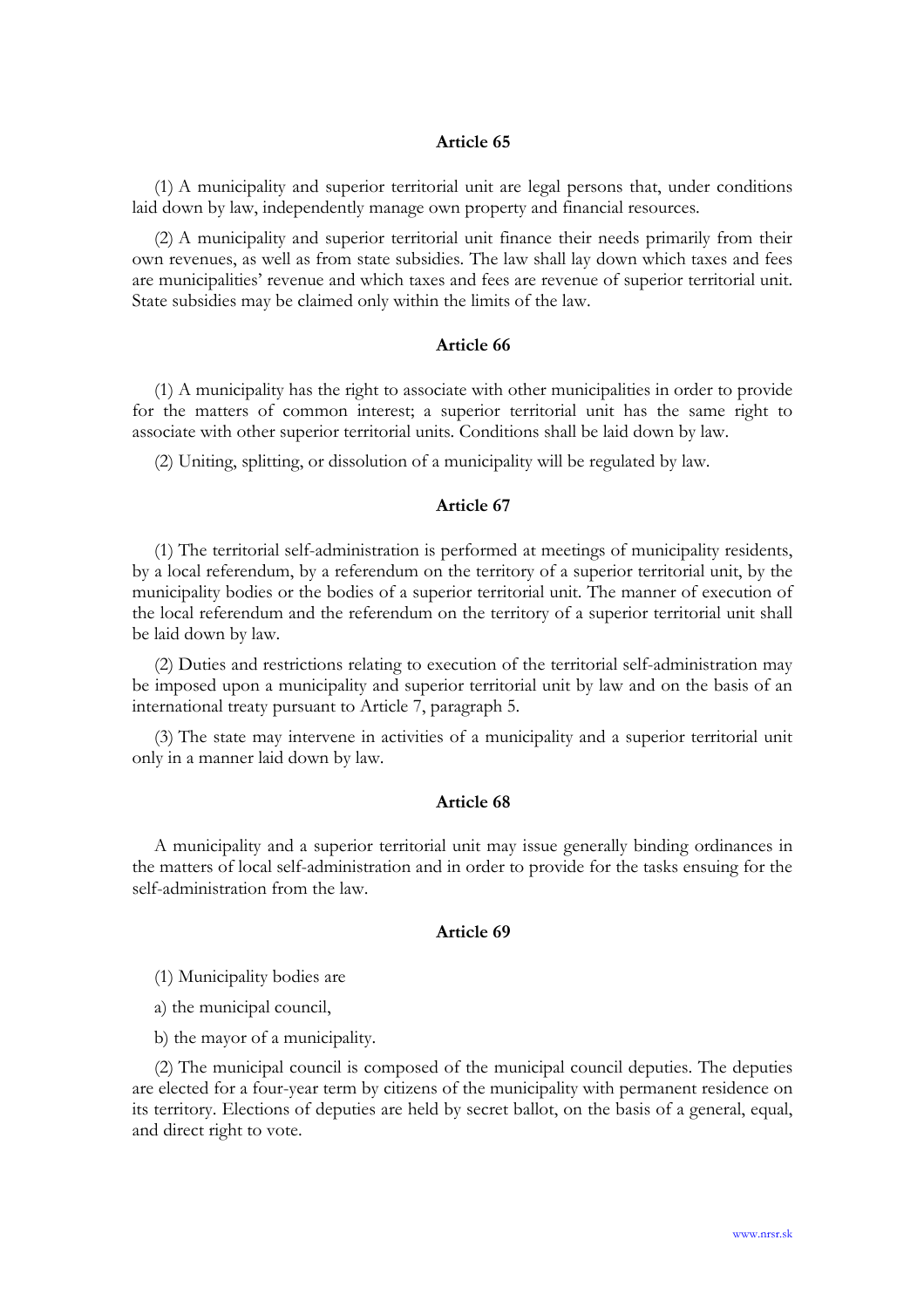(3) The mayor of a municipality is elected for a four-year term by citizens of the municipality with permanent residence on its territory by secret ballot, on the basis of a general, equal, and direct right to vote. The mayor of a municipality constitutes the municipality's executive body. He executes municipality administration and represents the municipality outwardly. The reasons and manner of mayor's removal prior to expiry of the term shall be laid down by law.

- (4) Territorial self-administration bodies are
- a) council of the territorial self-administration unit,
- b) chairman of the territorial self-administration unit,

(5) The territorial self-administration council is composed of deputies to the territorial self-administration council. The deputies are elected for a four-year term by citizens the territorial self-administration unit with permanent residence on its territory. Elections of deputies are held by secret ballot, on the basis of a general, equal, and direct right to vote.

(6) The chairman of the territorial self-administration unit is elected for a four-year term by citizens of the municipality with permanent residence on its territory by secret ballot, on the basis of a general, equal, and direct right to vote. The reasons and manner of chairman's removal prior to expiry of the term shall be laid down by law. The chairman the territorial self-administration unit constitutes the municipality's executive body. He executes municipality administration and represents the municipality outwardly.

### Article 70

The prerequisites for a municipality to be declared a town, and the method of doing so, shall be laid down by law, which will also designate the names of town bodies.

#### Article 71

(1) The execution of designated tasks of local state administration can be transferred by law to the municipality and superior territorial unit. The cost of the execution of state administration transferred in this manner will be covered by the state.

(2) In executing state administration, the municipality and superior territorial unit may, on the basis of the law and within its limits, issue ordinances that are generally binding within its area of jurisdiction, if empowered to do so by the law. The execution of state administration transferred to the municipality, or superior territorial unit by law is governed and controlled by the Government. Details shall be laid down by law.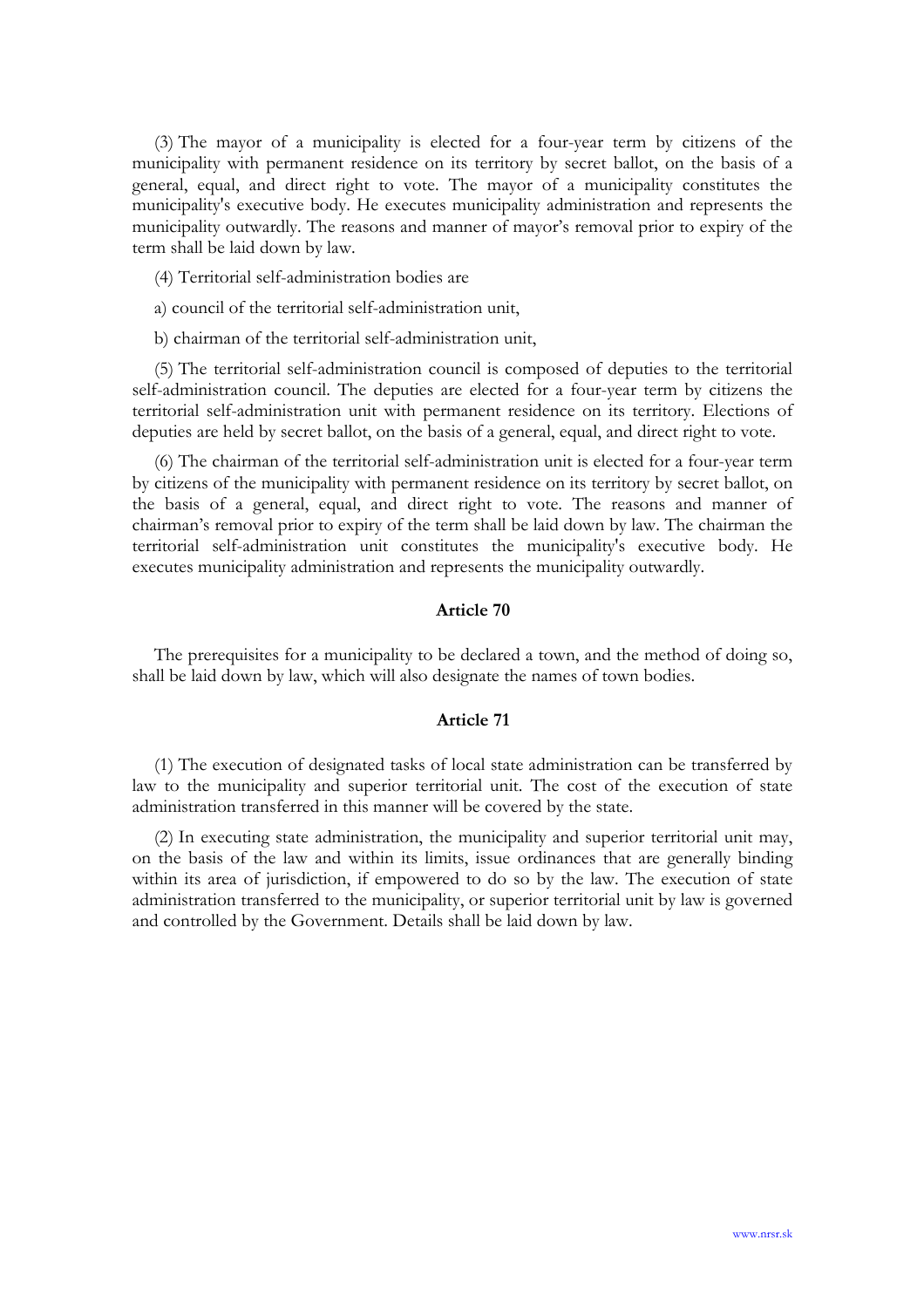## CHAPTER FIVE

## LEGISLATIVE POWER

# Part One The National Council of the Slovak Republic

#### Article 72

The National Council of the Slovak Republic is the sole constitutional and legislative body of the Slovak Republic.

### Article 73

(1) The National Council of the Slovak Republic has 150 Members of Parliament elected for a four-year period.

(2) Members of Parliament are representatives of citizens. They execute their mandate personally according to their conscience and conviction and are not bound by orders.

## Article 74

(1) Members of Parliament are elected by secret ballot in general, equal, and direct elections.

(2) A citizen who has the right to vote, has reached the age of 21 and has permanent residence on the territory of the Slovak Republic may be elected a Member of Parliament.

(3) Details on the election of Members of Parliament shall be laid down by law.

### Article 75

(1) A Member of Parliament is sworn in at the first meeting of the National Council of the Slovak Republic in which he participates, by taking the following oath:

"I swear on my honor and conscience to be faithful to the Slovak Republic. I will discharge my duties in the interest of its citizens. I will uphold the Constitution and other laws and work toward their implementation into life."

(2) Refusing to take this oath, or taking it with reservations, results in the loss of mandate.

### Article 76

The validity of the election of Members of Parliament is verified by the National Council of the Slovak Republic.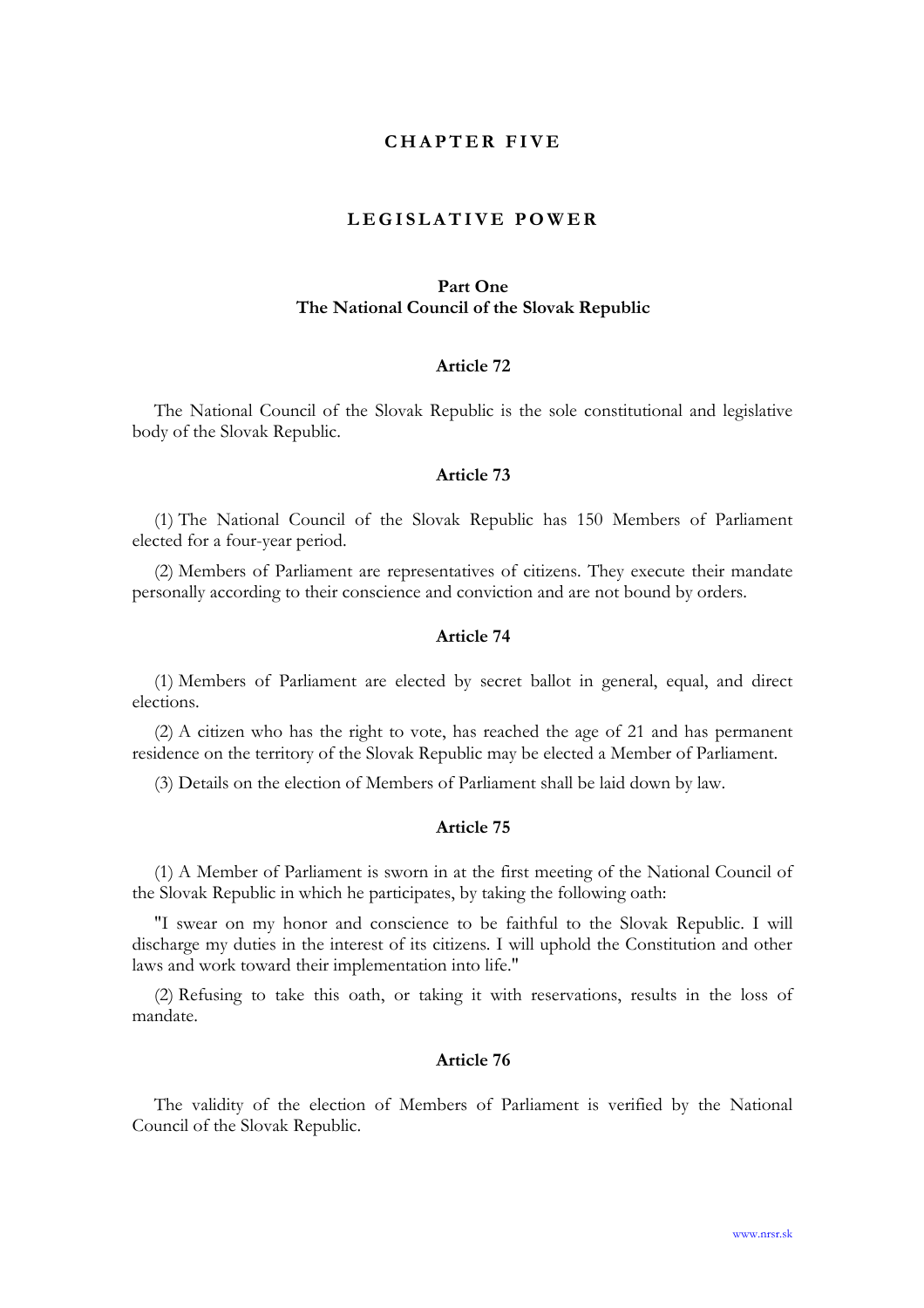(1) The post of a Member of Parliament is incompatible with the post of judge, prosecutor, public defender of rights, member of the Armed Forces, member of Armed Corps and member of the European Parliament.

(2) If a Member of Parliament is appointed member of the Government of the Slovak Republic, his mandate as a Member of Parliament does not terminate while he executes the government post, it is just not exercised.

#### Article 78

(1) A Member of Parliament may not be prosecuted for his voting in the National Council of the Slovak Republic, or its bodies; this applies also after the termination of his mandate.

(2) For statements made in the National Council of the Slovak Republic, or its body, while discharging the function of a Member of Parliament, a Member of Parliament may not be criminally prosecuted; this applies also after the termination of his mandate. A Member of Parliament is subject to the disciplinary powers of the National Council of the Slovak Republic.

(3) No criminal prosecution, or disciplinary proceedings, may be initiated against a Member of Parliament, and he may not be taken into custody, without the consent of the National Council of the Slovak Republic. If the National Council of the Slovak Republic denies its consent, criminal prosecution, or taking into custody is ruled out during the term of the mandate. In such case, the statute of limitations does not apply during the exercise of the mandate.

(4) If a Member of Parliament has been caught and detained while committing a criminal act, the relevant authority is obliged to report this immediately to the Speaker of the National Council of the Slovak Republic. Unless the Mandate and Immunity Committee of the National Council of the Slovak Republic gives its consent to the detainment, the Member of Parliament must be released immediately.

(5) If a Member of Parliament is in custody, his mandate does not terminate, it is only not exercised.

#### Article 79

A Member of Parliament may refuse to testify in matters about which he learned while discharging his office, even after he ceases to be a Member of Parliament.

### Article 80

(1) A Member of Parliament may address an interpellation to the Government of the Slovak Republic, a member of the Government of the Slovak Republic, or the head of another central body of state administration concerning matters within their jurisdiction. The Member of Parliament must receive a reply within 30 days.

(2) The reply to interpellations is followed by a debate in the National Council of the Slovak Republic on the subject, which may be tied with a vote of confidence.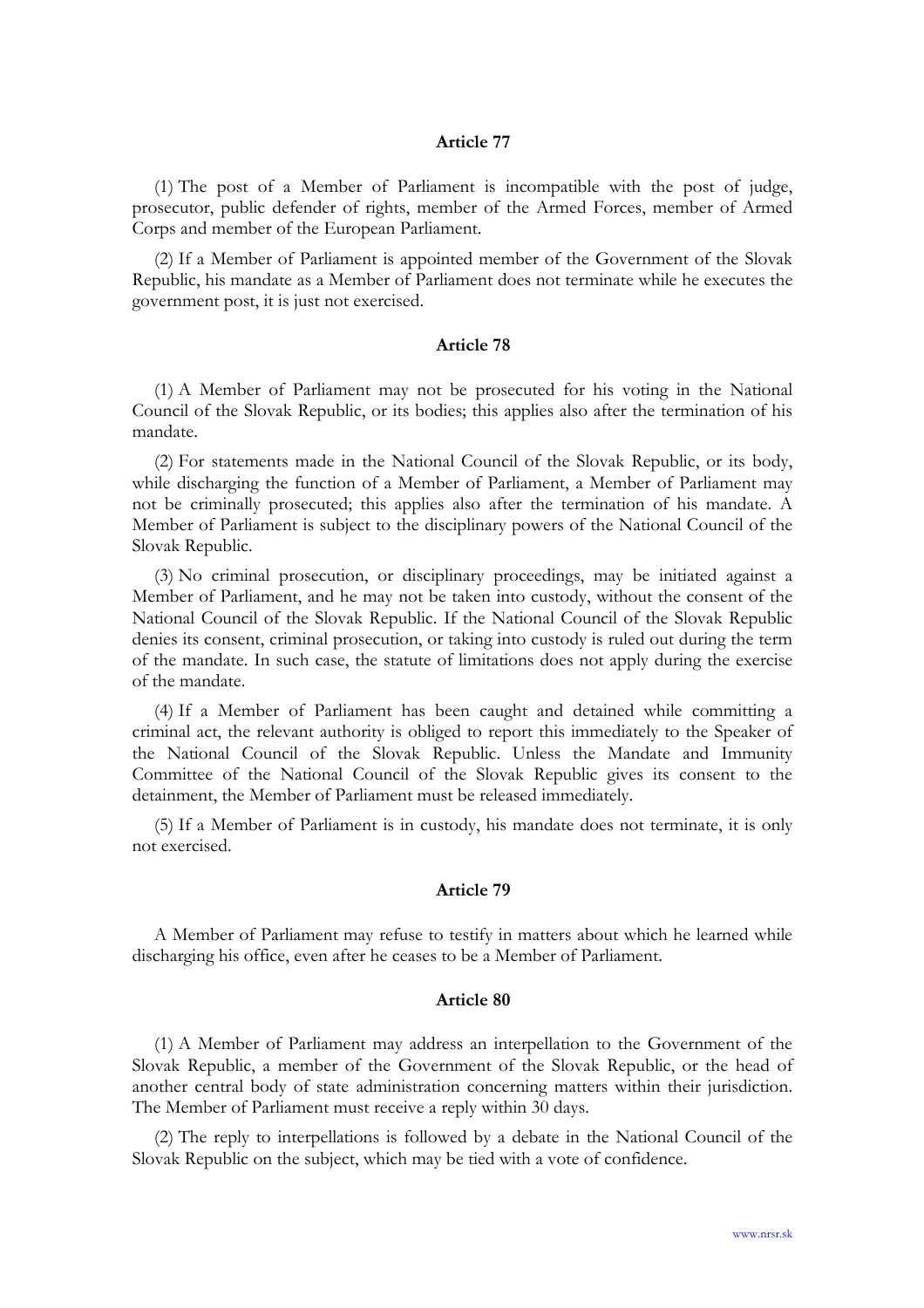A Member of Parliament may surrender the mandate by a personal statement at the session of the National Council of the Slovak Republic. If serious circumstances prevent him from doing that, he may do so in writing in the hands of the Speaker of the National Council of the Slovak Republic, in which case the mandate of the Member of Parliament terminates on the day of delivery of the written decision of surrendering the mandate to the Speaker of the National Council of the Slovak Republic.

## Article 81a

The mandate of a Member of Parliament shall terminate by

a) expiry of the term,

b) surrendering of the mandate,

c) loss of eligibility for election,

d) dissolution of the National Council of the Slovak Republic,

e) rise of incompatibility pursuant to Article 77, paragraph 1,

f) on the day the court decision becomes effective by which a Member of Parliament was sentenced for a deliberate criminal act, or by which a Member of Parliament was sentenced for a criminal act and the court did not rule in his case on a conditional suspended execution of the prison sentence.

#### Article 82

(1) The National Council of the Slovak Republic holds permanent sessions.

(2) The constituent meeting of the National Council of the Slovak Republic is called by the President of the Slovak Republic within 30 days after the announcement of election results. If he fails to do so, the National Council of the Slovak Republic convenes on the 30th day after the announcement of the election results.

(3) The National Council of the Slovak Republic may interrupt its session by means of a resolution. The length of interruption must not exceed four months in a year. During interruption, the Speaker, deputy speakers, and bodies of the National Council of the Slovak Republic execute their powers.

(4) While the session is interrupted, the Speaker of the National Council of the Slovak Republic may convene a meeting of the National Council of the Slovak Republic even prior to the set date. He will do so whenever requested by the Government of the Slovak Republic or at least one-fifth of the Members of Parliament.

(5) The session of the National Council of the Slovak Republic ends with the expiration of the electoral term or with its dissolution.

## Article 83

(1) Meetings of the National Council of the Slovak Republic are called by its Speaker.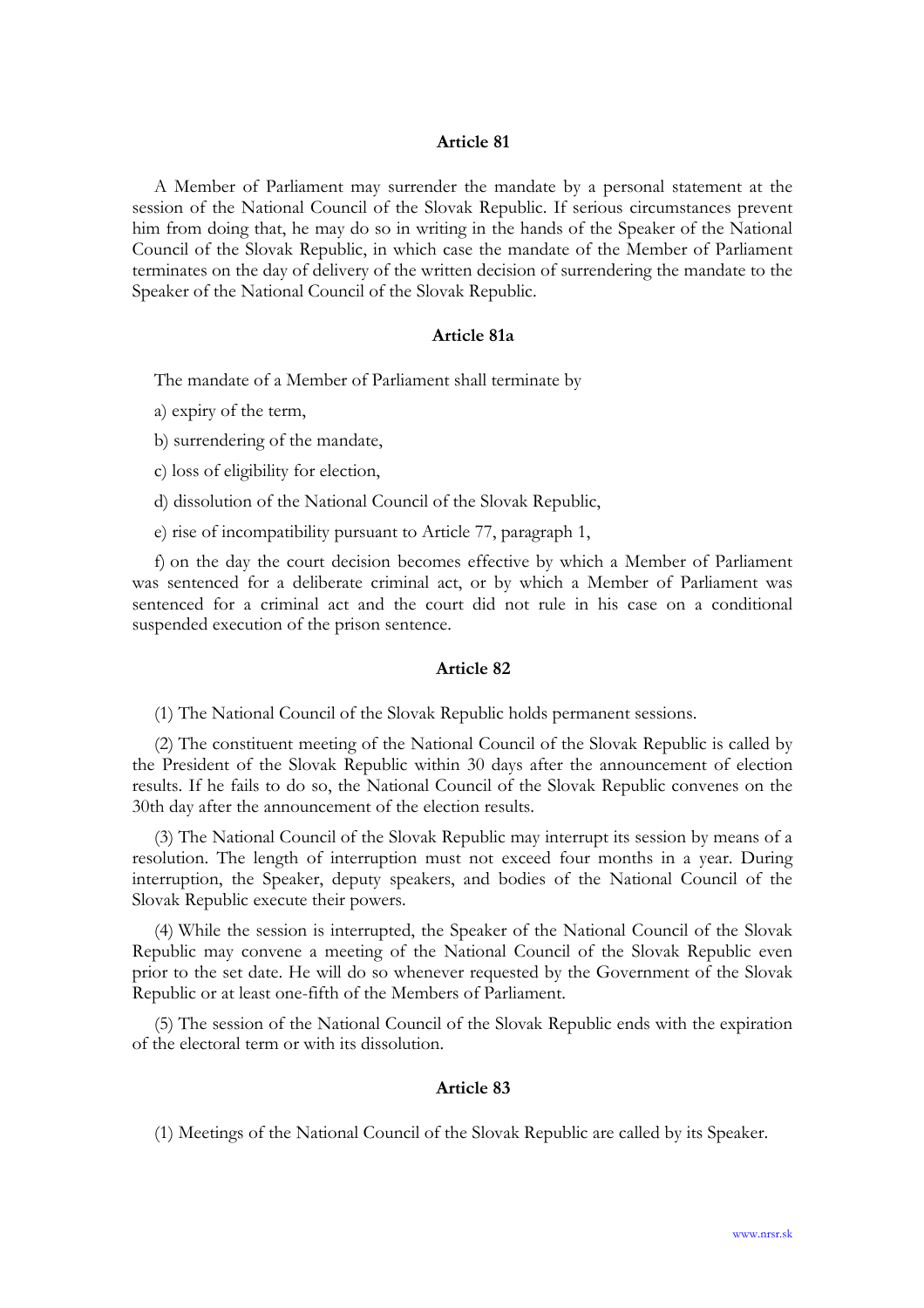(2) The Speaker of the National Council of the Slovak Republic shall convene a meeting of the National Council of the Slovak Republic also when requested to do so by at least one-fifth of its Members of Parliament. In that case he will convene a meeting within seven days.

(3) Meetings of the National Council of the Slovak Republic are public.

(4) Non-public meetings can be held only in cases laid down by law or on the basis of a decision by three-fifths of all Members of Parliament of the National Council of the Slovak Republic.

## Article 84

(1) The National Council of the Slovak Republic has a quorum if more than one-half of all its Members of Parliament are present.

(2) For a resolution of the National Council of the Slovak Republic to be valid, it must be passed by more than one-half of the Members of Parliament present, unless laid down otherwise by this Constitution.

(3) In order to approve an international treaty stipulated in Article 7, paragraphs 3 and 4 and adopt a bill returned by the President of the Slovak Republic pursuant to Article 102, letter o), a consent of more than one-half of all Members of Parliament is required.

(3) The agreement of at least a three-fifths majority of all Members of Parliament is required to pass and amend the Constitution and constitutional laws, to adopt an international treaty stipulated in Article 7, paragraph 2, adopt resolution on public vote to remove the President of the Slovak Republic, file charges against the President and to declare war on another state.

#### Article 85

At the request of the National Council of the Slovak Republic, or its body, a member of the Government of the Slovak Republic, or head of another body of state administration, must participate in its meeting or in the meeting of its body.

## Article 86

The power of the National Council of the Slovak Republic comprises, above all:

a) deciding upon the Constitution and constitutional and other laws and controlling compliance with them,

b) approving by means of a constitutional law a treaty on the Slovak Republic's entering into a union with other states and on its abrogation of such a treaty,

c) deciding on proposals to call a referendum,

d) expressing consent, prior to ratification, with the international treaties on human rights and fundamental freedoms, international political treaties, international treaties of military nature, international treaties establishing membership of the Slovak Republic in international organizations, international economic treaties of a general nature, international treaties whose execution requires the enactment of a law, as well as with international treaties that directly establish rights or obligations of natural persons or legal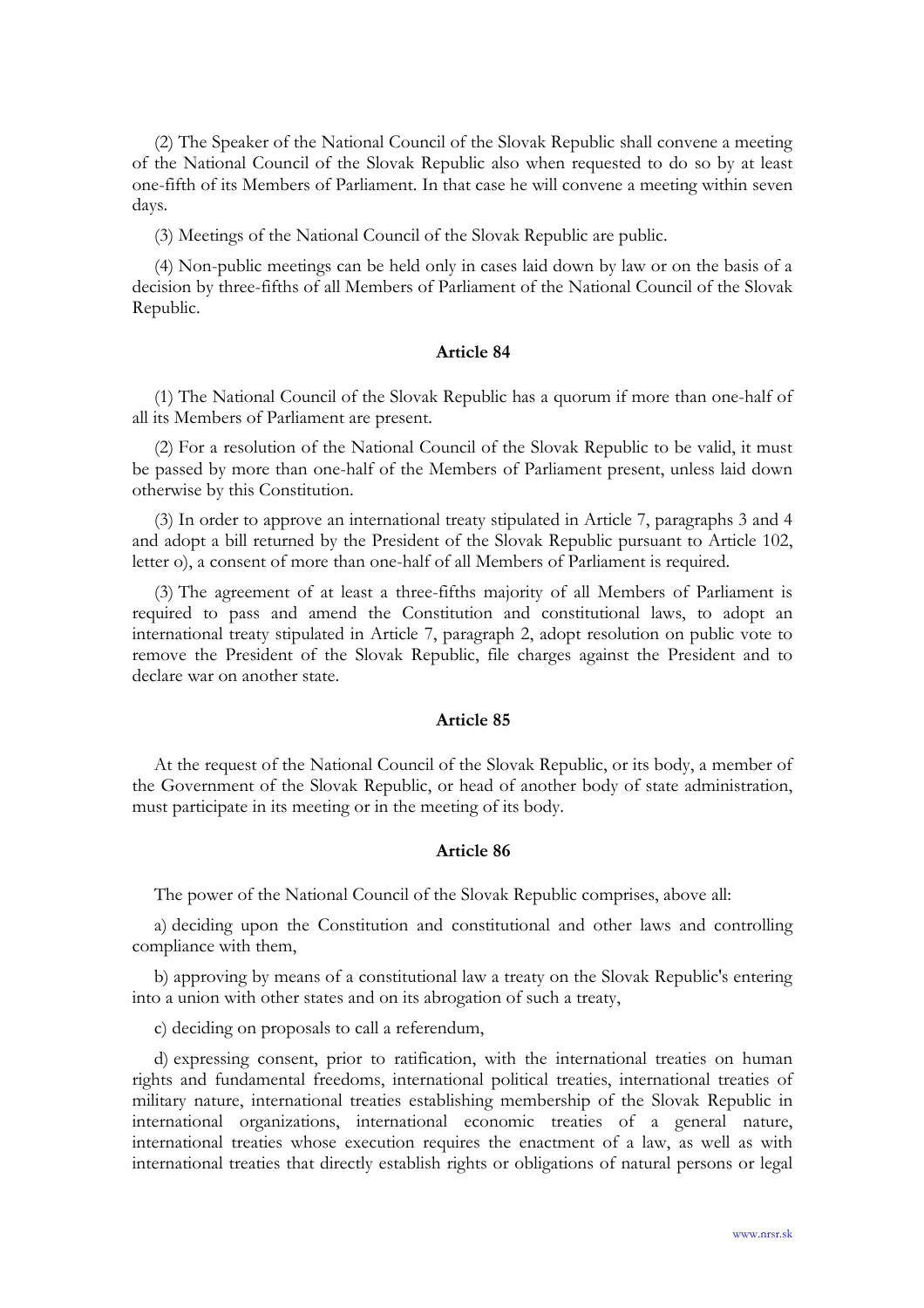persons, and at the same time making determination if these are international treaties stipulated in Article 7, paragraph 5,

e) establishing ministries and other state administration bodies by means of law,

f) discussing the policy statement of the Government of the Slovak Republic, controlling the Government's activity and passing a vote of confidence in the Government or its members,

g) approving the state budget, checking on its fulfillment and approving the state closing account,

h) discussing basic domestic, international, economic, social, and other political issues,

i) electing and recalling the chairman and deputy chairman of the Supreme Audit Office of the Slovak Republic and three members of the Judicial Council of the Slovak Republic.

j) deciding on the declaration of war, if the Slovak Republic is attacked, or as a result of commitments arising from international treaties on common defense against aggression, and on peace agreement after the war,

k) expressing consent to sending armed forces outside the territory of the Slovak Republic, unless it is a case stipulated in Article 119, letter p,

l) expressing consent with the presence of foreign armed forces on the territory of the Slovak Republic.

### Article 87

(1) A draft law may be introduced by committees of the National Council of the Slovak Republic, Members of Parliament and the Government of the Slovak Republic.

(2) If the President of the Slovak Republic returns a law with comments, the National Council of the Slovak Republic will discuss the constitutional, or other law again and, in the event of its approval, such a law must be promulgated.

(3) A law is signed by the President of the Slovak Republic, the Speaker of the National Council of the Slovak Republic and the prime minister of the Slovak Republic. If the National Council of the Slovak Republic, after having discussed the law again, approves the law even despite the comments of the President of the Slovak Republic and the President of the Slovak Republic does not sign the law, the law is promulgated even without the signature of the President of the Slovak Republic.

(4) A law becomes valid with its promulgation. Details of promulgation of laws, international treaties and legally binding acts of an international organization pursuant to Article 7, paragraph 2 shall be laid down by law.

#### Article 88

(1) The motion to pass a vote of no-confidence in the Government of the Slovak Republic or a member of it will be discussed by the National Council of the Slovak Republic, if requested by at least one-fifth of its Members of Parliament.

(2) The consent of more than one-half of all Members of Parliament is required to pass a vote of no confidence in the Government of the Slovak Republic or a member of it.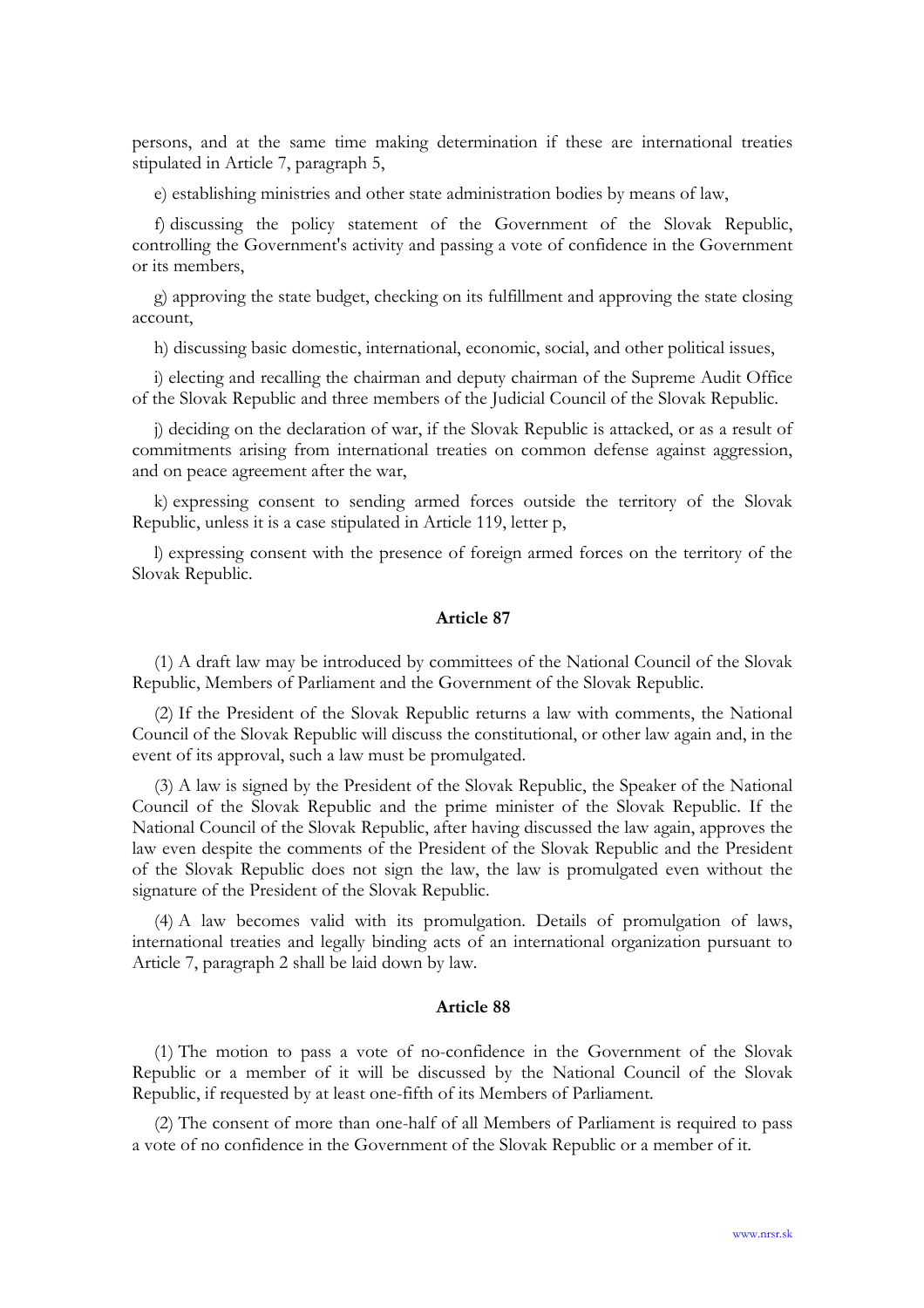(1) The Speaker of the National Council of the Slovak Republic is elected and recalled by the National Council of the Slovak Republic by secret ballot, by more than one-half of the votes of all Members of Parliament. The Speaker is accountable only to the National Council of the Slovak Republic.

(2) The Speaker of the National Council of the Slovak Republic

a) calls and chairs meetings of the National Council of the Slovak Republic,

b) signs the Constitution, constitutional laws and other laws,

c) takes the oath from Members of Parliament of the National Council of the Slovak Republic,

d) calls elections to the National Council of the Slovak Republic, election of the President of the Slovak Republic and elections to the bodies of territorial selfadministration,

e) calls public voting on recalling of the President of the Slovak Republic,

f) performs other tasks, if so laid down by law.

(3) The Speaker of the National Council of the Slovak Republic remains in office after the election term expires, until the National Council of the Slovak Republic elects a new Speaker.

## Article 90

(1) The deputy speakers of the National Council of the Slovak Republic act as substitutes for the Speaker. They are elected and recalled by secret ballot by the National Council of the Slovak Republic, by the votes of more than one-half of all Members of Parliament. The deputy speaker of the National Council of the Slovak Republic is accountable to the National Council of the Slovak Republic.

(2) The provision of Article 89, paragraph 3 applies also to the deputy speaker of the National Council of the Slovak Republic.

## Article 91

The activity of the National Council of the Slovak Republic is managed and organized by the Speaker and deputy speakers.

#### Article 92

(1) The National Council of the Slovak Republic establishes from the ranks of Members of Parliament committees as its bodies having an initiating and control role; it elects their chairmen by secret ballot.

(2) The deliberations of the National Council of the Slovak Republic and its committees shall be laid down by law.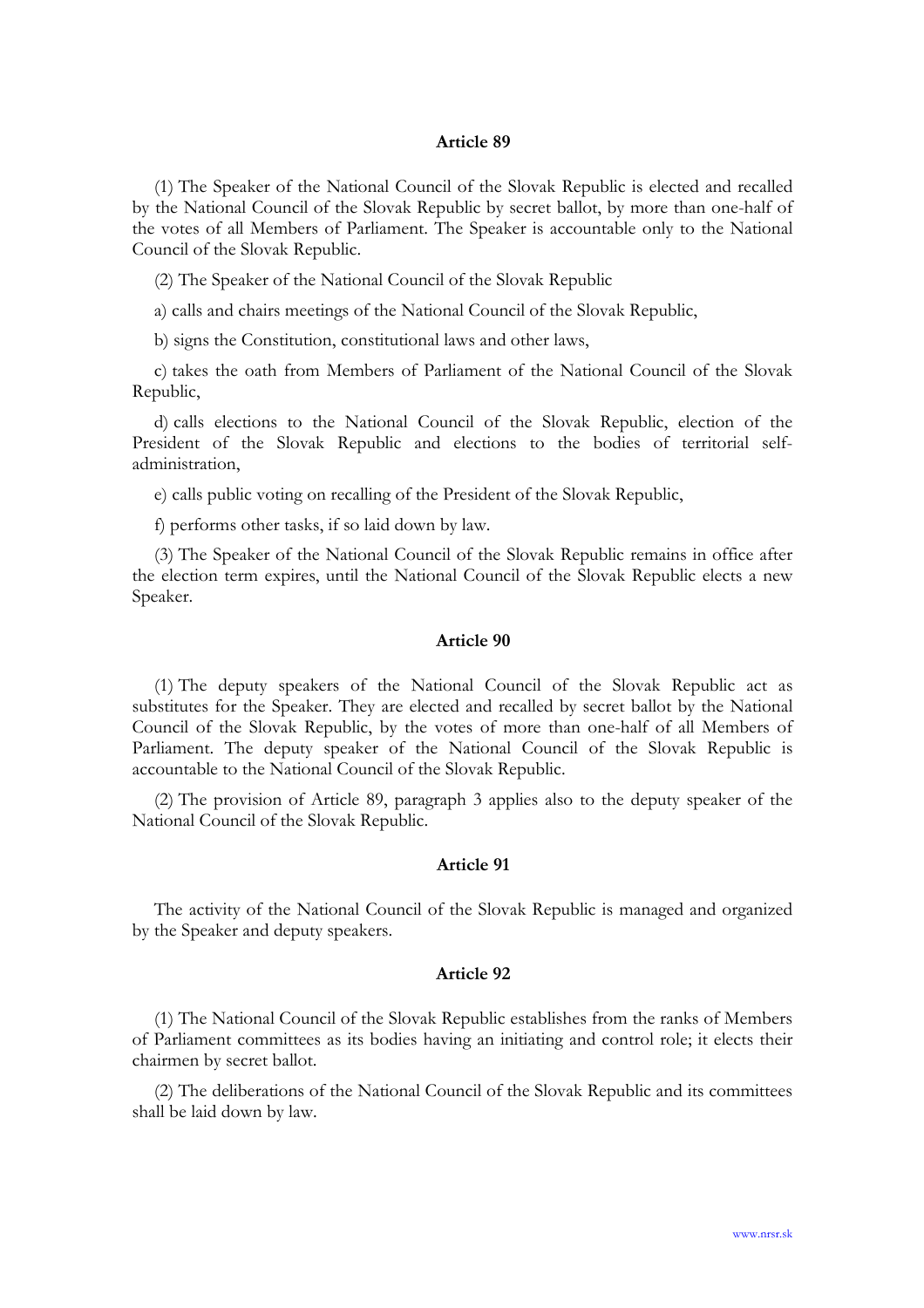## Part Two The Referendum

#### Article 93

(1) A referendum is used to confirm a constitutional law on entering into a union with other states, or on withdrawing from that union.

(2) A referendum can be used to decide also on other important issues of public interest.

(3) Basic rights and freedoms, taxes, levies and the state budget may not be the subject of a referendum.

### Article 94

Every citizen of the Slovak Republic who has the right to vote in elections of the National Council of the Slovak Republic is entitled to participate in the referendum.

## Article 95

(1) The referendum is called by the President of the Slovak Republic if requested by a petition signed by a minimum of 350,000 citizens, or on the basis of a resolution of the National Council of the Slovak Republic, within 30 days after the receipt of the citizens' petition, or the resolution of the National Council of the Slovak Republic.

(2) The President of the Slovak Republic may, before calling a referendum, file with the Constitutional Court of the Slovak Republic a petition for a decision whether the subject of the referendum, which should be called on the basis of a citizens' petition or a resolution of the National Council of the Slovak Republic pursuant to paragraph 1, is in compliance with the Constitution or a constitutional law. If the President of the Slovak Republic files with the Constitutional Court of the Slovak Republic a petition for a decision whether the subject of the referendum which should be called on the basis of a citizens' petition or a resolution of the National Council of the Slovak Republic is in compliance with the Constitution or a constitutional act, the period pursuant to paragraph 1 shall not continue from filing of a petition by the President of the Slovak Republic until the decision of the Constitutional Court of the Slovak Republic becomes effective.

### Article 96

(1) The motion to pass a resolution of the National Council of the Slovak Republic on calling a referendum may be introduced by Members of Parliament, or by the Government of the Slovak Republic.

(2) A referendum shall be held within 90 days from the day it was called by the President of the Slovak Republic.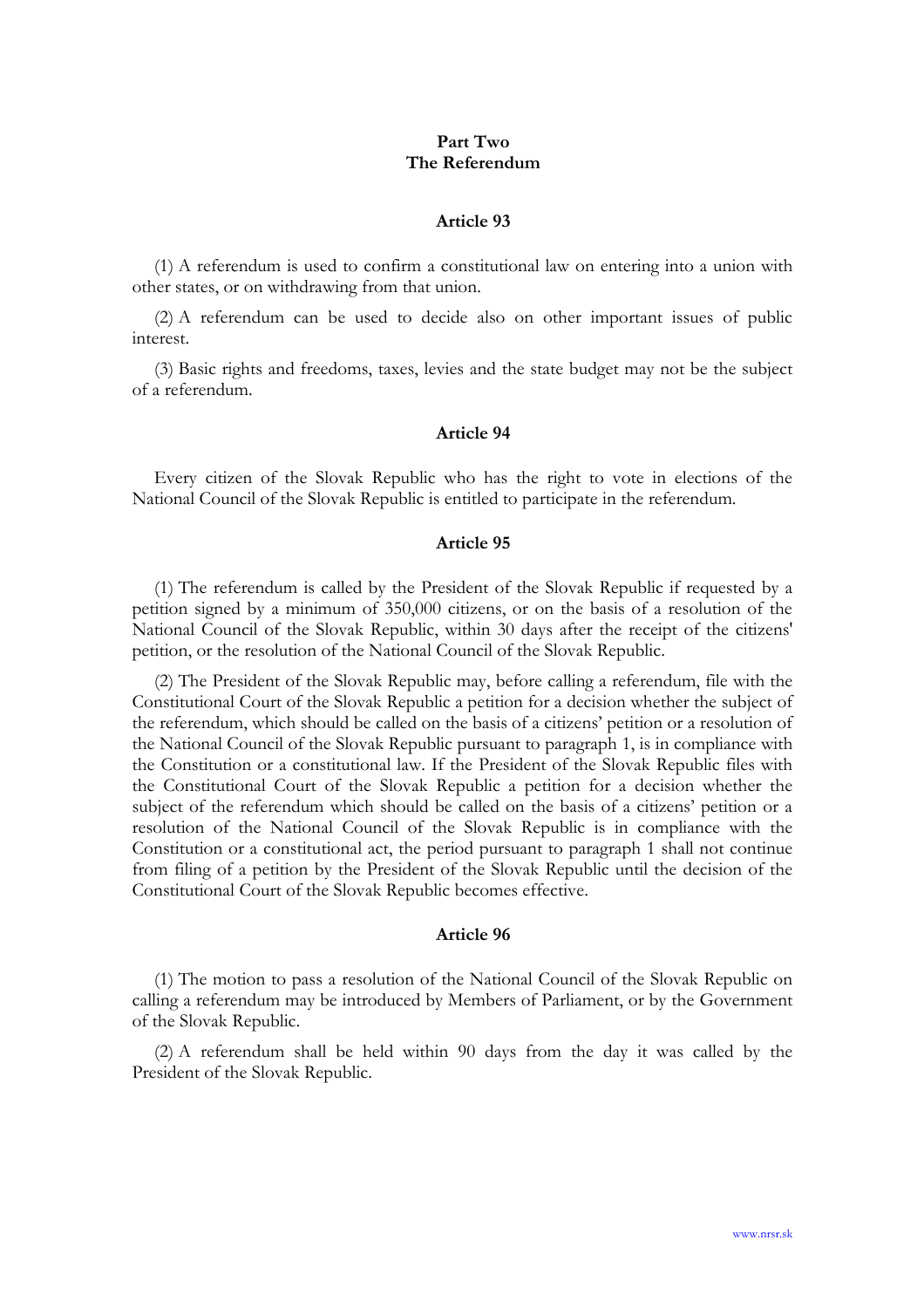(1) A referendum may not be held within 90 days prior to elections to the National Council of the Slovak Republic.

(2) A referendum may be held on the day of elections to the National Council of the Slovak Republic.

#### Article 98

(1) The results of the referendum are valid if more than one-half of eligible voters participated in it and if the decision was endorsed by more than one half of the participants in the referendum.

(2) The proposals adopted in the referendum will be promulgated by the National Council of the Slovak Republic in the same way as it promulgates laws.

### Article 99

(1) The National Council of the Slovak Republic may amend or annul the result of a referendum by means of a constitutional law no sooner than three years after the result of the referendum came into effect.

(2) A referendum on the same issue may be repeated no sooner than three years from the day it was held.

#### Article 100

A law shall lay down the manner in which the referendum will be carried out.

# CHAPTER SIX

## EXECUTIVE POWER

# Part One The President of the Slovak Republic

### Article 101

(1) The President is the head of state of the Slovak Republic. The President represents the Slovak Republic both outwardly and through his decisions ensures due performance of constitutional bodies. The President performs his office according to his/her best conscience and conviction, and is not bound by any orders.

(2) The President of the Slovak Republic is elected by the citizens of the Slovak Republic in direct elections by secret ballot for a period of five years. All citizens with the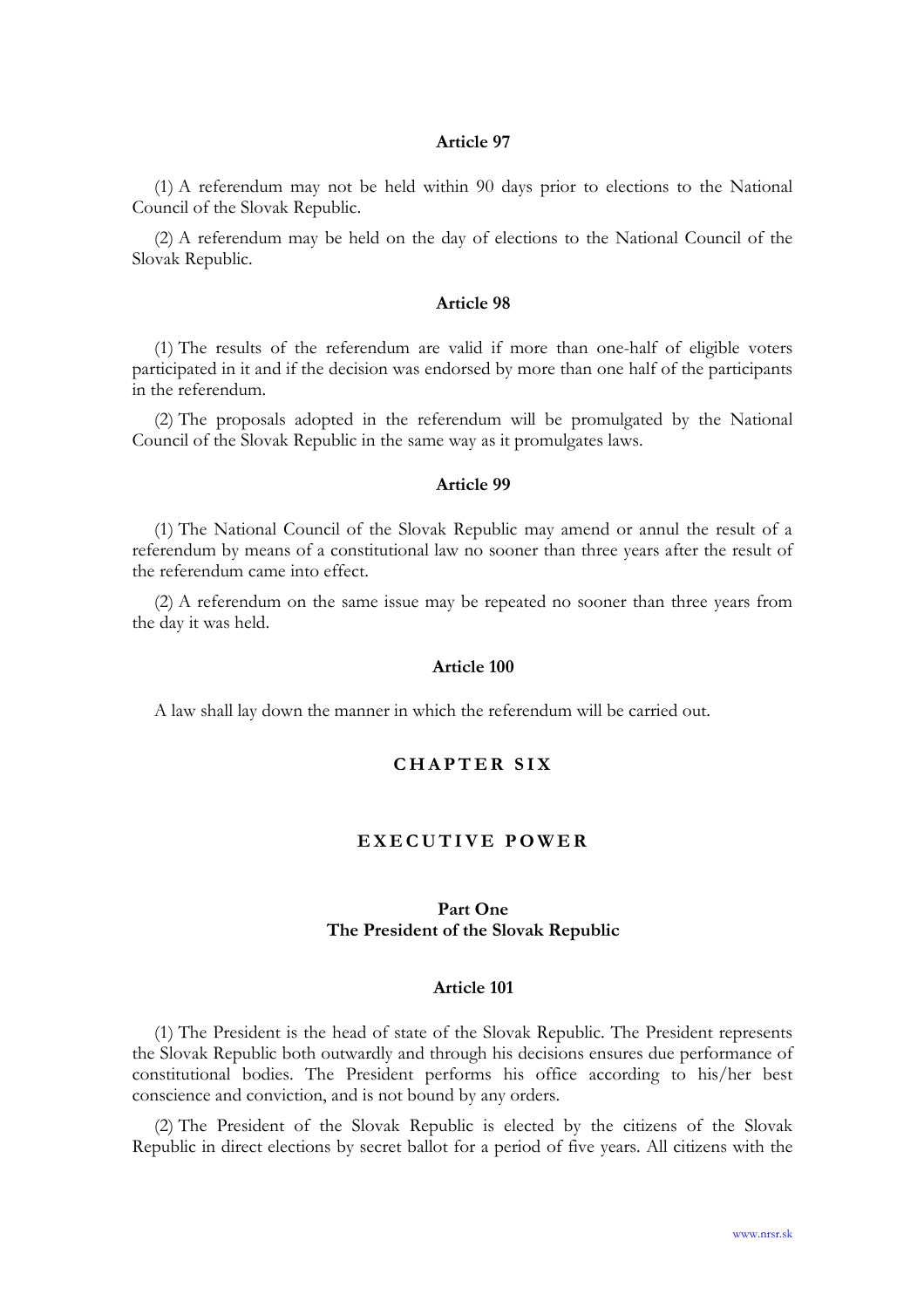right to vote in the National Council of the Slovak Republic have the right to vote the President.

(3) The candidates for President are nominated by no less than 15 Members of Parliament or by the citizens with the right to vote in National Council of the Slovak Republic on the bases of a petition signed by at least 15 000 citizens. The nominations are submitted to the Speaker of the National Council of the Slovak Republic not later than 21 days after the elections have been called.

(4) The candidate who gets more than one-half of all valid votes of eligible voters is elected President. If no candidate gets necessary majority of votes by voters, a second ballot is held within 14 days. Those two candidates progress to the second ballot who got the highest number of the valid votes. In the second ballot, that candidate who got the highest number of all valid votes of the participating voters is elected President.

(5) If any of the two candidates who got most valid votes in the first ballot ceases to be eligible to by elected President prior to the second ballot, or waives the right to run for the office, the candidate who received in the first ballot the next highest number of votes proceeds to the second ballot. If there are not two candidates for the second ballot, the second ballot will not be held and the Speaker of the National Council of the Slovak Republic will call new elections within seven days so that they are held within 60 days thereof.

(6) If there is only one candidate running for the office of the President, the election will take place in a way that a vote will be taken on him; he is elected President if he receives more than one-half of the valid votes from participating voters.

(7) The elected candidate assumes the office of the President by taking the oath. He is sworn in before the National Council of the Slovak Republic by the Chairman of the Constitutional Court at noon on the day the former President's term of office ceases.

(8) If the President's term of office terminated early, the elected candidate takes the oath and assumes the office of the President at noon of the following day after the announcement of the election results.

(9) The Constitutional Court of the Slovak Republic decides on the constitutionality or lawfulness of the elections.

(10) Details of the Presidential elections shall be laid down by law.

### Article 102

(1) The President

a) represents the Slovak Republic outwardly and concludes and ratifies international treaties. He may delegate to the Government of the Slovak Republic or, with the Government's consent, to individual members of the Slovak Republic, the conclusion of international treaties,

b) may file with the Constitutional Court of the Slovak Republic a petition for a decision on the compliance of a concluded international treaty, which requires a consent of the National Council of the Slovak Republic, with the Constitution or a constitutional law,

c) receives, accredits and recalls chiefs of diplomatic missions,

d) calls the constituent meeting of the National Council of the Slovak Republic,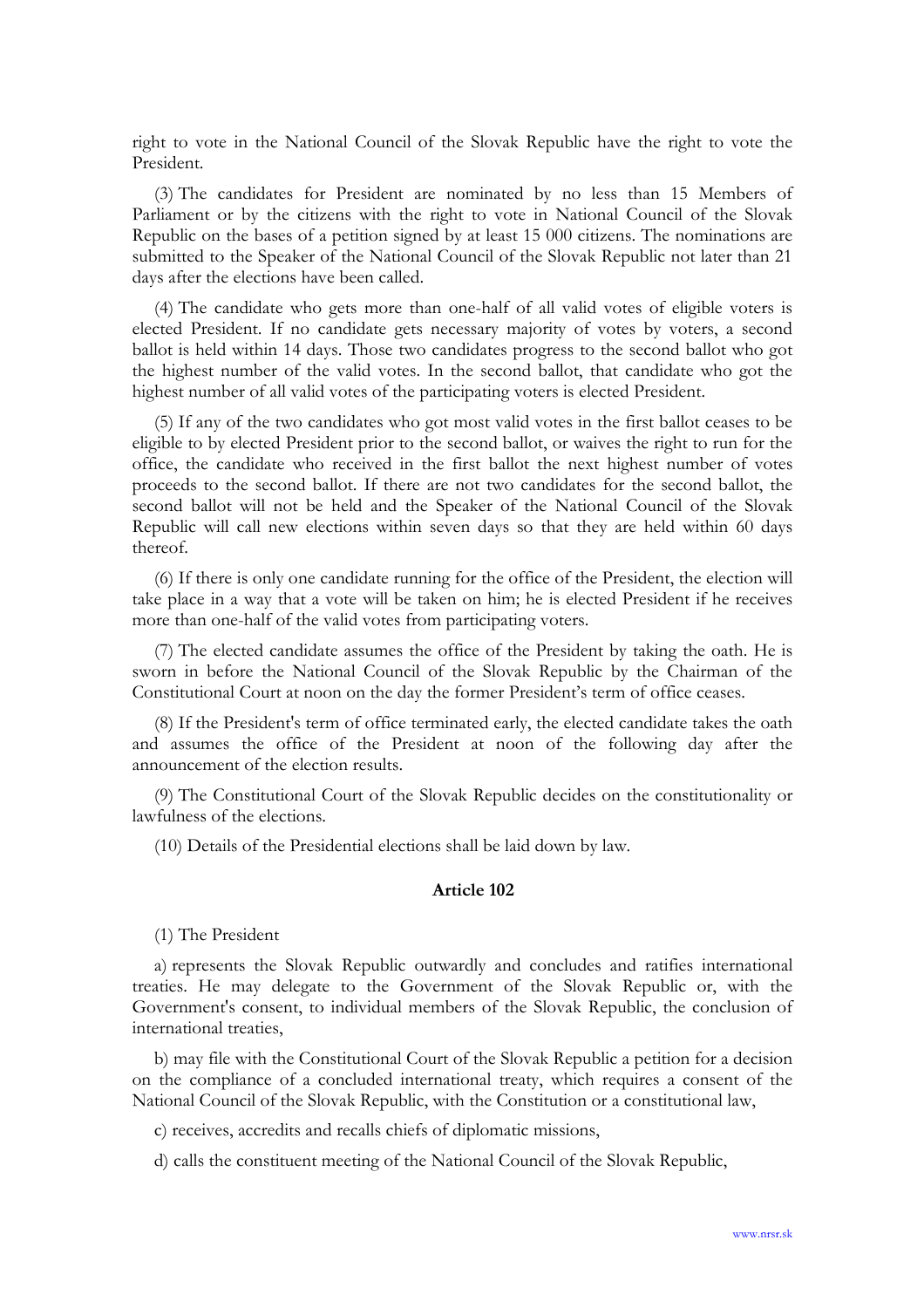e) may dissolve the National Council of the Slovak Republic if the policy statement of the Government of the Slovak Republic is not approved within six months after its appointment, if the National Council of the Slovak Republic failed to pass within three months a government draft law that the government tied with a vote of confidence, if the National Council of the Slovak Republic was incapacitated to make decisions for more than three months, although the session was not interrupted and during that time it was repeatedly called for sessions, or if the session of the National Council of the Slovak Republic was interrupted for more than permitted by the Constitution. The President may not exercise this right during last six months of his term, during war, state of war, or martial law. The President will dissolve the National Council of the Slovak Republic if in the public voting on removal of the President, the President was not removed.

### f) signs laws,

g) appoints and recalls the prime minister and other members of the Government of the Slovak Republic, entrusts them with the management of ministries and accepts their resignation. Recalls the prime minister and other members of the Government in the cases listed in Articles 115 and 116,

h) appoints and recalls the heads of central bodies and higher-level state officials and other officials in cases laid down by law; appoints and recalls university rectors, appoints university professors, appoints and promotes generals,

i) awards distinctions, unless he empowers another body to do so,

j) grants amnesty and pardon, lowers punishments imposed by courts in criminal proceedings and nullifies punishments by an individual clemency, or amnesty,

k) is the supreme commander of the armed forces,

l) declares war on the basis of a decision of the National Council of the Slovak Republic, if the Slovak Republic is attacked, or as a result of commitments arising from international treaties on common defense against aggression, and concludes peace agreement,

m) upon the motion of the government of the Slovak Republic may order mobilization of armed forces, declare the state of war, or declare martial law, and the termination thereof.,

n) calls referendums,

o) can return to the National Council of the Slovak Republic any laws with comments within 15 days after their approval,

p) presents to the National Council of the Slovak Republic reports on the state of the Slovak Republic and on important political issues,

r) has the right to demand reports from the government of the Slovak Republic and its members necessary to perform its tasks,

s) appoints and recalls the judges of the Constitutional Court of the Slovak Republic, President and Vice-President of the Constitutional Court of the Slovak Republic; takes oath of the judges of the Constitutional Court of the Slovak Republic and the oath of the General Prosecutor,

t) appoints and recalls judges, Chief Justice and Deputy Chief Justice of the Supreme Court of the Slovak Republic, General Prosecutor and three members of the Judicial Council; takes oath of judges.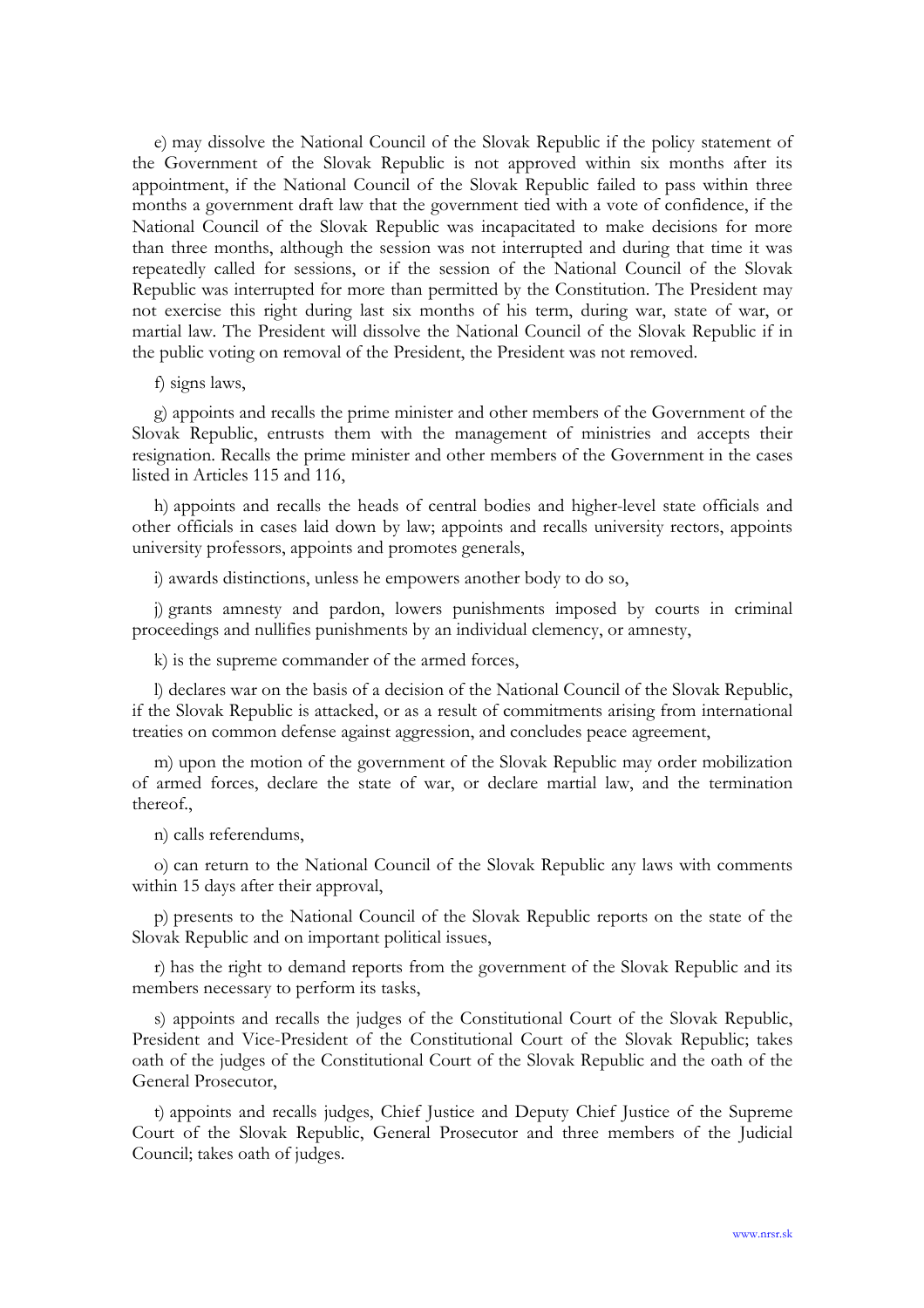(2) President's decision issued in accordance with Article 102, paragraph 1, letters c) and j), with respect to granting an amnesty, and pursuant to letter k) is valid after it is signed by the Prime Minister of the Slovak Republic or a minister authorized by him; in such cases the Government of he Slovak Republic shall be responsible for the President's decision.

(3) Terms of declaration of war, state of war, martial law, state of emergency and the way of execution of the public power in the time of war, declared state of war, declared state of emergency shall be laid down by a constitutional law.

(4) Details of the execution of constitutional powers of the President under paragraph 1 may by laid down by law.

## Article 103

(1) Any citizen of the Slovak Republic may be elected President who can be elected to the National Council of the Slovak Republic and has reached the age of 40 on the day of elections.

(2) The same person can be elected President in no more than two consecutive electoral periods.

(3) The election of the President is called by the Speaker of the National Council of the Slovak Republic in a way that the first ballot is held no later than 60 days prior to the end of the acting President's term of office. Should the office of the President become vacant prior to the end of the term of office, the Speaker of the National Council of the Slovak Republic calls the election of a President within seven days in a way that the first ballot is held no later than 60 days after the call thereof.

(4) Should a Member of Parliament, member of the Government of the Slovak Republic, judge, prosecutor, member of the armed forces or armed corps, or chairman or deputy chairman of the Supreme Audit Office of the Slovak Republic be elected President, he will cease executing his previous function from the day of his election.

(5) The President may not perform any other paid function, profession, or entrepreneurial activity and may not be a member of the body of a legal person engaged in entrepreneurial activity.

(6) The President may resign from the office at any time; his term of office ceases on the day of handing over to the President of the Constitutional Court of the Slovak Republic a written notice of this decision.

(7) The President of the Constitutional Court will notify the Speaker of the National Council of the Slovak Republic of the resignation in writing.

## Article 104

(1) The President is sworn in by the Speaker of the National Council of the Slovak Republic, before the National Council of the Slovak Republic, by taking the following oath:

"I promise on my honor and conscience to be faithful to the Slovak Republic. I will dedicate my effort to the well-being of the Slovak nation and the national minorities and ethnic groups living in the Slovak Republic. I will discharge my duties in the interest of citizens and will uphold and defend the Constitution and other laws."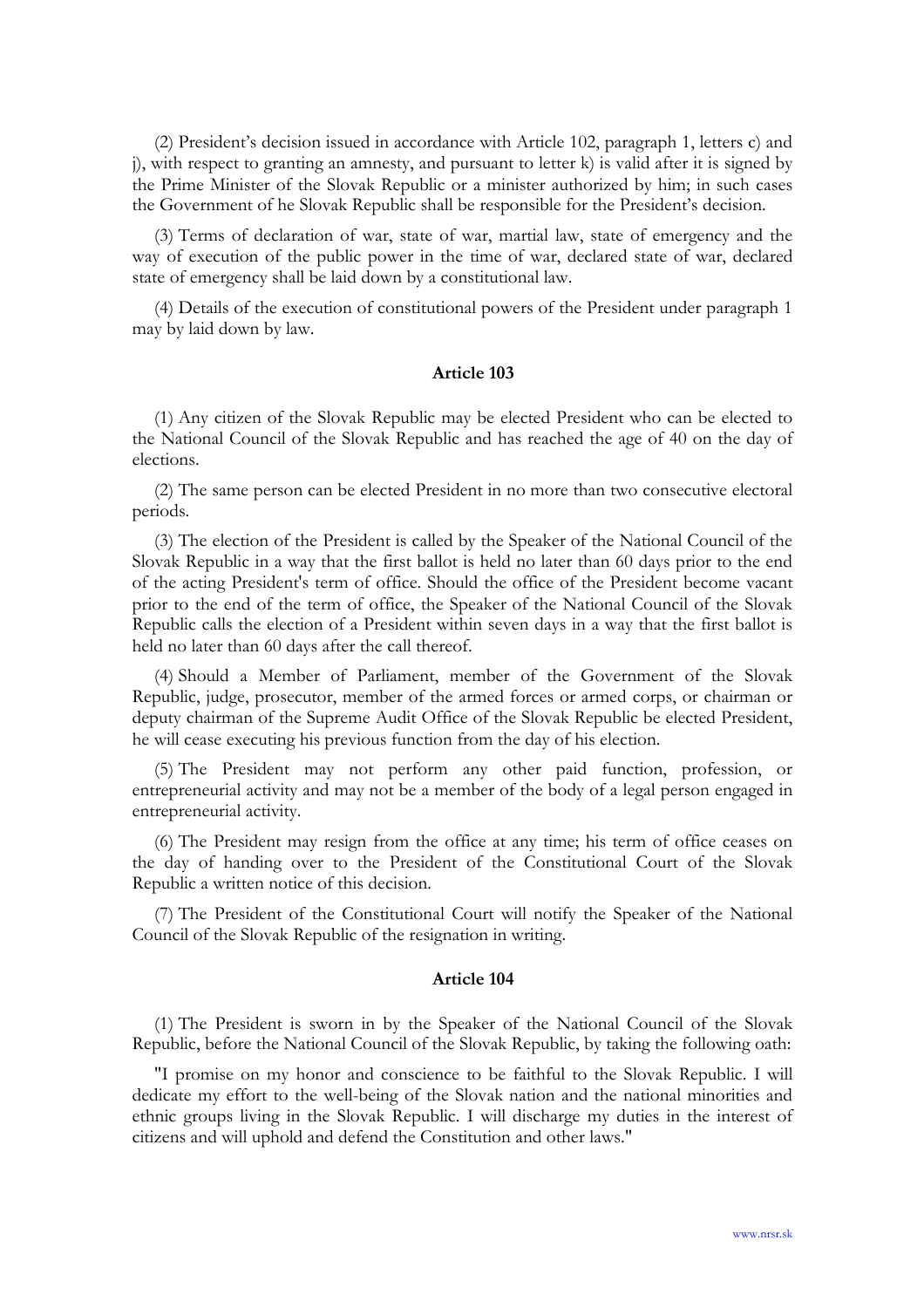(2) Refusing to take this oath, or taking it with reservations, results in the invalidity of the election of the President.

#### Article 105

(1) If no President is elected, or if the office of the President becomes vacant before a new President is elected, or before the newly elected President has been sworn in, or if the President is unable to perform his function for serious reasons, the powers of the President under Article 102, paragraph 1, letters a), b), c), n) and o) fall upon the government of the Slovak Republic. In this period the government can entrust the prime minister with executing some Presidential powers. The supreme command of the armed forces is transferred to the prime minister in this period. The powers of the President under Article 102, paragraph 1, letters d), g), h), l), m), s) and t) fall upon the Speaker of the National Council of the Slovak Republic in this period.

(2) If the President is unable to perform his function for more than six months, the Constitutional Court of the Slovak Republic must declare the office of the President vacant. The terms of office of the acting President ceases as of the day of such declaration.

## Article 106

(1) The President may be recalled before the termination of the term of office by a public voting. A public voting on recalling of the President is called by the Speaker of the National Council of the Slovak Republic based on the resolution of the National Council of the Slovak Republic adopted by not less than a three-fifths majority of all members of the National Council of the Slovak Republic; he must do so within thirty days from adopting the resolution so that the referendum takes place within 60 days after it has been called.

(2) The President is recalled if more than one-half of all eligible voters voted for his recall in the public voting.

(3) If the President was not recalled in the public voting, the President will dissolve the National Council of the Slovak Republic within 30 days from the announcement of the public voting results. In such event, a new term of office begins for the President. The Speaker of the National Council of the Slovak Republic will call election in the National Council of the Slovak Republic within seven days from its dissolution.

(4) Details of President's removal shall be laid down by law.

### Article 107

The President can be prosecuted only for deliberate violation of the Constitution or high treason. The decision on the indictment against the President is made by the National Council of the Slovak Republic by a three-fifth majority vote of all Members of Parliament. The indictment against the President is filed by the National Council of the Slovak Republic with the Constitutional Court of the Slovak Republic, which decides on the indictment in a plenary meeting. A sentencing decision of the Constitutional Court of the Slovak Republic means the loss of the office of the President and eligibility to run for the office again.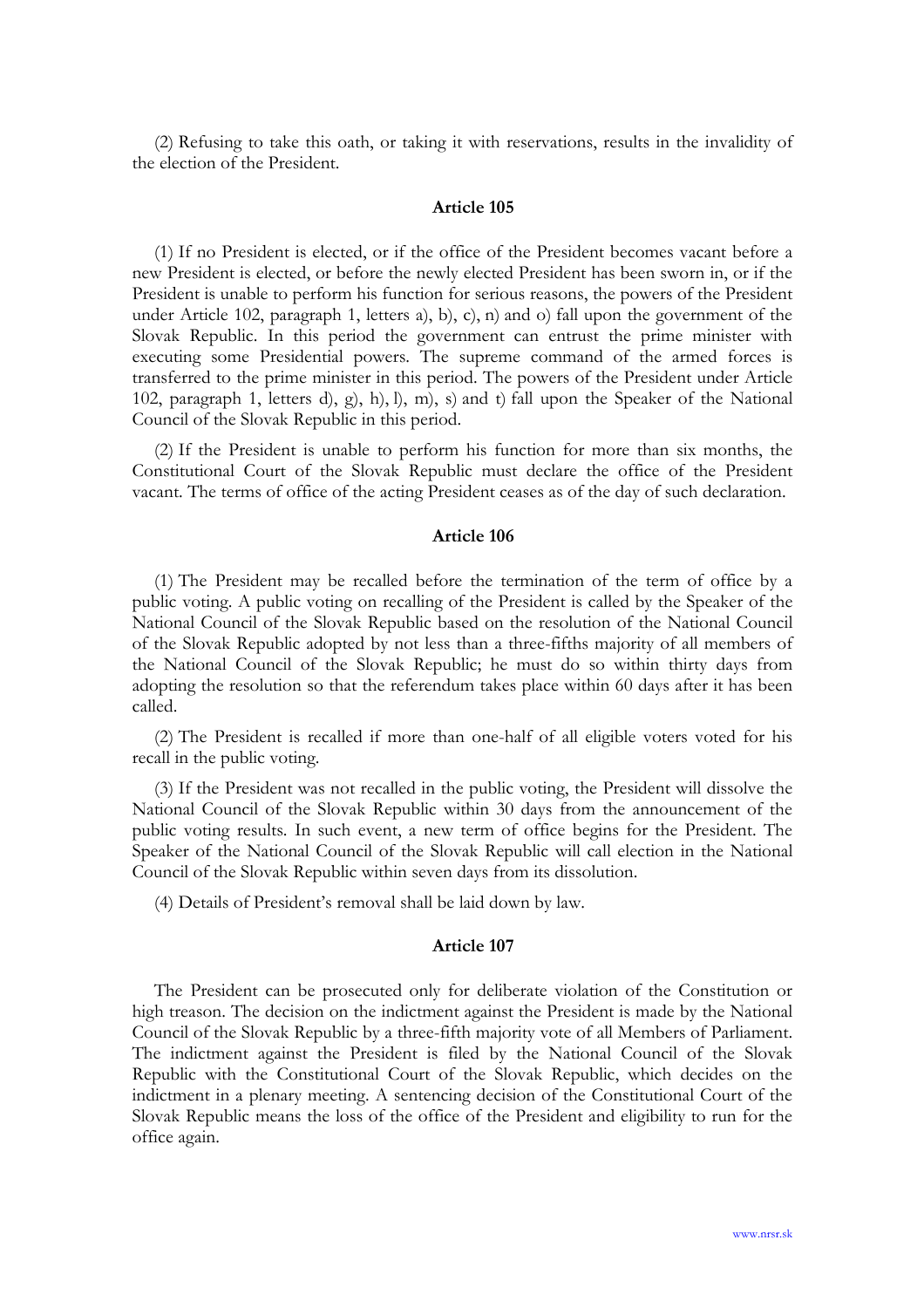## Part Two The Government of the Slovak Republic

#### Article 108

The Government of the Slovak Republic is the supreme body of executive power.

### Article 109

(1) The Government consists of the prime minister, deputy prime ministers and ministers.

(2) The execution of the post of a Government member is incompatible with the execution of a mandate of a Member of Parliament, execution of a post in any other public authority body, an employment in a state body, any contract of employment, or similar employment relation, entrepreneurial activity, membership in a management or control body of a legal person engaged in an entrepreneurial activity or another economic or gainful activity, with the exception of the administration of their own property and scientific, teaching, literary, and artistic activity.

### Article 110

(1) The prime minister is appointed and recalled by the President of the Slovak Republic.

(2) Any citizen of the Slovak Republic who can be elected to the National Council of the Slovak Republic can be appointed prime minister.

#### Article 111

At the proposal of the prime minister, the President of the Slovak Republic appoints and recalls other members of the Government and entrusts them with the management of ministries. The President can appoint as deputy prime minister and minister any citizen who may be elected to the National Council of the Slovak Republic.

### Article 112

Members of the Government are sworn in by the President of the Slovak Republic and take the following oath:

"I swear on my honor and conscience to be faithful to the Slovak Republic. I will discharge my duties in the interest of the citizens. I will uphold the Constitution and other laws and work toward their implementation into life."

## Article 113

Within 30 days after its appointment, the Government is obliged to appear before the National Council of the Slovak Republic, to present to it its program, and to request the expression of its confidence.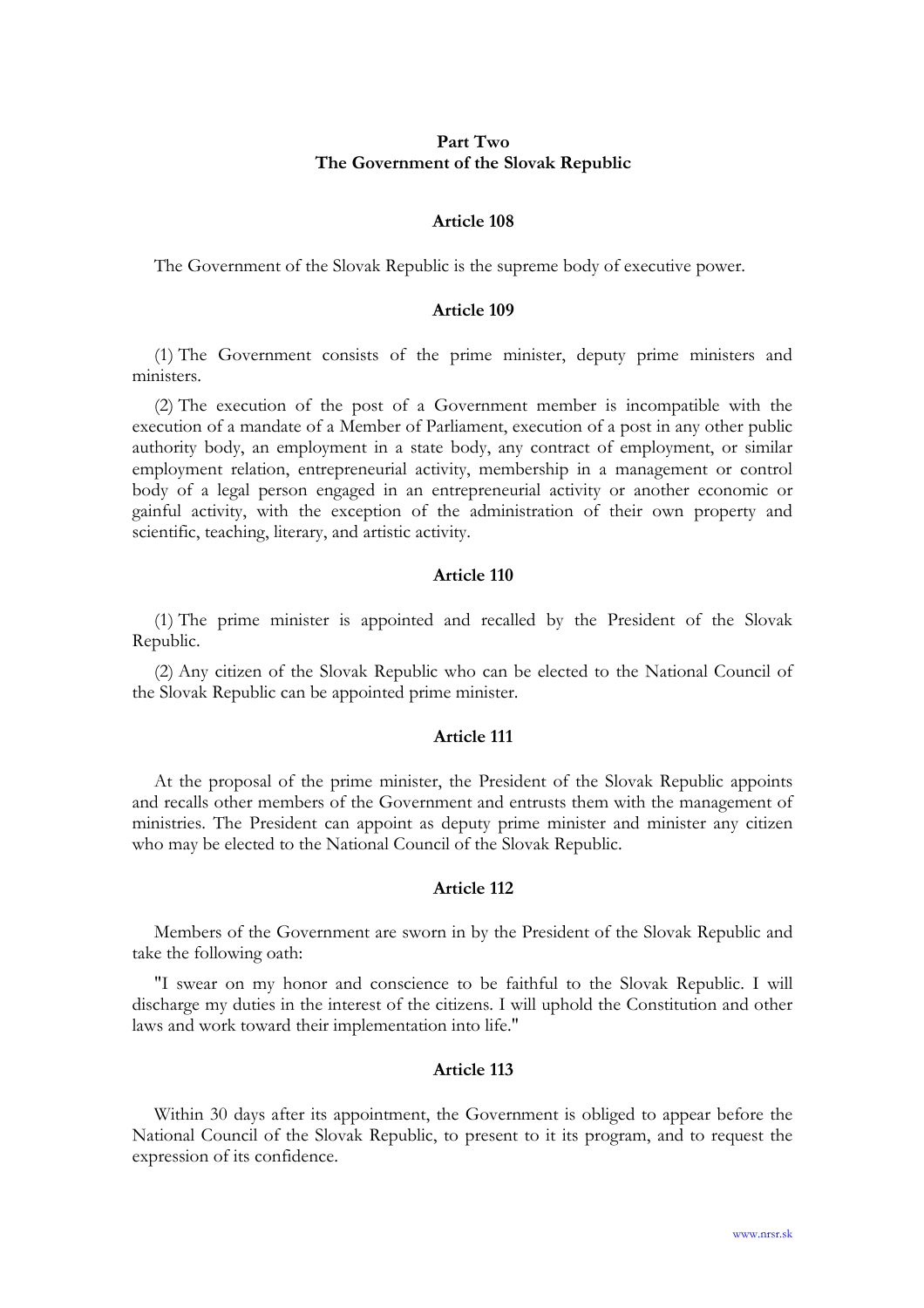(1) The Government is accountable for the execution of its duties to the National Council of the Slovak Republic, which can pass a vote of no-confidence in it at any time.

(2) The Government can at any time request the National Council of the Slovak Republic to pass a vote of confidence in it.

(3) The Government can link the vote on the adoption of a law or on another issue with a vote of confidence in the Government.

## Article 115

(1) The President of the Slovak Republic shall recall the Government if the National Council of the Slovak Republic passes a vote of no-confidence in it, or if it turns down the Government's request to pass a vote of confidence in it.

(2) If the President of the Slovak Republic accepts the Government's resignation, he will entrust it with the execution of its duties until a new Government is appointed.

### Article 116

(1) A Government member is accountable for the execution of his duties to the National Council of the Slovak Republic.

(2) A Government member may submit his resignation to the President of the Slovak Republic.

(3) The National Council of the Slovak Republic may pass a vote of no-confidence also in an individual Government member. In this case, the President of the Slovak Republic will recall the Government member.

(4) The proposal to recall a Government member may be submitted to the President of the Slovak Republic also by the prime minister.

(5) If the prime minister submits his resignation, the entire Government will submit its resignation.

(6) If the National Council of the Slovak Republic passes a vote of no-confidence in the prime minister, the President of the Slovak Republic will recall him. The recalling of the prime minister results in the stepping down of the Government.

(7) If the President of the Slovak Republic accepts the resignation of, or recalls, a member of the Government, he will determine which Government member will temporarily be charged with the management of the matters previously administered by the Government member whose resignation he accepted.

### Article 117

The Government will always submit its resignation after the constituent meeting of a newly elected National Council of the Slovak Republic; however, the Government executes its duties until a new Government is formed.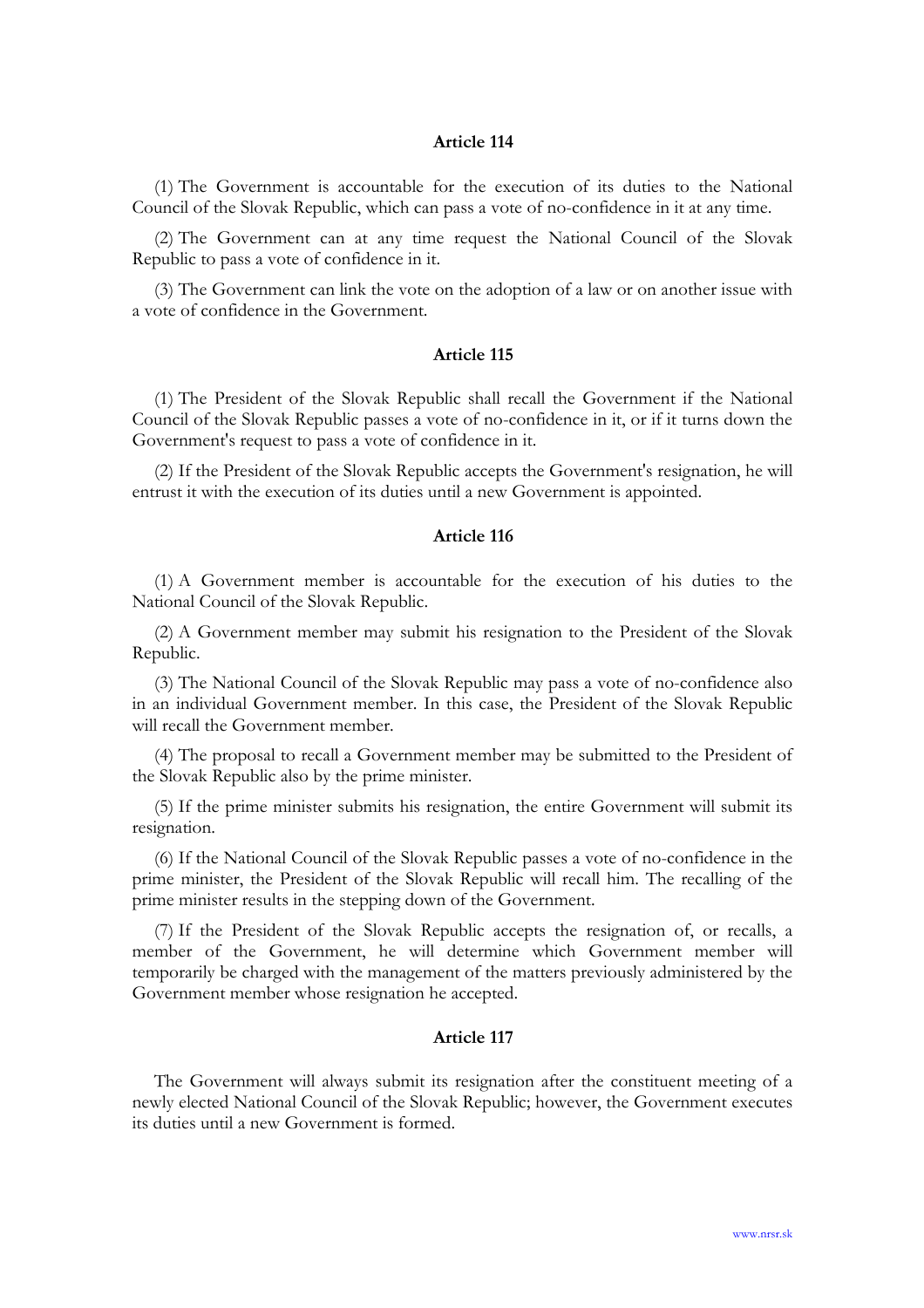(1) The Government has a quorum if more than one-half of its members are present.

(2) Consent of more than one-half of Government members is necessary to pass a Government resolution.

## Article 119

The Government as a body decides on

a) draft laws,

b) government ordinances,

c) the Government's program and its fulfillment,

d) principal measures concerning the implementation of the Slovak Republic's economic and social policy,

e) drafts of the state budget and the state closing account,

f) international treaties of the Slovak Republic, the negotiation of which was transferred by the President of the Slovak Republic to the Government.

g) compliance with the transfer of power to negotiate international treaties under Article 102, paragraph 1, letter a) to its individual members,

h) filing with the Constitutional Court of the Slovak Republic of a motion to decide on the compliance of a negotiated international treaty for which an approval of the National Council of the Slovak Republic is required with the Constitution and constitutional law.

i) principal questions of domestic and foreign policy,

j) submitting a draft law or some other important measure to the public for discussion,

k) requesting the passing of a vote of confidence,

l) awarding amnesty for misdemeanors,

m) appointing and recalling of other state officials in cases specified by law and three members of the Judicial Council of the Slovak Republic,

n) a proposal for declaration of a state of war, a proposal for ordering a mobilization of armed forces, a proposal for declaration of the martial law and a proposal for their termination, on declaration and termination of the state of emergency,

(o) sending armed forces outside the territory of the Slovak Republic for the purposes of a humanitarian aid, military maneuvers, or peace observation missions, giving consent with the presence of foreign armed forces on the territory of the Slovak Republic for the purposes of humanitarian aid, military maneuvers, or peace observation missions, giving consent with the passing of foreign armed forces through the territory of the Slovak Republic,

(p) sending armed forces outside the territory of the Slovak Republic within commitments ensuing from international treaties on common defense against an attack for no more than 60 days; the Government will forthwith notify the National Council of the Slovak Republic of such decision.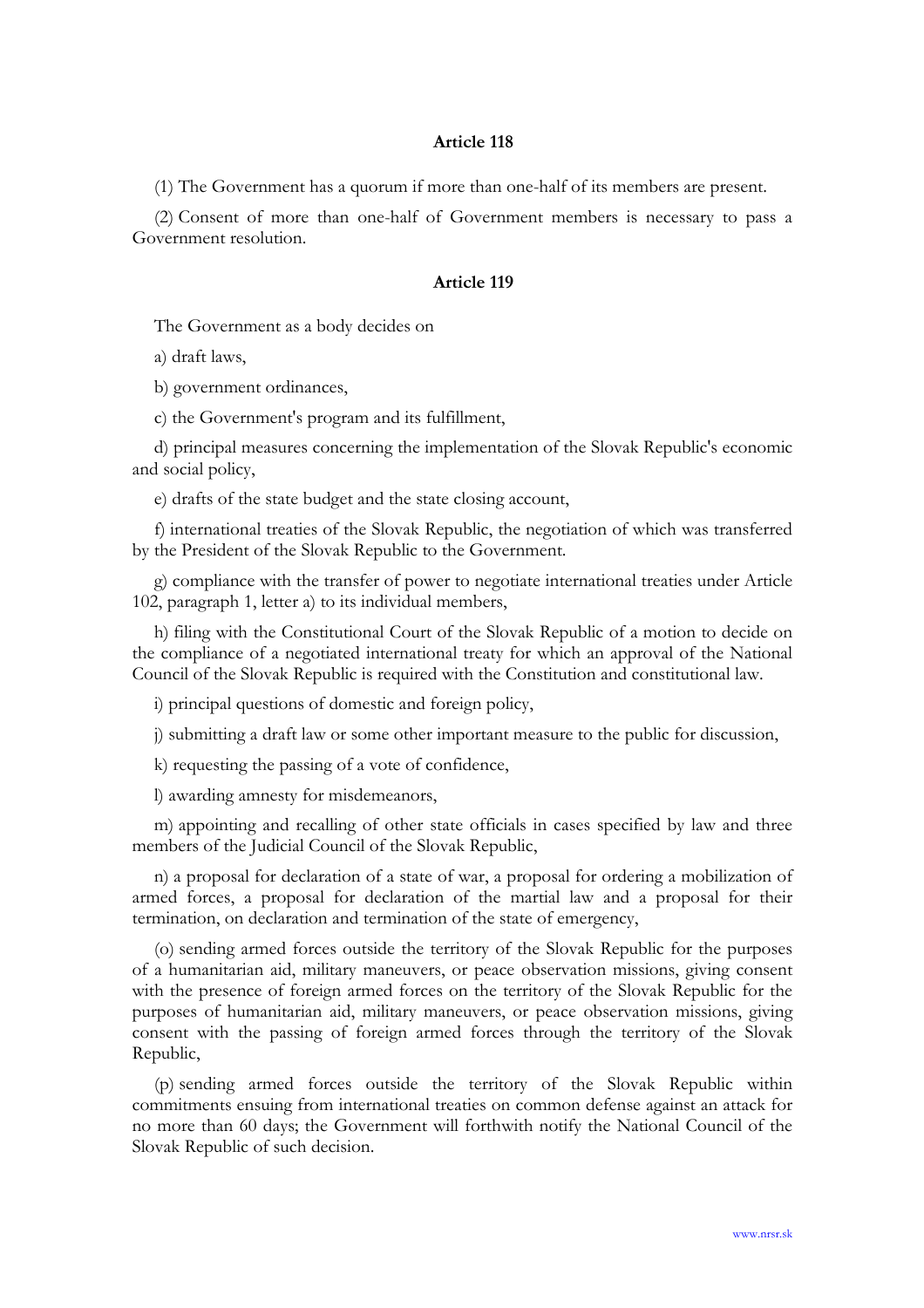r) other matters, if laid down by law.

## Article 120

(1) The Government may issue ordinances in order to execute a law within its limits.

(2) If so laid down by law, the government is authorized to issue ordinances in order to execute the Europe Agreement establishing an association between the European Communities and their Member States, of the one part, and the Slovak Republic, of the other part, and to execute international treaties stipulated in Article 7, paragraph 2.

(3) Government ordinances are signed by the prime minister.

(4) A Government ordinance must be promulgated in a manner which shall be laid down by law.

### Article 121

The Government has the right to award amnesty for misdemeanors. Details shall be laid down by law.

## Article 122

Central bodies of state administration and local bodies of state administration are established by law.

### Article 123

Ministries and other bodies of state administration may, on the basis of laws and within their limits, issue generally binding legal regulations if empowered to do so by law. These generally binding legal regulations are promulgated in a manner which shall be laid down by law.

# CHAPTER SEVEN

### JUDICIAL POWER

## Part One The Constitutional Court of the Slovak Republic

## Article 124

The Constitutional Court of the Slovak Republic is an independent judicial body charged with the protection of constitutionality.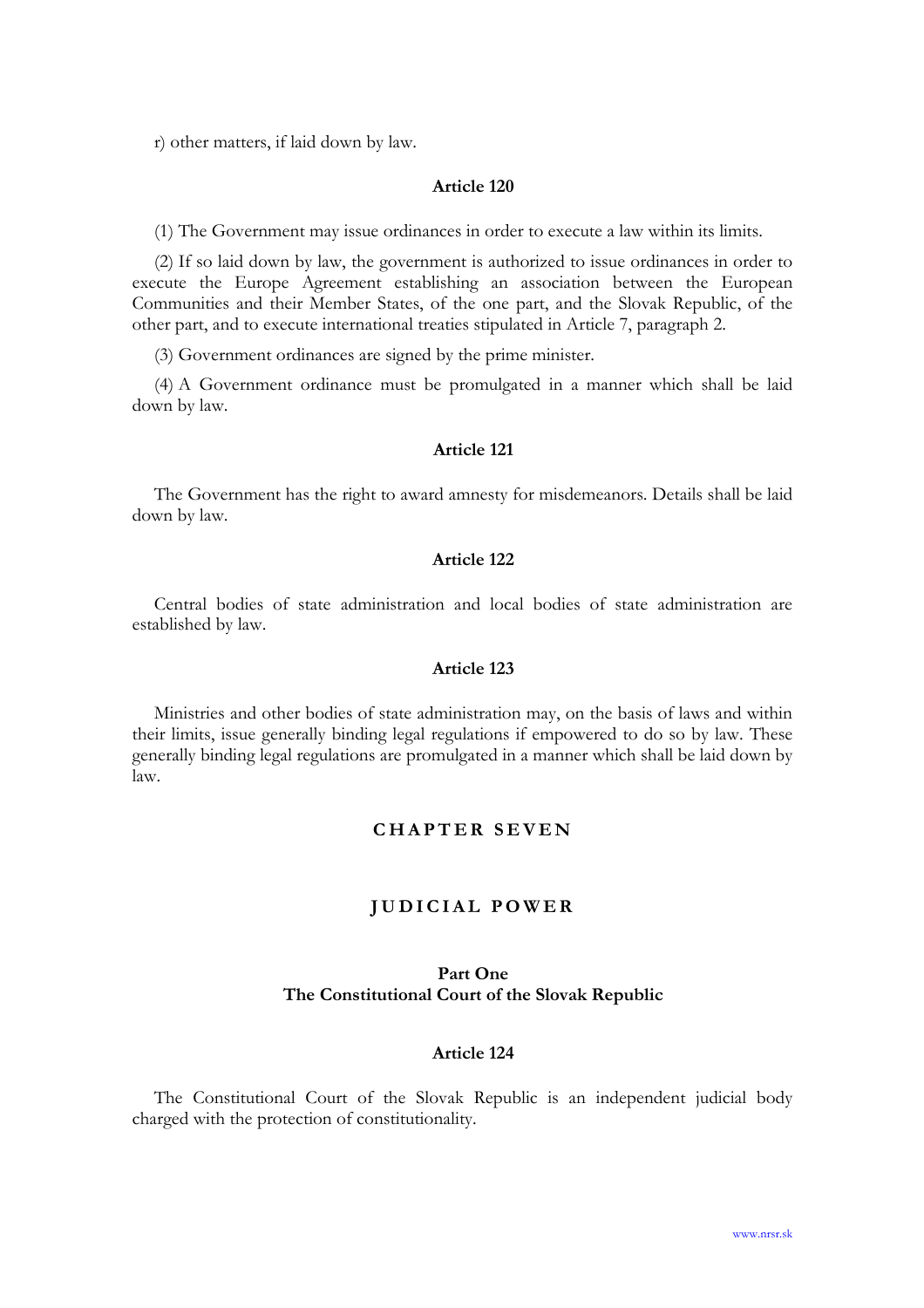(1) The Constitutional Court decides on the compatibility of

a) laws with the Constitution, constitutional laws and international treaties to which a consent was given by the National Council of the Slovak Republic and which were ratified and promulgated in a manner laid down by law,

b) Government ordinances, generally binding legal regulations issued by ministries and other central bodies of the state administration with the Constitution, constitutional laws, international treaties to which a consent was given by the National Council of the Slovak Republic and which were ratified and promulgated in a manner laid down by law; and with laws,

c) generally binding ordinances pursuant to Article 68 with the Constitution, constitutional laws and international treaties to which a consent was given by the National Council of the Slovak Republic and which were ratified and promulgated as required by law, unless other court is making decision on them,

d) generally binding legal regulations issued by local state administration bodies and generally binding ordinances issued by local self administration bodies issued pursuant to Article 71, paragraph 2 with the Constitution, constitutional laws and international treaties to which a consent was given by the National Council of the Slovak Republic and which were ratified and promulgated in a manner laid down by law, unless other court is making decision on them,

(2) If the Constitutional Court accepts a petition for a proceeding pursuant to paragraph 1, it may suspend the effectiveness of the challenged legal regulations, their parts or some of their provisions, if their further application could jeopardize the basic rights and freedoms, if there is a threat of a substantial economic damage or other serious irreparable consequence.

(3) If the Constitutional Court states by its decision that there is inconsistency between the legal regulations referred to in paragraph 1, the effect of the respective regulations, their parts or their provisions shall terminate. The bodies that issued these legal regulations are obliged to ensure within six months from promulgation of the decision of the Constitutional Court their compliance with the Constitution, constitutional laws and international treaties promulgated in a manner laid down by law and with respect to the regulations referred to in paragraph 1, letters b) and c) also with other laws, with respect to the regulations referred to in paragraph 1, letter d) with Government ordinances and with generally binding legal regulations issued by ministries and other central bodies of the state administration. If they fail to do so, the validity of such regulations, their parts or provisions shall terminate six months from promulgation of the decision.

(4) The Constitutional Court does not decide on compliance of a draft law, or a draft of other generally binding legal regulation, with the Constitution, an international treaty promulgated in a manner laid down by law, or with a constitutional law.

(5) The validity of a decision suspending the effect of the challenged legal regulations, their parts or some of their provisions terminates by the promulgation of a decision of the Constitutional Court on the merits, unless the Constitutional Court has canceled the decision suspending the effect of the challenged legal regulation before, because the reasons for which it was adopted vanished.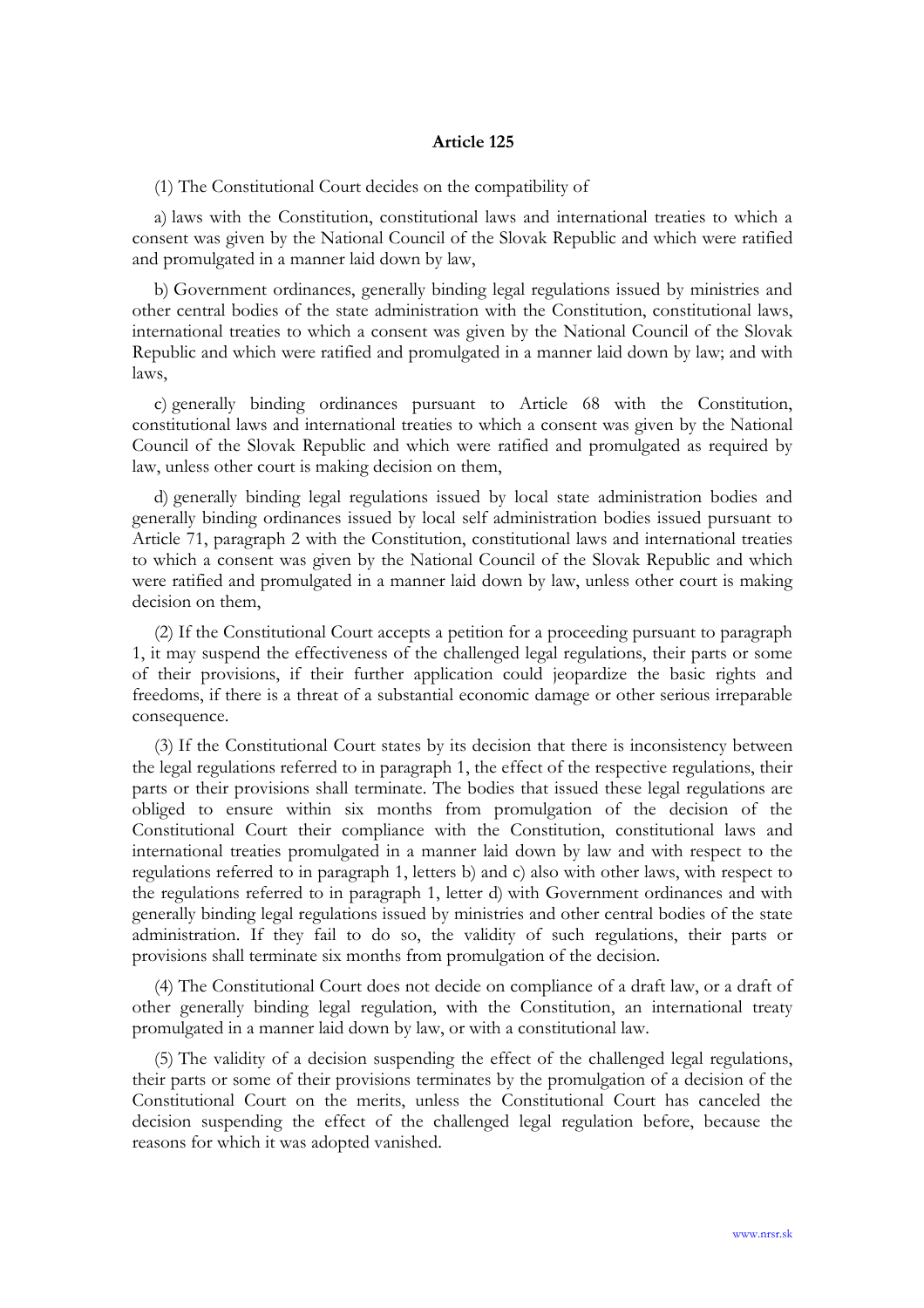(6) A decision of the Constitutional Court issued pursuant to paragraphs 1, 2 and 5 shall be promulgated in a way established for promulgation of laws. A final decision of the Constitutional Court is generally binding

## Article 125a

(1) The Constitutional Court decides on compliance of the concluded international treaties for which consent of the National Council of the Slovak Republic is required with the Constitution or a constitutional law.

(2) The petition for a decision pursuant to paragraph 1 may be filed with the Constitutional Court by the President of the Slovak Republic or the Government before submitting of the concluded international treaty for a deliberation to the National Council of the Slovak Republic.

(3) The Constitutional Court decides on the petition pursuant to paragraph 2 within the period laid down by law; if the Constitutional Court by its decision expresses that the international treaty is not in compliance with the Constitution or a constitutional law, such international treaty may not be ratified.

### Article 125b

(1) The Constitutional Court decides whether the subject of the referendum to be called on the basis of a citizens' petition, or a resolution of the National Council of the Slovak Republic pursuant to Article 95, paragraph 1, is in compliance with the Constitution or a constitutional law.

(2) The petition for a decision pursuant to paragraph 1 may be filed with the Constitutional Court by the President of the Slovak Republic before calling of a referendum, when he has doubts if the subject of the referendum to be called on the basis of a citizens' petition, or a resolution of the National Council of the Slovak Republic pursuant to Article 95, paragraph 1, is in compliance with the Constitution or a constitutional act.

(3) The Constitutional Court decides on the petition pursuant to paragraph 2 within 60 days from the day of its delivery; if the Constitutional Court by its decision state that the subject of the referendum to be called on the basis of a citizens' petition, or a resolution of the National Council of the Slovak Republic pursuant to Article 95, paragraph 1, is not in compliance with the Constitution or a constitutional act, the referendum may not be called.

#### Article 126

(1) The Constitutional Court decides on jurisdiction disputes among central bodies of state administration, unless the law specifies that these disputes are decided by another state body.

(2) The Constitutional Court decides on disputable cases regarding the control power of the Supreme Audit Office.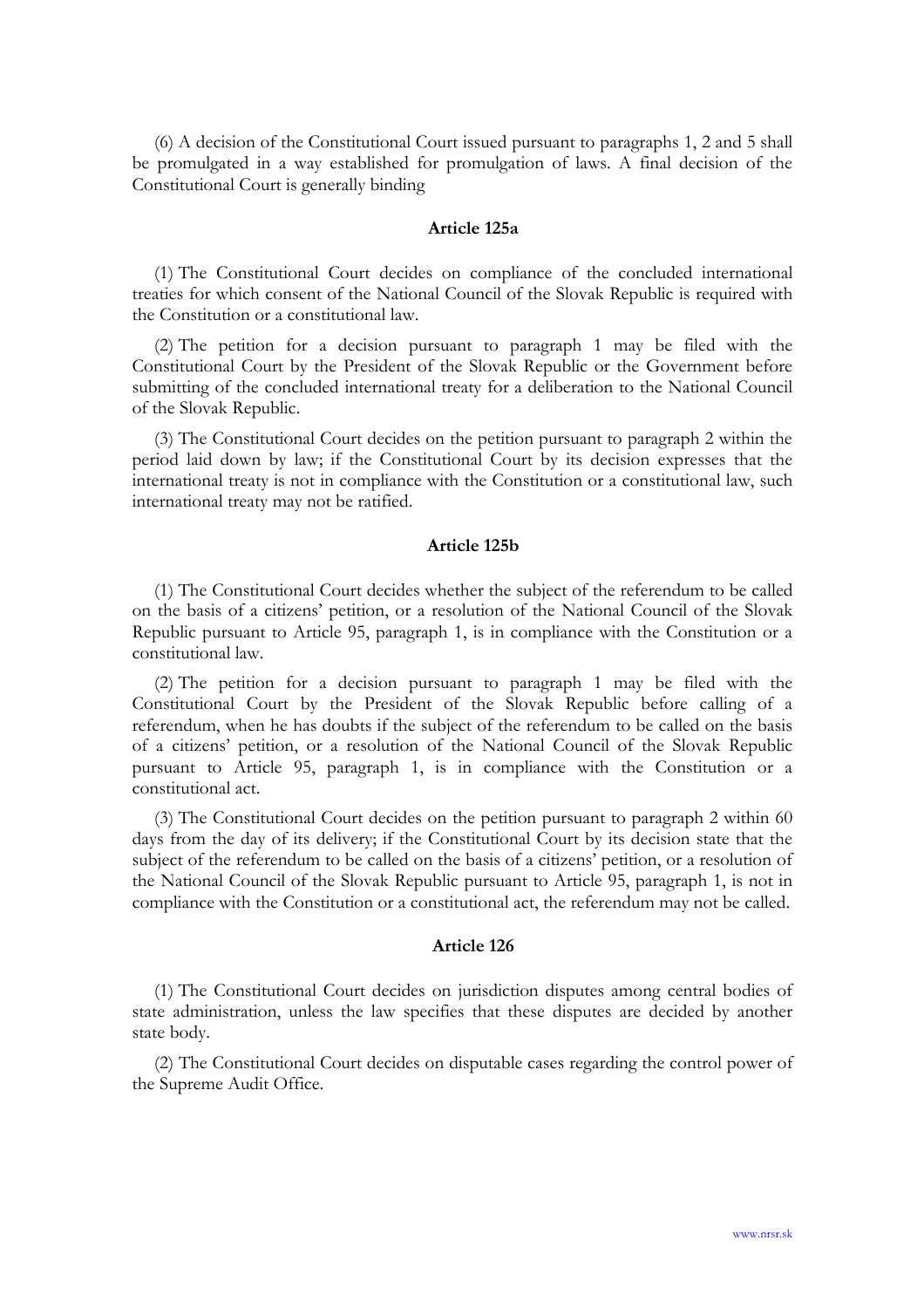(1) The Constitutional Court decides on complaints by natural persons or legal persons objecting to violation of their basic rights and freedoms, or the basic rights and freedoms ensuing from an international treaty ratified by the Slovak Republic and promulgated in a manner laid down by law, unless other court makes decision on the protection of such rights and freedoms.

(2) If the Constitutional Court satisfies the complaint, it will state in its decision that a [disputed] final decision, measure, or other act violated the rights or freedoms pursuant to paragraph 1 and it will annul such decision, measure, or other act. If the violation of rights or freedoms pursuant to paragraph 1 has arisen due to inactivity, the Constitutional Court may order to the person that violated these rights or freedoms to act in that matter. The Constitutional Court may at the same time return the case for further proceeding, prohibit further violation of basic rights and freedoms or human rights and fundamental freedoms ensuing from an international treaty ratified by the Slovak Republic and promulgated in a manner laid down by law or, if possible, order the person that violated the rights or freedoms pursuant to paragraph 1 to restore the state before the violation.

(3) The Constitutional Court may, by its decision on satisfaction of the complaint, award an appropriate financial compensation to the person whose rights pursuant to paragraph 1 were violated.

(4) Liability of the person that violated the rights or freedoms pursuant to paragraph 1, for damage or other harm, is not affected by the decision of the Constitutional Court.

### Article 127a

(1) The Constitutional Court decides on the complaints filed by the bodies of the territorial self-administration against an unconstitutional or unlawful decision or other unconstitutional or unlawful intervention in the matters of the territorial selfadministration, unless another court is making a decision on its protection.

(2) If the Constitutional Court satisfies a complaint of the body of the territorial selfadministration, it will state the reasons why the decision, or intervention in the matters of the territorial self-administration, is unconstitutional, or unlawful, which constitutional law or which law was violated and what decision, or act, caused such violation. The Constitutional Court will cancel the challenged decision, or if violation of law was constituted by another act than a decision, it will prohibit further violation of the right and it orders, if possible, that the state before the violation is restored.

#### Article 128

 The Constitutional Court provides an interpretation of the Constitution or constitutional laws in disputed matters. The decision of the Constitutional Court on interpretation of the Constitution of a constitutional law is promulgated in a manner established for promulgation of laws. The interpretation is generally binding as of the day of its promulgation.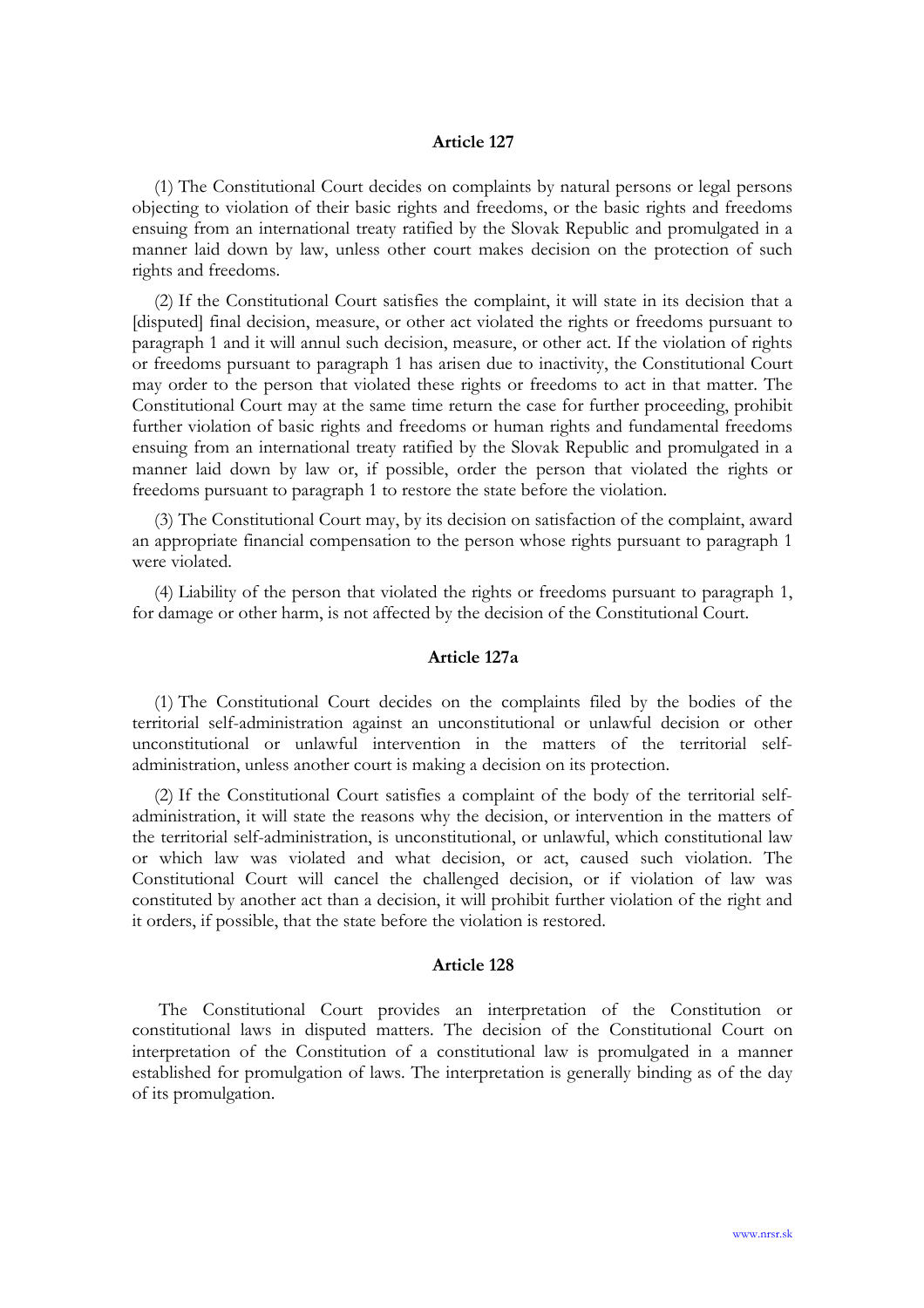(1) The Constitutional Court decides on complaints filed against the decision to verify or not to verify the mandate of a Member of Parliament.

(2) The Constitutional Court decides on the constitutionality and legitimacy of elections to the National Council of the Slovak Republic and territorial self-administration bodies and election in the European parliament.

(3) The Constitutional Court decides on complaints filed against the results on the public voting on recalling of the President of the Slovak Republic.

(4) The Constitutional Court decides whether the decision to disband or suspend the activity of a political party or a political movement was in compliance with constitutional and other laws.

(5) The Constitutional Court decides on high treason charges, or charges of deliberate violation of the Constitution, filed by the National Council of the Slovak Republic against the President of the Slovak Republic.

(6) The Constitutional Court decides whether a decision on declaration of the martial law, or the state of emergency, and relating decisions were issued in compliance with the Constitution or constitutional laws.

(7) Decisions of the Constitutional Court pursuant to the paragraphs hereinabove are binding for all bodies of the public authority, natural persons or legal persons to whom it concerns. The respective body of the public authority is obliged to ensure their execution without undue delay. Details shall be laid down by law.

### Article 130

(1) The Constitutional Court initiates proceedings on the basis of a proposal by

a) at least one-fifth of Members of Parliament,

b) the President of the Slovak Republic,

c) the Government of the Slovak Republic,

d) the court,

e) the general prosecutor,

f) public defender of right in cases of compliance of legal regulations pursuant to Article 125, paragraph 1, if their further application could jeopardize the basic rights and freedoms ensuing from an international treaty ratified by the Slovak Republic and promulgated in a manner laid down by law.

g) the Supreme Audit Office of the Slovak Republic in case stipulated in Article 126, paragraph 2,

h) in cases listed under Article 127 and 127a, anyone whose rights are to become the subject of inquiry,

i) anyone objecting to the control power of the Supreme Audit Office of the Slovak Republic in case laid down in Article 126, paragraph 2.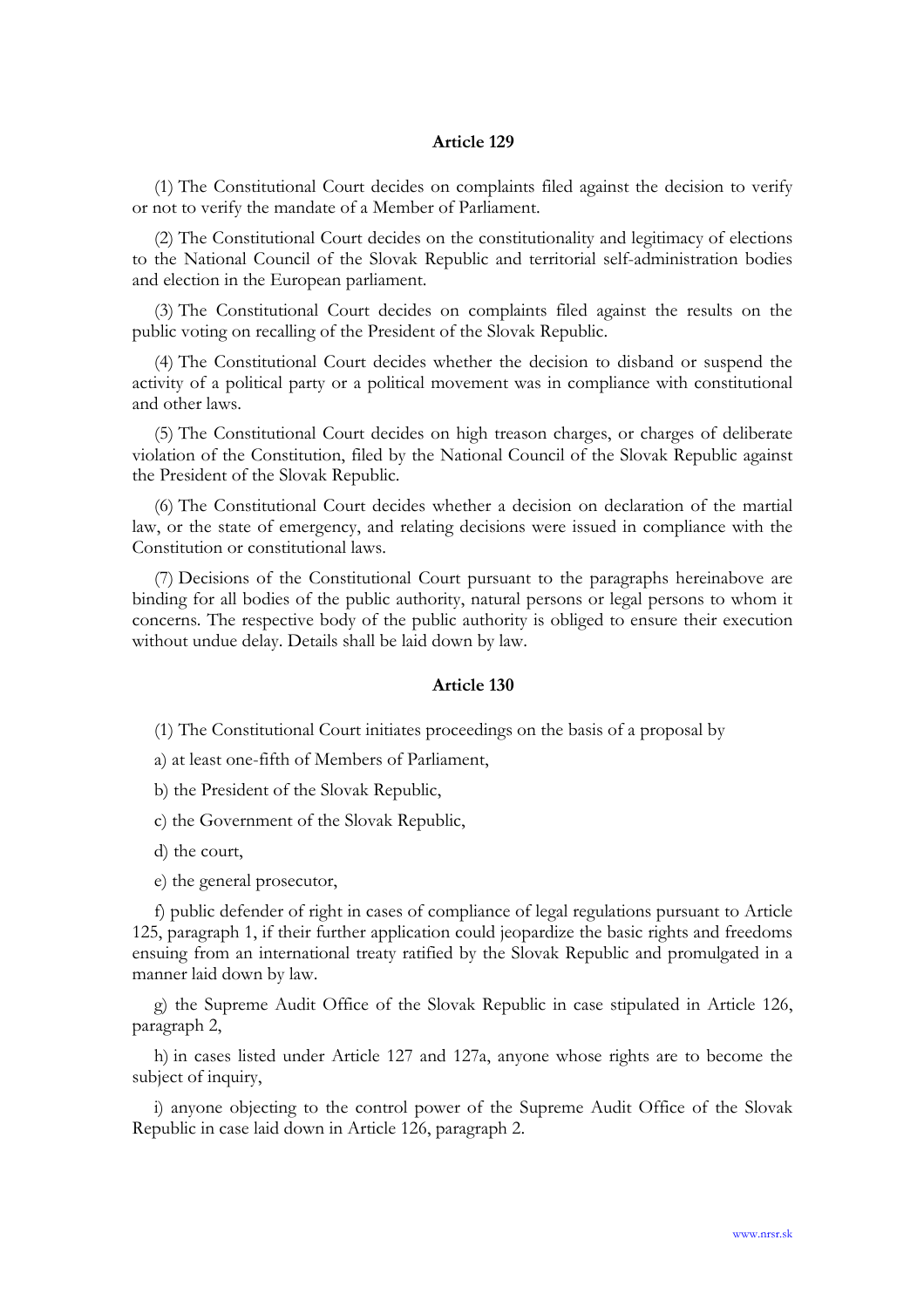(2) A law will lay down who is entitled to submit a proposal to initiate proceedings according to Article 129.

#### Article 131

(1) Matters listed under Article 105, paragraph 2, Article 107, Article 125, paragraph 1 letters a) and b), Article 125a paragraph 1, Article 125b paragraph 1, Article 128, Article 129, paragraphs 2 to 6; Article 136, paragraphs 2 and 3, Article 138, paragraphs 2, letters b) and c), as well as unification of legal opinion of senates, matters concerning the arrangement of its internal affairs and draft budget the Constitutional Court are decided by plenary meetings of the Constitutional Court. The plenary meeting of the Constitutional Court decides by more than one-half of all judges. If such majority is not reached, the motion is rejected.

(2) The Constitutional Court decides on the remaining matters in panels of three judges. The panels decides by a more than one-half of its members.

#### Article 132

Repealed.

#### Article 133

There exists no legal recourse against a ruling of the Constitutional Court.

#### Article 134

(1) The Constitutional Court consists of 13 judges.

(2) Constitutional Court judges are appointed by the President of the Slovak Republic for a period of twelve years upon a proposal by the National Council of the Slovak Republic. The National Council of the Slovak Republic proposes twice the number of candidates for judges that the President of the Slovak Republic is to appoint.

(3) Any citizen of the Slovak Republic who may be elected to the National Council of the Slovak Republic, has reached the age of 40, is a law school graduate and has been practicing law for at least 15 years may be appointed judge of the Constitutional Court. The same person may not be repeatedly appointed judge of the Constitutional Court.

(4) A judge of the Constitutional Court is sworn in by the President of the Slovak Republic by taking the following oath:

"I promise on my honor and conscience that I will protect the inviolability of the natural rights of man and civic rights, protect the principles of the state governed by the rule of law, abide by the Constitution, constitutional laws and international treaties that the Slovak Republic ratified and were promulgated in a manner laid down by law, and decide independently and impartially, according to my best conscience."

(5) A judge of the Constitutional Court takes up office upon taking his oath.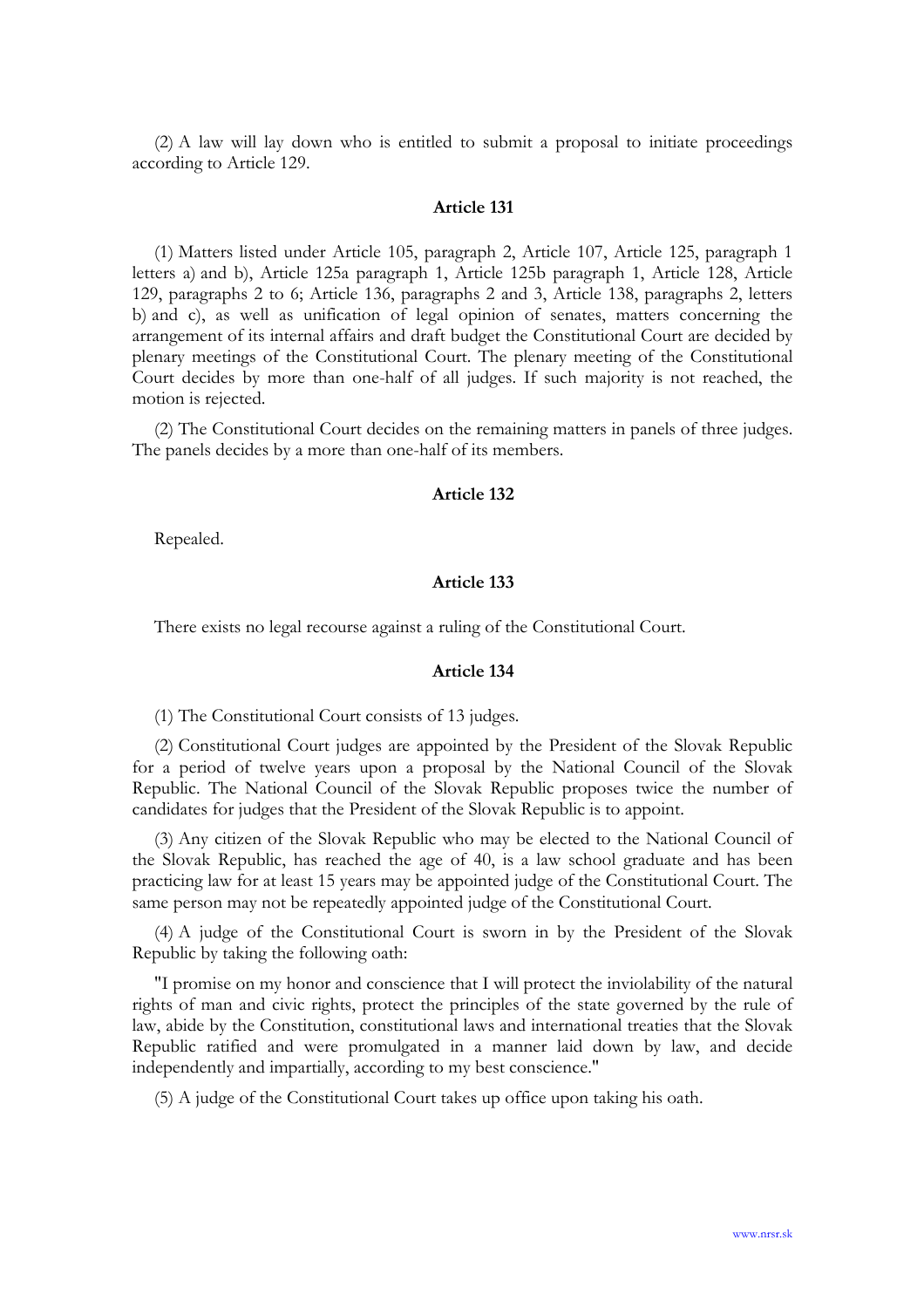The Constitutional Court is headed by its President, who is substituted for by the Vice-President. The President and Vice-President are appointed by the President of the Slovak Republic from among judges of the Constitutional Court.

### Article 136

(1) Members of the Constitutional Court enjoy immunity in the same way as Members of Parliament.

(2) The consent to the criminal prosecution of a judge of the Constitutional Court, or to taking him into custody, is given by the Constitutional Court.

(3) The Constitutional Court gives consent to the criminal prosecution or to the taking into custody of a judge and the Prosecutor General. The Constitutional Court executes a disciplinary proceeding against the Chief Justice of the Supreme Court of the Slovak Republic, Deputy Chief Justice of the Supreme Court of the Slovak Republic and the Prosecutor General.

(4) If the Constitutional Court refuses to give a consent, a criminal prosecution or taking into custody is not be possible throughout the term of office of a judge of the Constitutional Court, a judge, or the Prosecutor General.

### Article 137

(1) If an appointed judge of the Constitutional Court is a member of a political party or a political movement, he must surrender his membership prior to taking his oath.

(2) Judges of the Constitutional Court execute their post as their profession. The execution of this post is incompatible with a post in any other public authority body, a post, or contract of employment in another state body, any contract of employment, or similar employment relation, entrepreneurial activity, membership in a management or control body of a legal person engaged in an entrepreneurial activity or another economic or gainful activity, with the exception of the administration of their own property and scientific, teaching, literary, and artistic activity.

(3) On the day a judge takes up the office, his mandate as a Member of Parliament and his membership in the Government of the Slovak Republic expire.

#### Article 138

(1) A judge of the Constitutional Court may surrender his post of judge by a written notice to the President of the Constitutional Court. His post terminates at the end of the calendar month when the written notice on surrendering the post was delivered.

(2) The President of the Slovak Republic recalls a judge of the Constitutional Court

a) on the basis of the effective court decision by which he was sentenced for a deliberate criminal act, or by which he was sentenced for a criminal act and the court did not rule in his case on a conditional suspended execution of the prison sentence,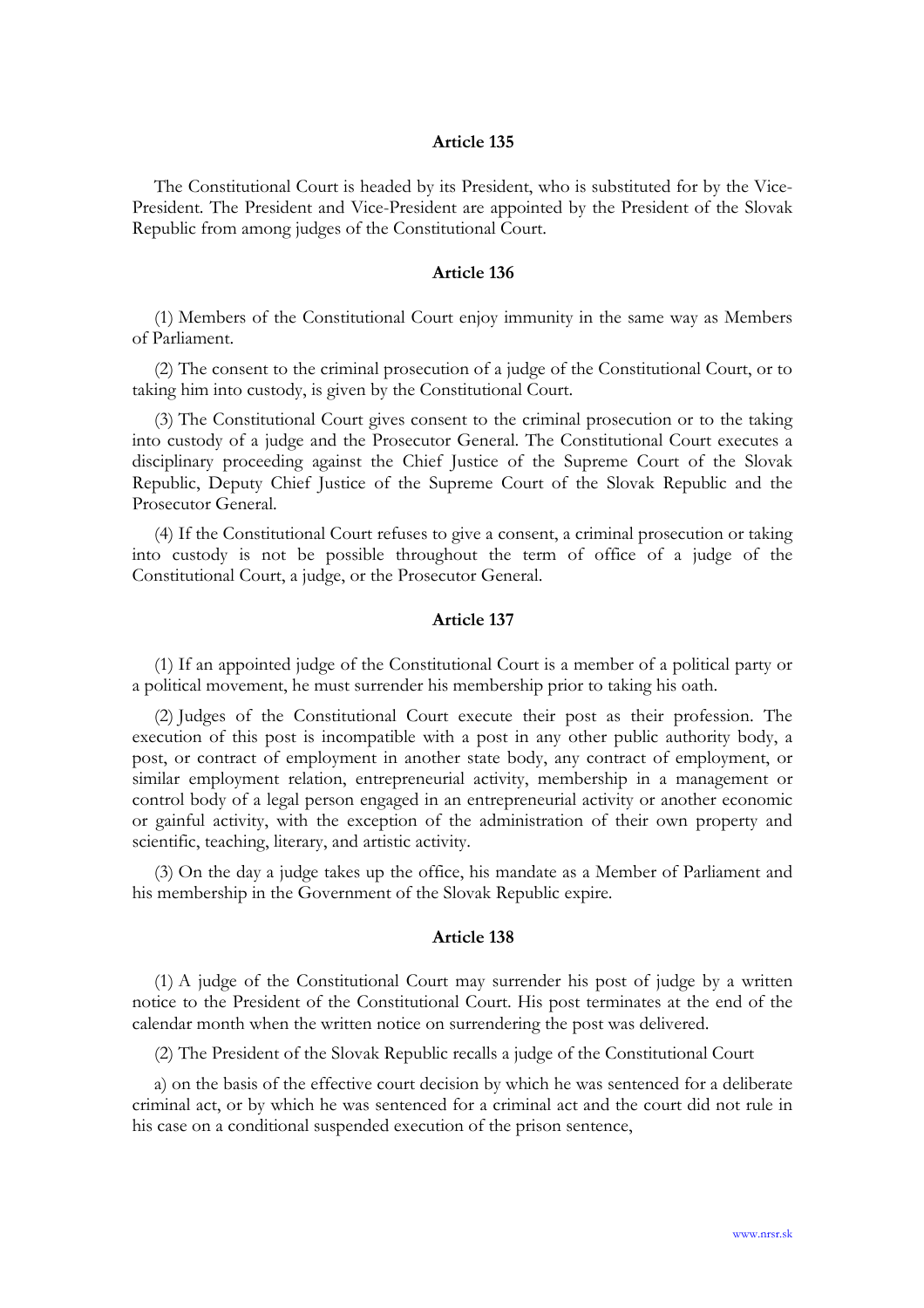b) on the basis of a disciplinary decision by the Constitutional Court passed because of a deed that is incompatible with the execution of the post of a judge of the Constitutional Court,

c) if the Constitutional Court declares that the judge has not been participating in Constitutional Court proceedings for over a year, or

d) if he ceases to be eligible to be elected to the National Council of the Slovak Republic.

## Article 139

If a judge of the Constitutional Court surrenders the post of judge of the Constitutional Court, or if he is recalled from it, the President of the Slovak Republic will appoint, out of two persons proposed by the National Council of the Slovak Republic, another judge of the Constitutional Court for a new term of office.

### Article 140

Details on the organization of the Constitutional Court, on the manner of Constitutional Court proceedings and on the status of its judges shall be laid down by law.

# Part Two Courts of the Slovak Republic

### Article 141

(1) Justice in the Slovak Republic is administered by independent and impartial courts.

(2) Justice at all levels is administered independently of other state bodies.

### Article 141a

The Judicial Council of the Slovak Republic

(1) The chairman of the Judicial Council of the Slovak Republic is the Chief Justice of the Supreme Court of the Slovak Republic. Its other members are

a) eight judges elected and recalled by the judges of the Slovak Republic,

b) three members elected and recalled by the National Council of the Slovak Republic,

c) three members appointed and recalled by the President of the Slovak Republic,

d) three members appointed and recalled by the Government of the Slovak Republic.

(2) A person that is irreproachable, has completed a university law education and has been practicing law for at least 15 years may be constituted a member of the Judicial Council of the Slovak Republic pursuant to paragraph 1, letter b) to d).

(3) The term of office of members of the Judicial Council of the Slovak Republic is five years. The same person may be elected or appointed a member of the Judicial Council of the Slovak Republic no more than in two consequent terms of office.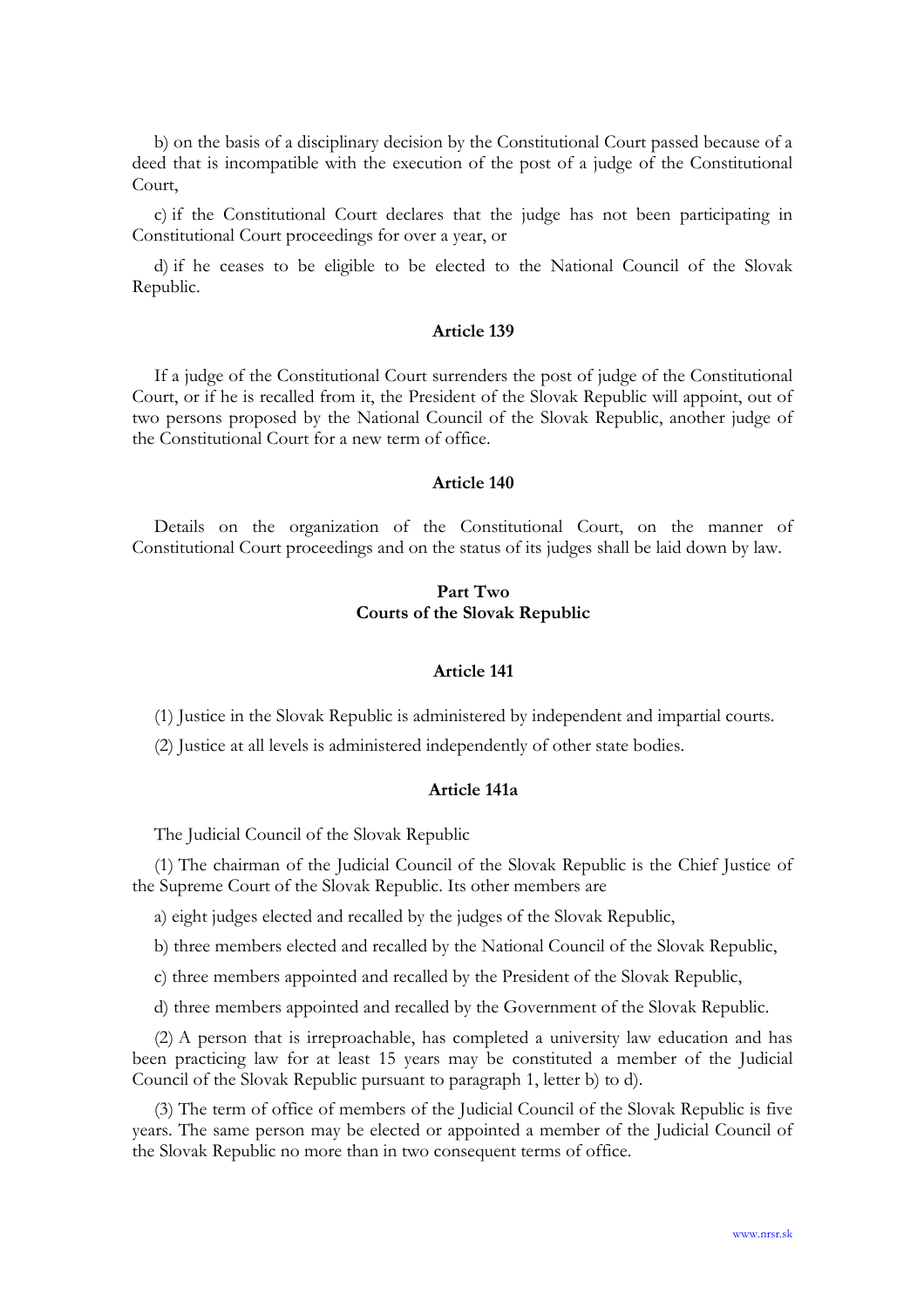(4) The power of the Council of Judges of the Slovak Republic includes [the right to]

a) submit to the President of the Slovak Republic names of candidates proposed to be appointed judges and names of judges to be removed,

b) decide on assignment and transfer of judges,

c) submit to the President of the Slovak Republic proposals to appoint the Chief Justice of the Supreme Court of the Slovak Republic and a Deputy Chief Justice of the Supreme Court of the Slovak Republic and for their recall,

d) submit to the Government of the Slovak Republic proposals of candidates for judges who should represent the Slovak Republic in international judicial bodies,

e) elect and remove members of disciplinary senates and elect and remove chairmen of disciplinary senates,

f) comment on a draft budget of the Slovak Republic courts in the process of drafting of the state budget,

g) other powers, if so laid down by law.

(5) A consent of more than one-half of all members is required adopt a decision of the Judicial Council of the Slovak Republic.

(6) Details of the method of constituting the members of the Judicial Council of the Slovak Republic, its powers, its organization and its relation with the court administration bodies and the bodies of judicial self-administration shall be laid down by law.

## Article 142

(1) Courts decide on civil law and criminal law matters; examine the lawfulness of public administration bodies' decisions and lawfulness of decisions, measures, or other acts of the public authority bodies, if so laid down by law.

(2) Court decisions are made by panels of judges, unless the law specifies that the matter is to be decided by a single judge. A law shall lay down in which cases decisions by panels of judges are attended by accessory judges from the ranks of citizens and which matters may be decided also by a court's employee authorized by a judge. A legal recourse against a decision made by the court's employee authorized by the judge is admissible, which is always decided by a judge.

(3) Verdicts are proclaimed in the name of the Slovak Republic. They are always proclaimed publicly.

#### Article 143

(1) The system of courts consists of the Supreme Court of the Slovak Republic and other courts.

(2) The detailed arrangement of the court system, the courts' powers and organization, and the manner of court proceedings shall be laid down by law.

(3) The bodies of the judicial self-administration also participate in the management and administration of courts in the extent laid down by law.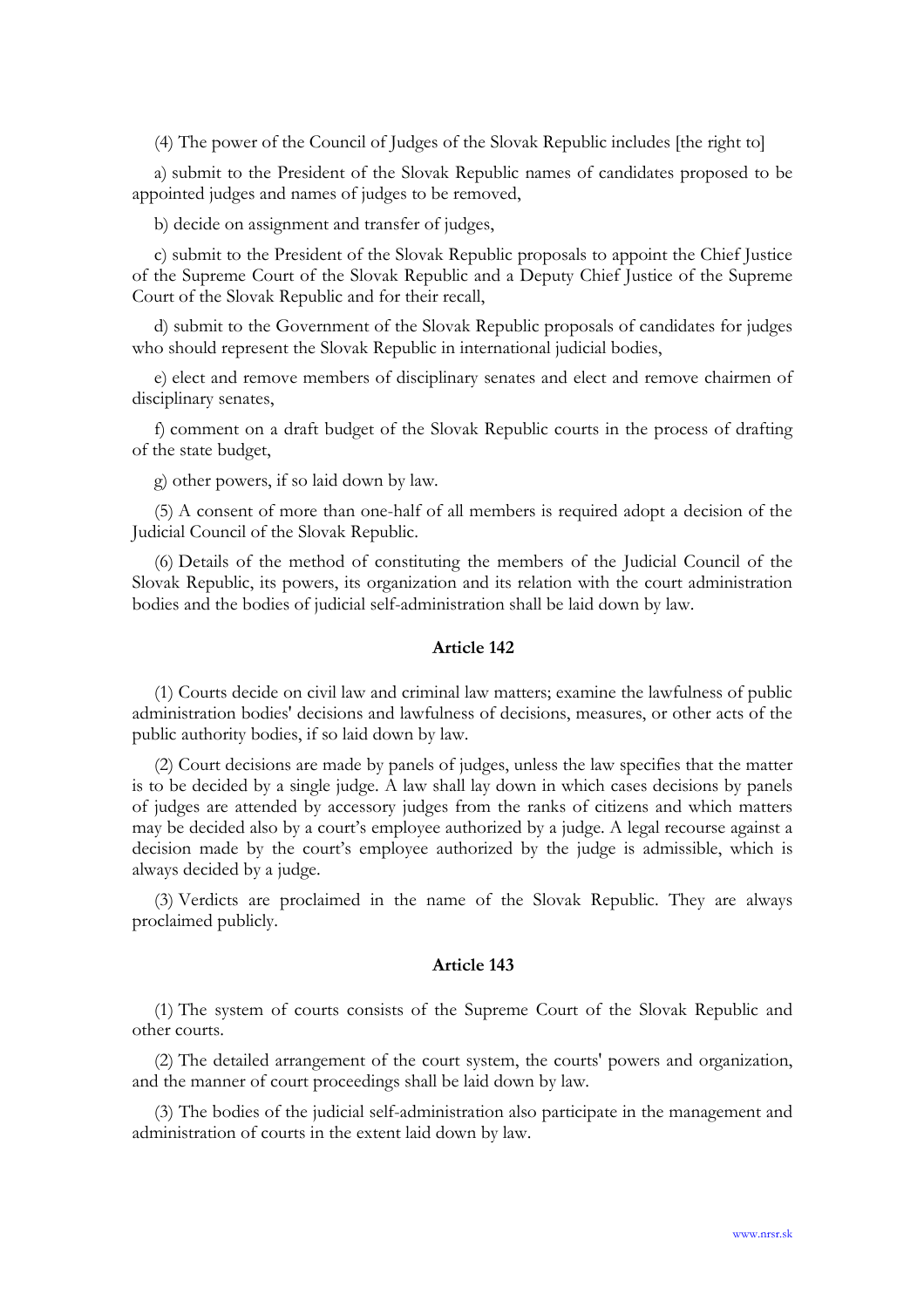(1) Judges are independent in execution of their function and bound solely by the Constitution, constitutional laws, international treaties stipulated in Article 7, paragraphs 2 and 5 and laws.

(2) If the court is of the opinion that another generally binding legal regulation, its part or a particular provision related to the subject-matter of the proceeding contravenes the Constitution, constitutional laws, international treaties stipulated in Article 7, paragraphs 2 and 5 or laws, it will interrupt its deliberations and submit a motion that a proceeding under Article 125, paragraph 1 is initiated. The finding of the Constitutional Court of the Slovak Republic is binding for all courts.

### Article 145

(1) Judges are appointed and recalled by the President of the Slovak Republic at the proposal of the Judicial Council of the Slovak Republic for an unlimited period of time.

(2) Any citizen of the Slovak Republic who can be elected to the National Council of the Slovak Republic, has reached the age of 30 and completed a legal education may be appointed a judge. Other prerequisites for appointment to the post of judge and his promotion, as well as the scope of immunity of judges will be determined by law.

(3) The Chief Justice and Deputy Chief Justice of the Supreme Court of the Slovak Republic are appointed by the President of the Slovak Republic from the ranks of judges of the Supreme Court of the Slovak Republic for a period of five years upon a proposal of the Judicial Council of the Slovak Republic. The same person may be appointed the Chief Justice of the Supreme Court of the Slovak Republic and the Deputy Chief Justice of the Supreme Court of the Slovak Republic for a maximum of two consecutive terms. The President of the Slovak Republic may recall the Chief Justice of the Supreme Court of the Slovak Republic, or the Deputy Chief Justice of the Supreme Court of the Slovak Republic for reasons stipulated in Article 147.

(4) A judge is sworn in by the President of the Slovak Republic as follows: "I promise on my honor and conscience that I will abide by the Constitution, constitutional laws and international treaties that the Slovak Republic ratified and were promulgated as required by law, and laws, I will interpret laws and decide independently and impartially, according to my best conscience.".

(5) A judge shall take up the office upon taking the oath.

## Article 145a

(1) If the appointed judge is a member of a political party or a political movement, he is obliged to give up the membership in them before taking the oath.

(2) A judge executes its function as a profession. The execution of the post of a judge is incompatible with the execution of a post in any other public authority body, a post, or contract of employment in a state body, any contract of employment, or similar employment relation, entrepreneurial activity, membership in a management or control body of a legal person engaged in an entrepreneurial activity or another economic or gainful activity, with the exception of the administration of their own property and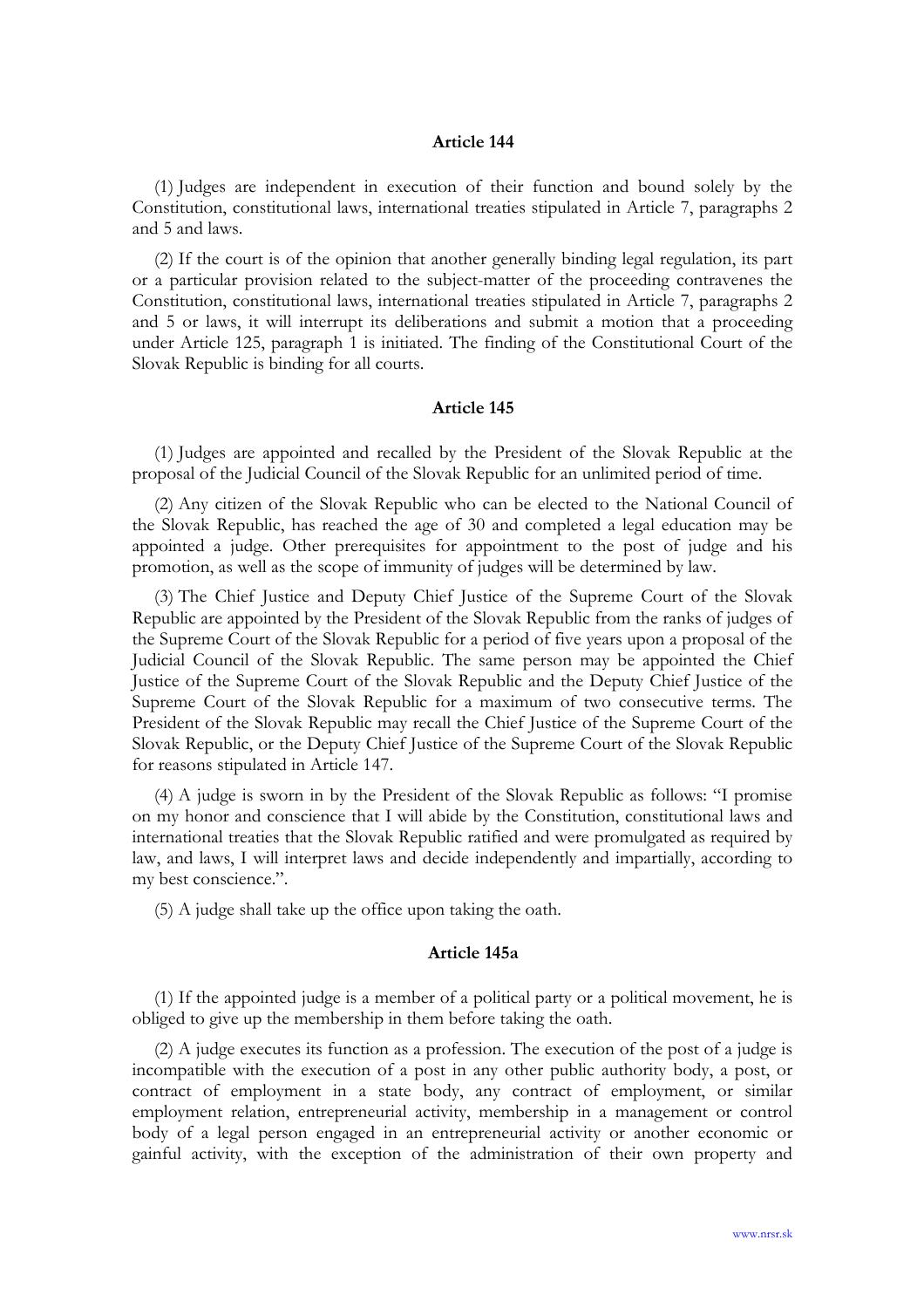scientific, teaching, literary, or artistic activity and membership in the Judicial Board of the Slovak Republic.

### Article 146

A judge may surrender his post by a written notice to the President of the Slovak Republic. His post terminates at the end of the calendar month when the written notice on surrendering the post was delivered.

## Article 147

(1) The President of the Slovak Republic will recall a judge upon the motion of the Judicial Council of the Slovak Republic on the basis of a legally effective sentence passed for a deliberate criminal offense, or if he was sentenced by a legally effective sentence for a criminal act and the court did not rule in his case on a conditional suspended execution of the prison sentence, on the basis of a decision of disciplinary tribunal of judges for a deed that is incompatible with the execution of the post of a judge, or if his eligibility to be elected in the National Council of the Slovak Republic ceased.

(2) The President of the Slovak Republic may recall a judge upon the motion of the Judicial Council,

a) if his state of health does not allow him over the long term, for a period of at least one year, to properly discharge his duties as judge,

b) if he has reached the age of 65.

### Article 148

(1) A judge may be transferred to another court only with his consent or on the basis of a decision of a disciplinary senate.

(3) The reasons for suspension of execution of the post of judge and conditions for a temporary stay of the post of judge or a temporary assignment of a judge shall be laid down by law.

(3) The method of constituting accessory judges shall be laid down by law.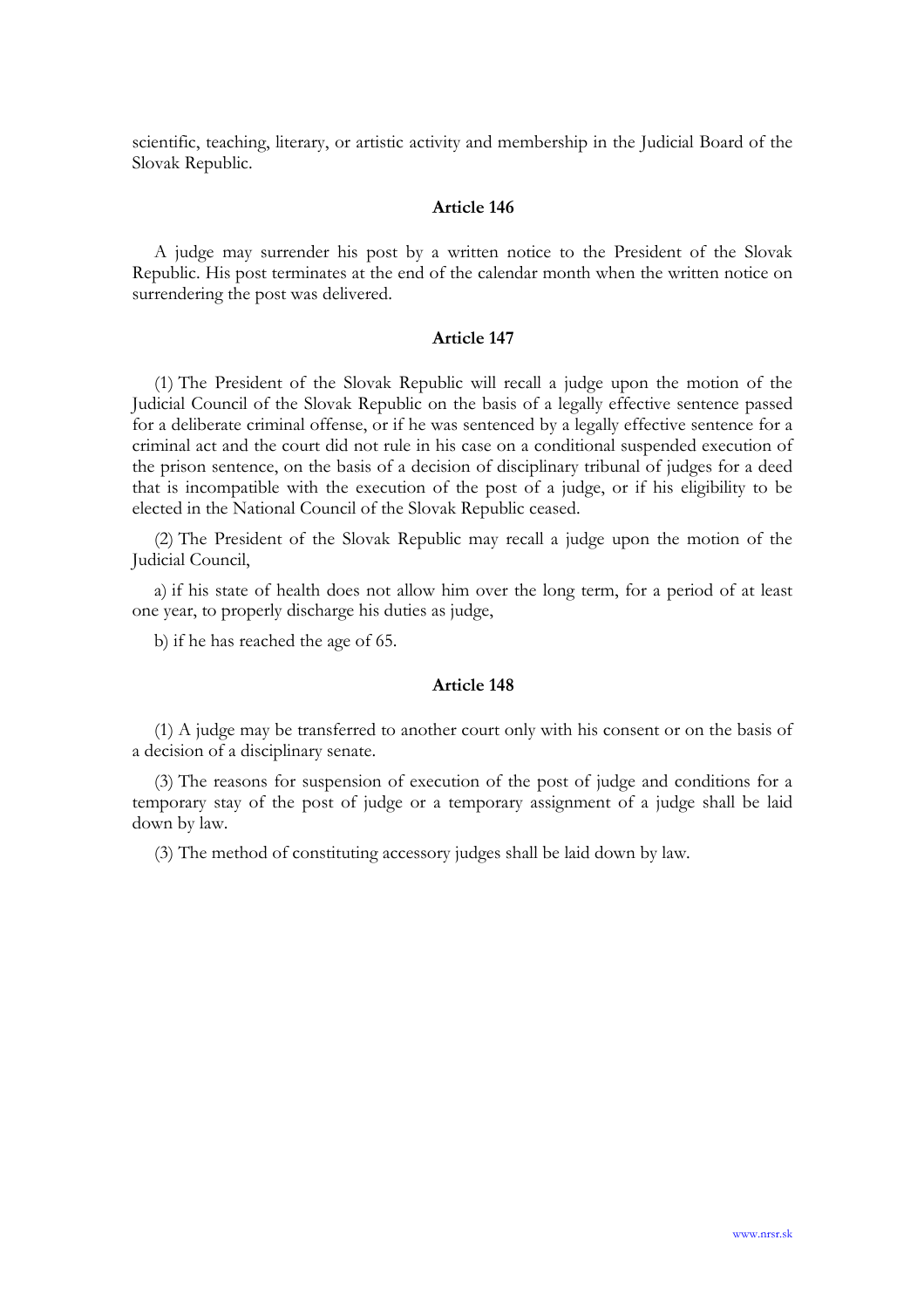## CHAPTER EIGHT

# THE PROSECUTOR'S OFFICE OF THE SLOVAK REPUBLIC AND THE PUBLIC PROTECTOR OF RIGHTS

### Part One

### The Prosecutor's Office of the Slovak Republic

### Article 149

The Prosecutor's Office of the Slovak Republic protects rights and the legally protected interests of natural and legal persons and the state.

#### Article 150

The Prosecutor's Office is headed by the Prosecutor General who is appointed and recalled by the President of the Slovak Republic at the proposal of the National Council of the Slovak Republic.

### Article 151

Details on appointing and recalling prosecutors and on their rights and duties, as well as on the organization of the Prosecutor's Office, shall be laid down by law.

## Part Two The Public Protector of Rights

#### Article 151a

(1) The Public Protector of Rights is an independent body of the Slovak Republic which, within the scope and as laid down by law, protects basic rights and freedoms of natural and legal persons in proceedings before public administration bodies and other bodies of public authority, if their conduct, decision-making, or inaction, is in conflict with the legal order. In cases laid down by law, the Public Protector of Rights may participate in holding the persons working in the public administration bodies accountable, if those persons violated a basic human right or freedom of natural or legal persons. All bodies of public authority shall give the Public Protector of Rights necessary assistance.

(2) The Public Protector of Rights may file a motion with the Constitutional Court of the Slovak Republic to initiate a proceeding pursuant to Article 125, if a generally binding regulation is violating a basic human right or freedom granted to a natural or legal person.

(3) The Public Protector of Rights is elected by the National Council of the Slovak Republic for a period of five years from candidates proposed by at least 15 Members of Parliament. Any citizen of the Slovak Republic who can be elected to the National Council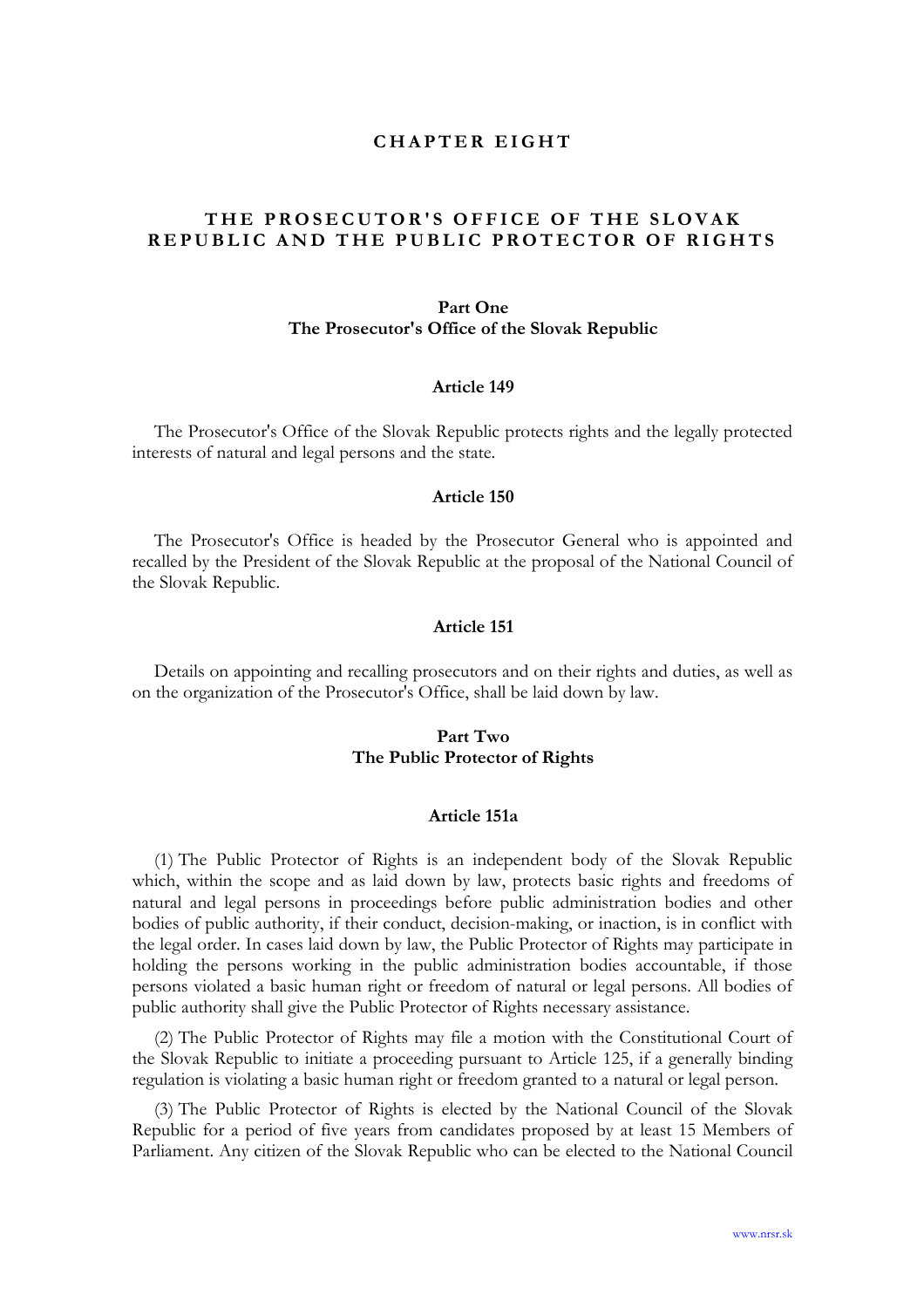of the Slovak Republic and reached 35 years of age on the election day may be elected the public protector of rights. The Public Protector of Rights may not be a member of any political party or political movement.

(4) The office of the Public Protector of Rights terminates on the day the court decision becomes effective by which a Public Protector of Rights was sentenced for a deliberate criminal act, or by which a Public Protector of Rights was sentenced for a criminal act and the court did not rule in his case on a conditional suspended execution of the prison sentence, or by the loss of eligibility.

(5) The National Council of the Slovak Republic may recall the Public Protector of Rights if his state of health prevents him over the long term, for a period of at least three months, to properly discharge his duties.

Details on election and recalling of the public protector of rights, his competence, conditions of execution of his office, manner of legal protection and enforcement of the rights of natural persons and legal persons shall be stipulated by law.

# CHAPTER NINE

# TRANSITIONAL AND FINAL PROVISIONS

### Article 152

(1) Constitutional laws, laws, and other generally binding legal regulations remain in force in the Slovak Republic unless they conflict with this Constitution. They can be amended and abolished by the relevant bodies of the Slovak Republic.

(2) Laws and other generally binding legal regulations issued in the Czech and Slovak Federative Republic become invalid on the 90th day after the publication of the ruling on their invalidity by the Constitutional Court of the Slovak Republic in a manner established for the promulgation of laws.

(3) Decisions on the invalidity of legal regulations are made by the Constitutional Court of the Slovak Republic at the proposal of persons listed in Article 130.

(4) The interpretation and application of constitutional laws, laws, and other generally binding legal regulations must be in compliance with this Constitution.

#### Article 153

Rights and duties arising from international treaties by which the Czech and Slovak Federative Republic is bound are transferred to the Slovak Republic to an extent established by a Czech and Slovak Federative Republic constitutional law or by an agreement between the Slovak Republic and the Czech Republic.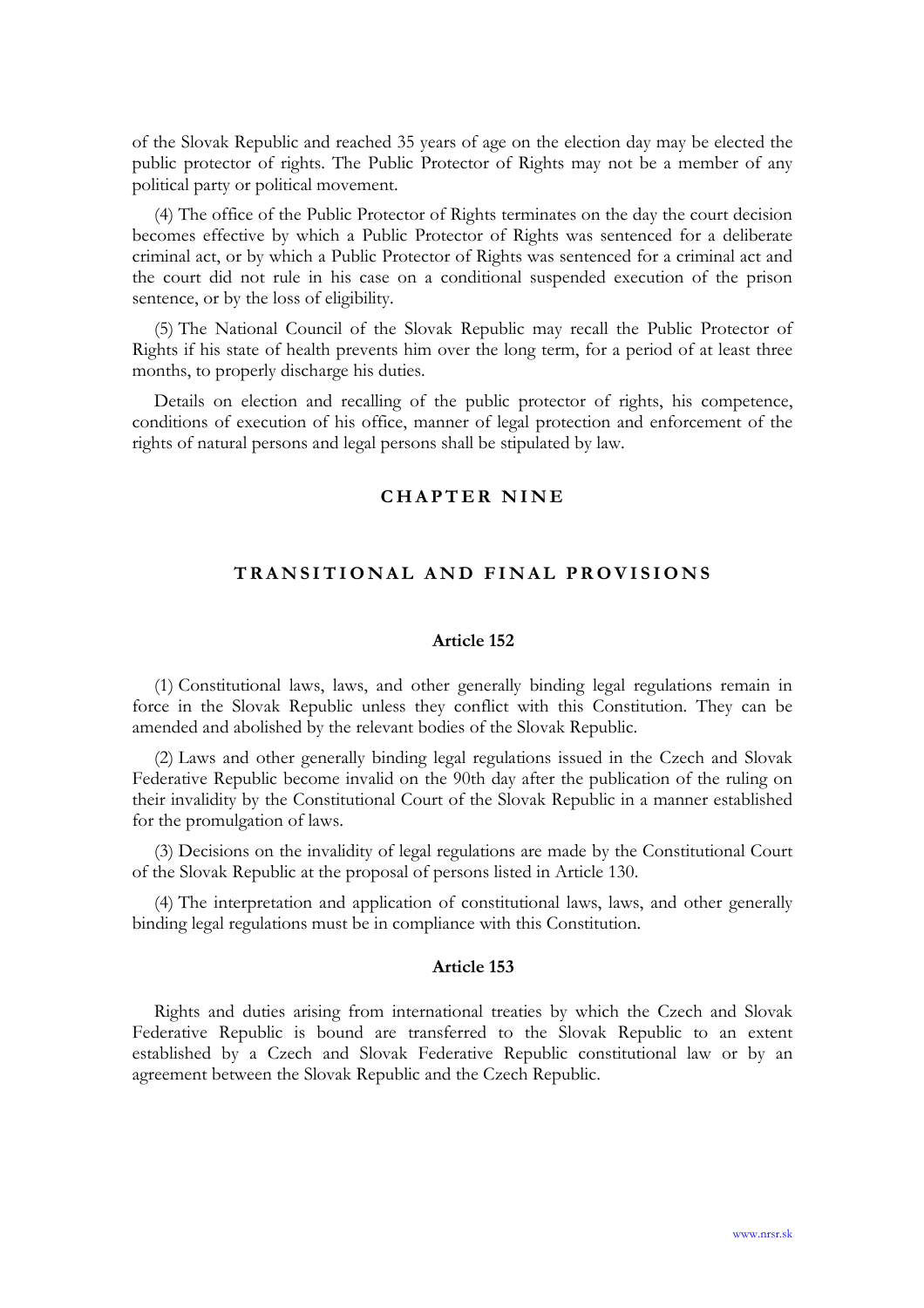(1) The Slovak National Council elected according to Article 103 of Constitutional Law No. 143/1968 Coll. on the Czecho-Slovak Federation, as amended, will execute its powers as the National Council of the Slovak Republic pursuant to this Constitution. The electoral term of the National Council of the Slovak Republic is counted from the day of elections to the Slovak National Council.

(2) The Government of the Slovak Republic appointed according to Article 122, paragraph 1, letter a) of Constitutional Law No. 143/1968 Coll. on the Czecho-Slovak Federation, as amended, is regarded as a government appointed according to this Constitution.

(3) The Chief Justice of the Supreme Court of the Slovak Republic and the Prosecutor General of the Slovak Republic, who have been appointed to their posts according to present legal regulations, retain their posts until appointments according to this Constitution are made.

(4) Judges of Slovak Republic courts appointed to their posts according to present legal regulations are regarded as appointed to their posts according to this Constitution, without any time limit.

## Article 154a

The elections of the President of the Slovak Republic under this constitutional law is called by the Speaker of the National Council of the Slovak Republic within 30 days from the day a law issued pursuant to Article 101, paragraph 10 becomes effective.

## Article 154b

(1) A judge elected for four years before this constitutional law comes into effect is, after his term of office elapses and upon the proposal of the Judicial Council of the Slovak Republic, appointed by the President of the Slovak Republic a judge without any time limit even if on the day of appointment has not reached 30 years of age.

(2) Judges elected pursuant to the present regulations without a time limit are considered to be judges appointed pursuant to this constitutional law.

(3) Provisions of the Article 134, paragraph 2, first sentence and paragraph 3, second sentence do not apply to judges of the Constitutional Court appointed before this constitutional law comes into effect.

## Article 154c

(1) International treaties on human rights and fundamental freedoms that were ratified by the Slovak Republic and promulgated in a manner laid down by law before this constitutional law comes into effect are a part of its legal order and have primacy over the law, if that they provide greater scope of constitutional rights and freedoms.

(2) Other international treaties which were ratified by the Slovak republic and promulgated as required by law before this constitutional law comes into effect are a part of its legal order, if so laid down by law.